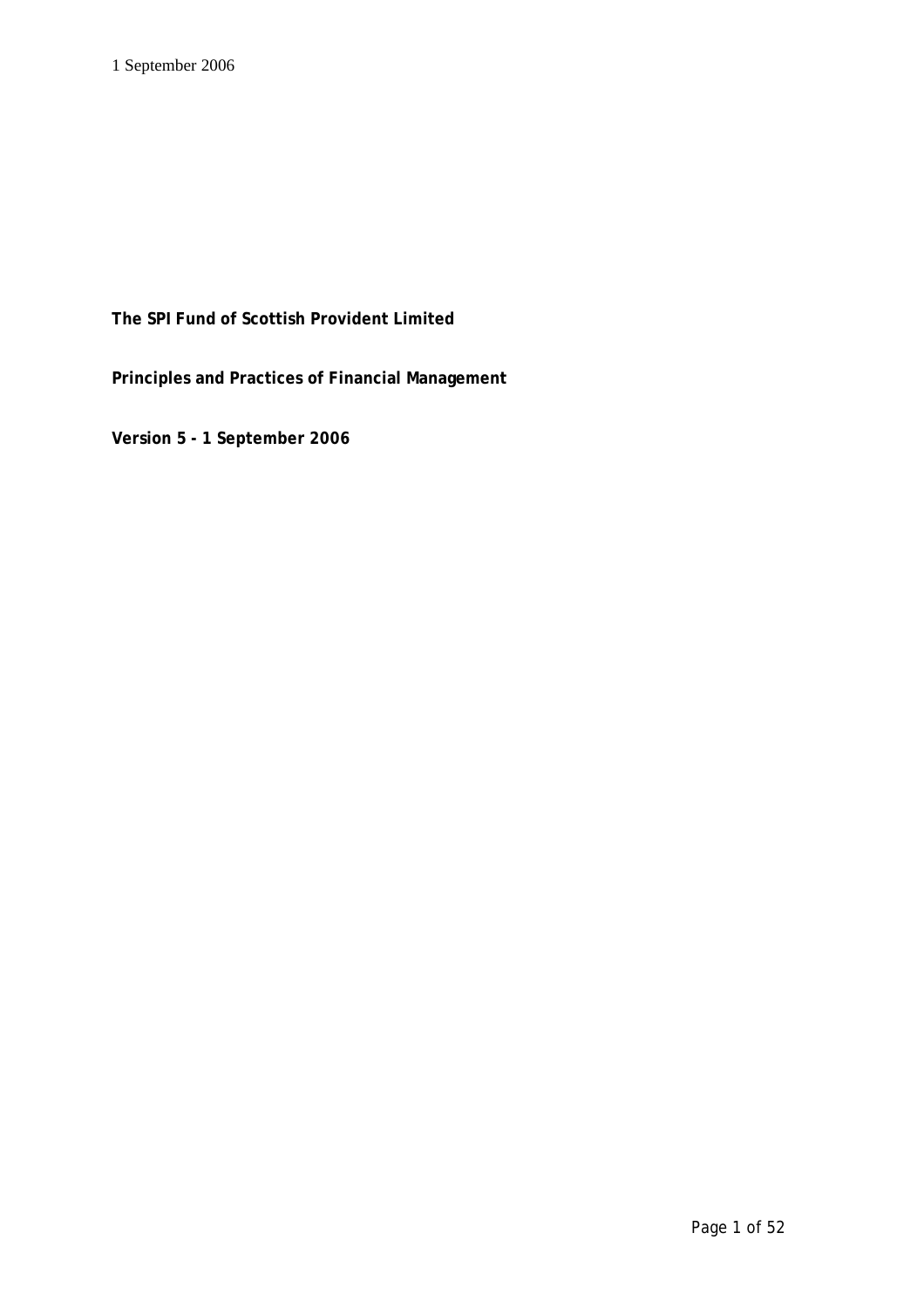## **Contents**

## **Glossary**

## **Introduction, structure and overriding principles**

- Section 1: Introduction
- Section 2: Structure of the *PPFM*
- Section 3: The overriding principles

## **Current operating principles and practices**

- Section 4: The amount payable under a with-profits policy
- Section 5: Investment strategy
- Section 6: Business risk
- Section 7: Charges and expenses
- Section 8: Management of the inherited estate
- Section 9: Volumes of new business
- Section 10:Equity between the *SPI Fund*, the *Special Fund* and the *shareholders*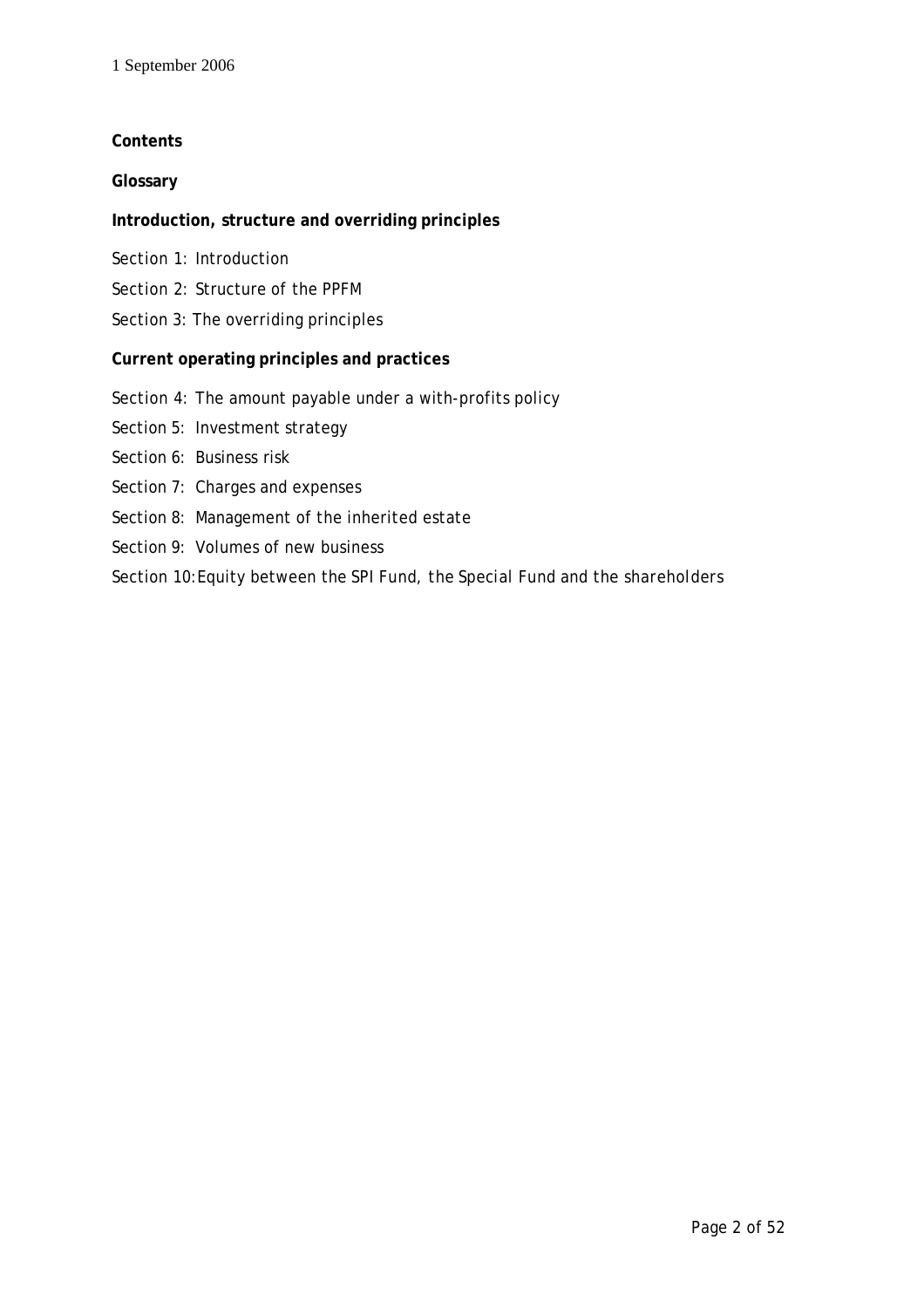## **Glossary**

This Glossary is intended to be read as offering guidance on the general meaning of words and phrases, rather than as setting rigid legal definitions.

| "Abbey"                 | Abbey National plc. Abbey was the ultimate parent company<br>of SPL prior to Resolution's acquisition of SPL on 1 September<br>2006.                                                                                                                                                                                                                    |  |
|-------------------------|---------------------------------------------------------------------------------------------------------------------------------------------------------------------------------------------------------------------------------------------------------------------------------------------------------------------------------------------------------|--|
| "Actuary"               | The actuary who has been appointed to a specific role in SPL<br>in accordance with applicable regulatory rules and SPL's<br>governance structure. Actuaries are specialists in financial<br>mathematics.                                                                                                                                                |  |
| "annual bonus"          | A bonus declared following the principal annual investigation<br>of the financial position of the SPI Fund and that applies to all<br>policies in a specified class. It is added to the policies, but<br>becomes payable only when the policy as a whole becomes<br>payable. Different rates of annual bonus may apply to<br>different types of policy. |  |
| "annuity"               | An annual (or monthly) payment to be made to a policyholder,<br>or a policy that provides for such payments. Annuities are<br>usually payable for as long as the policyholder remains alive.                                                                                                                                                            |  |
| "asset share"           | The amount of money that arises from:                                                                                                                                                                                                                                                                                                                   |  |
|                         | the <i>premiums</i> paid for a policy,                                                                                                                                                                                                                                                                                                                  |  |
|                         | together with the net investment returns that are due,                                                                                                                                                                                                                                                                                                  |  |
|                         | less any expenses and charges not allowed for in the<br>net investment return.                                                                                                                                                                                                                                                                          |  |
| "conventional business" | One of two distinct sub-classes of business within the SPI Fund<br>that are relevant for the purposes of this document. The<br>other class is the unitised business.                                                                                                                                                                                    |  |
|                         | The conventional with-profits business comprises the classes<br>of with-profits policy where there is no choice of investment<br>and there is usually a guaranteed benefit available at a fixed<br>date, with bonuses declared once per year.                                                                                                           |  |
|                         | There are further sub-divisions within the conventional<br>business that are described in section 4.2 below.                                                                                                                                                                                                                                            |  |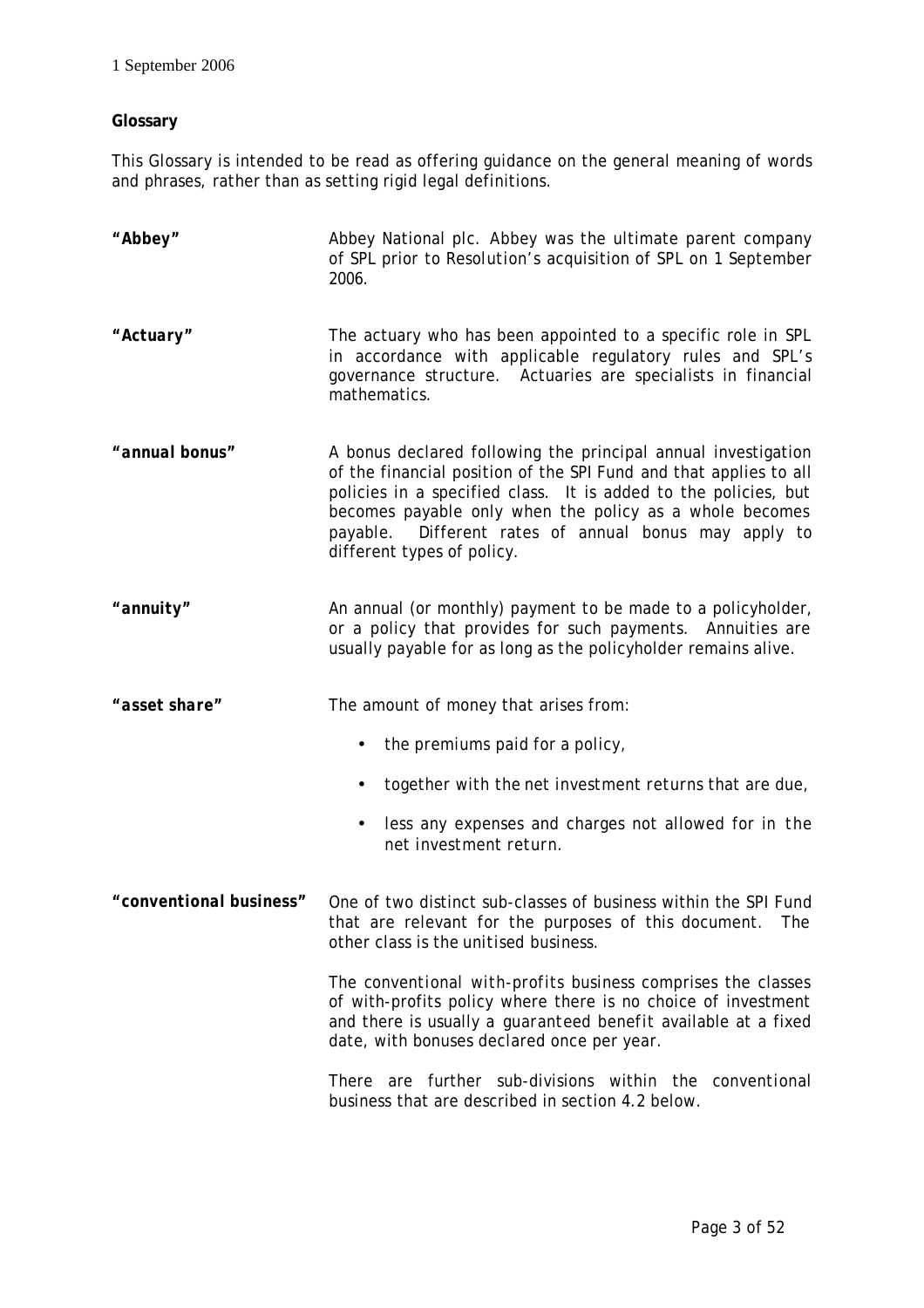*"deposit administration"* The *deposit administration business* consists of the Active Simplified Pension Investment Funding Plans, which are group pension policies effected by the trustees of occupational pension schemes. *"final bonus"* A bonus that is added when a policy becomes payable. Rates of *final bonus* are set from time to time, but can be changed without notice. Different rates may apply to different types of policy and to policies of the same type issued at different times. *"FSA"* The Financial Services Authority, or any successor body, acting as the regulator of UK insurance businesses. *"guaranteed benefit"* The *sum assured* plus the total of all *annual bonuses* in respect of a particular policy (or *specimen policy*, where the context admits). *"Market Value Reduction (MVR)"* A deduction that may be made from the value of the withprofits *units* attached to a policy when the policy is surrendered. *"net investment return"* The investment return earned by the *SPI Fund* in any year after the deduction of tax and all relevant costs, charges and expenses (including where we judge it to be appropriate, the costs of guarantees and the provision of capital) and after taking account of the outcome of all relevant business risks, including insurance experience. *"payout"* The amount of benefit to be paid when a policy becomes a claim. *"PPFM"* This document, the Principles and Practices of Financial Management. We also produce a customer-friendly summary document – a guide that covers the main points of the *PPFM*. *"premium"* Money the policyholder pays to the insurance company to buy his policy. This may be a single lump sum payment or regular (often monthly) payments. *"Resolution"* Resolution plc. *Resolution* is the ultimate parent company of *SPL*.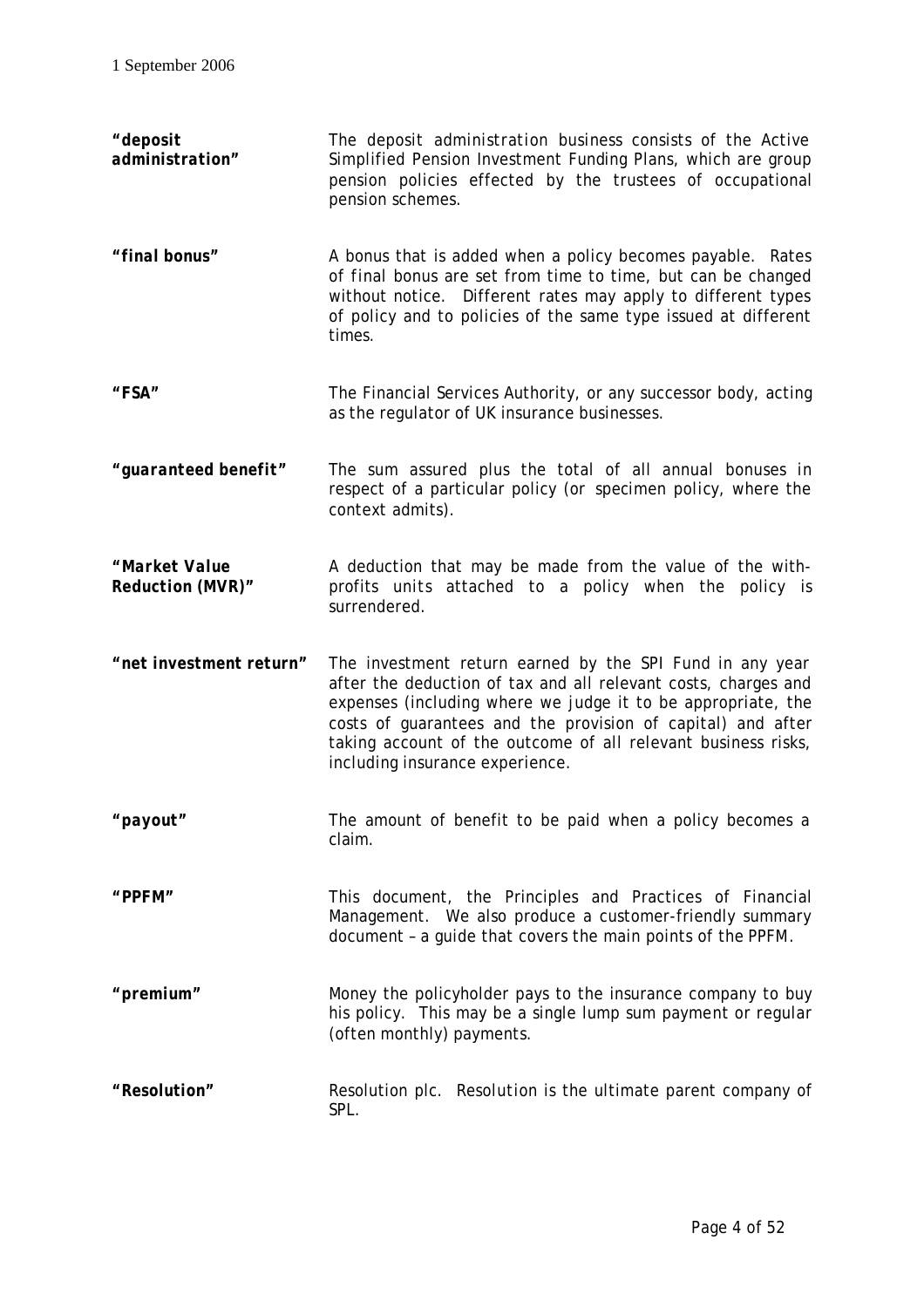| "Scheme"               | This has the meaning given in section 1.9.                                                                                                                                                                                                                                       |
|------------------------|----------------------------------------------------------------------------------------------------------------------------------------------------------------------------------------------------------------------------------------------------------------------------------|
| "shareholder"          | Resolution plc, in its capacity as the owner of SPL.                                                                                                                                                                                                                             |
| "smoothing"            | An averaging process whereby SPL may adjust the payout that<br>would arise from a mechanistic use of the net investment<br>return.                                                                                                                                               |
| "specimen asset share" | The asset share of a specimen policy.                                                                                                                                                                                                                                            |
| "specimen policy"      | A theoretical policy that is used in calculations. For example<br>we may not do individual calculations for each of several<br>policies of the same type issued at the same time. We do the<br>calculations for one policy and then treat the other policies<br>proportionately. |
| "Special Fund"         | The Special Fund is a sub-fund of the SPI Fund. This was<br>established by the Scheme.                                                                                                                                                                                           |
| "SPI"                  | Scottish Provident Institution                                                                                                                                                                                                                                                   |
| "SPI Fund"             | The with-profits fund of SPL. This was established by the<br>Scheme.                                                                                                                                                                                                             |
| Committee"             | "SPI Fund Supervisory The SPI Fund Supervisory Committee, a committee established<br>by the Scheme to have regard solely to the interests and<br>reasonable expectations of SPI Fund and Special Fund<br>policyholders.                                                          |
| "SPL"                  | Scottish Provident Limited                                                                                                                                                                                                                                                       |
| "SPL Board"            | The governing body of SPL with the final authority in decision<br>making. It consists of executive and non-executive directors.                                                                                                                                                  |
| "sum assured"          | The initial sum guaranteed under policy documentation in<br>respect of a particular policy (or Specimen Policy, where the<br>context admits). For some policy types this may be expressed<br>as a pension or annuity rather than a cash sum.                                     |
| "surrender value"      | The amount payable, at the discretion of SPL, if a policyholder<br>terminates his policy at a time when the policy conditions do<br>not provide for a <i>guaranteed benefit</i> to be payable.                                                                                   |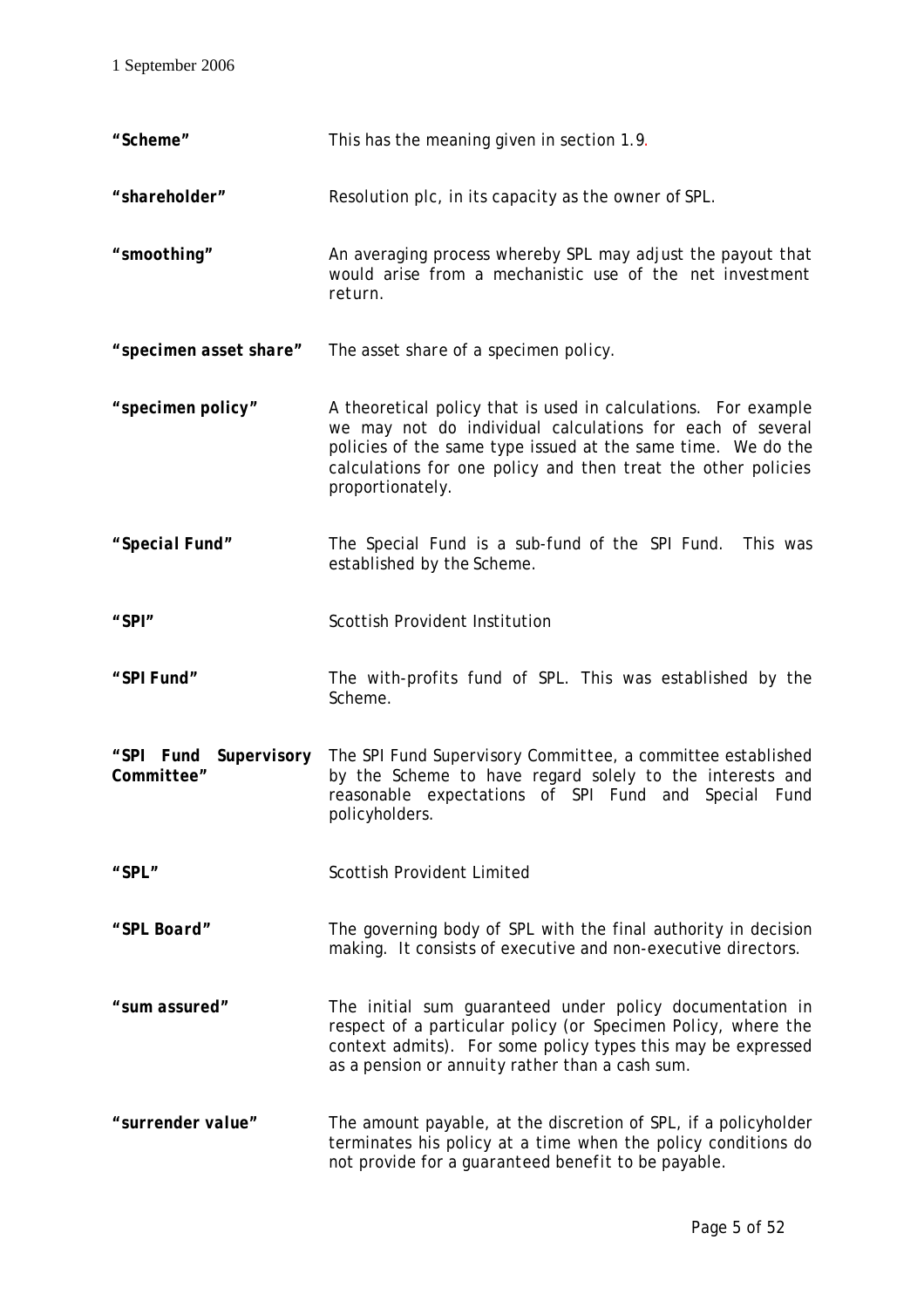| $"$ unit"           | Some policies have their benefits defined in terms of units. A<br>unit represents a share of the assets in the SPI Fund.                                                                                                                                                                                                      |
|---------------------|-------------------------------------------------------------------------------------------------------------------------------------------------------------------------------------------------------------------------------------------------------------------------------------------------------------------------------|
| "unitised business" | One of two distinct sub-classes of business within the SPI Fund<br>that are relevant for the purposes of this document. (The<br>other class is the conventional business.)                                                                                                                                                    |
|                     | The unitised with-profits business includes all the with-profits<br>business under which benefits are expressed in terms of the<br>value of with-profits units, usually arising as a result of the<br>exercise of choice within the policy between investing in with-<br>profits or in property-linked or index-linked funds. |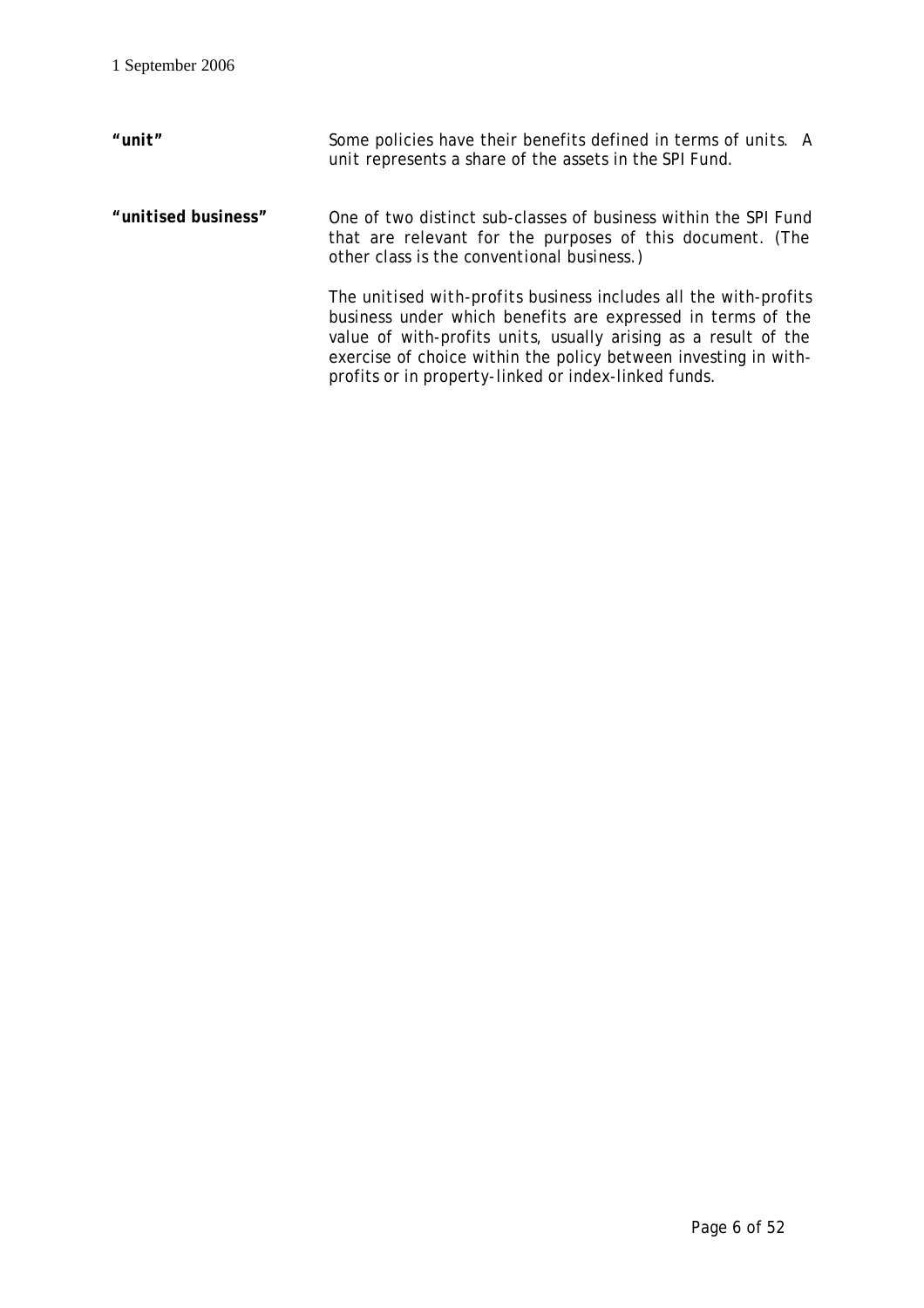## **Introduction, Structure and Overriding Principles**

## **1. Introduction**

#### *Purpose of the PPFM*

- 1.1 This document applies to the business carried on within the *'SPI Fund'* which is one of the With-Profits Sub-Funds of Scottish Provident Limited ('*SPL'*). It aims to define the Principles and Practices of Financial Management *('PPFM'*) according to which this business ('the Business') is currently conducted.
- 1.2 This *PPFM* applies only to the *SPI Fund*. *SPL* publishes a separate *PPFM* for the *Special Fund*. The *Special Fund* is not invested in the *SPI Fund*. However, the *SPI Fund* is entitled to receive up to 10% of the distributed surplus within the *Special Fund*.
- 1.3 The *PPFM* may be revised by *SPL* from time to time and in any respect subject only to the constraints imposed by law and regulation. *SPL* will review the *PPFM* every year, although changes to Principles and Practices may be made more frequently.

#### *Availability of the PPFM and reporting*

- 1.4 The *PPFM* is available to policyholders and their advisers (amongst others), thus helping them to understand the way in which *SPL* is currently seeking to manage the Business.
- 1.5 Accordingly, any policyholder with an *SPL* with-profits policy will be supplied with a copy of the relevant *PPFM* at any time on request and without charge. Other persons will be supplied with a copy of this document on request and on payment of a fee.
- 1.6 *SPL* will maintain a record of each version of the *PPFM* for at least six years from the date on which that version is superseded.
- 1.7 Under regulatory rules, *SPL* is obliged to publish an annual report on its compliance with the *PPFM*. This report will not necessarily be sent to every policyholder, but it will be available on our website, or on request.

#### *Governance*

1.8 The *PPFM* is approved by the *SPL Board* and a committee (the *SPI Fund Supervisory Committee*) established by the *Scheme*. Compliance with the *PPFM* is subject to assessment by the Committee. The Committee and *Scheme* are explained in more detail in the paragraphs below.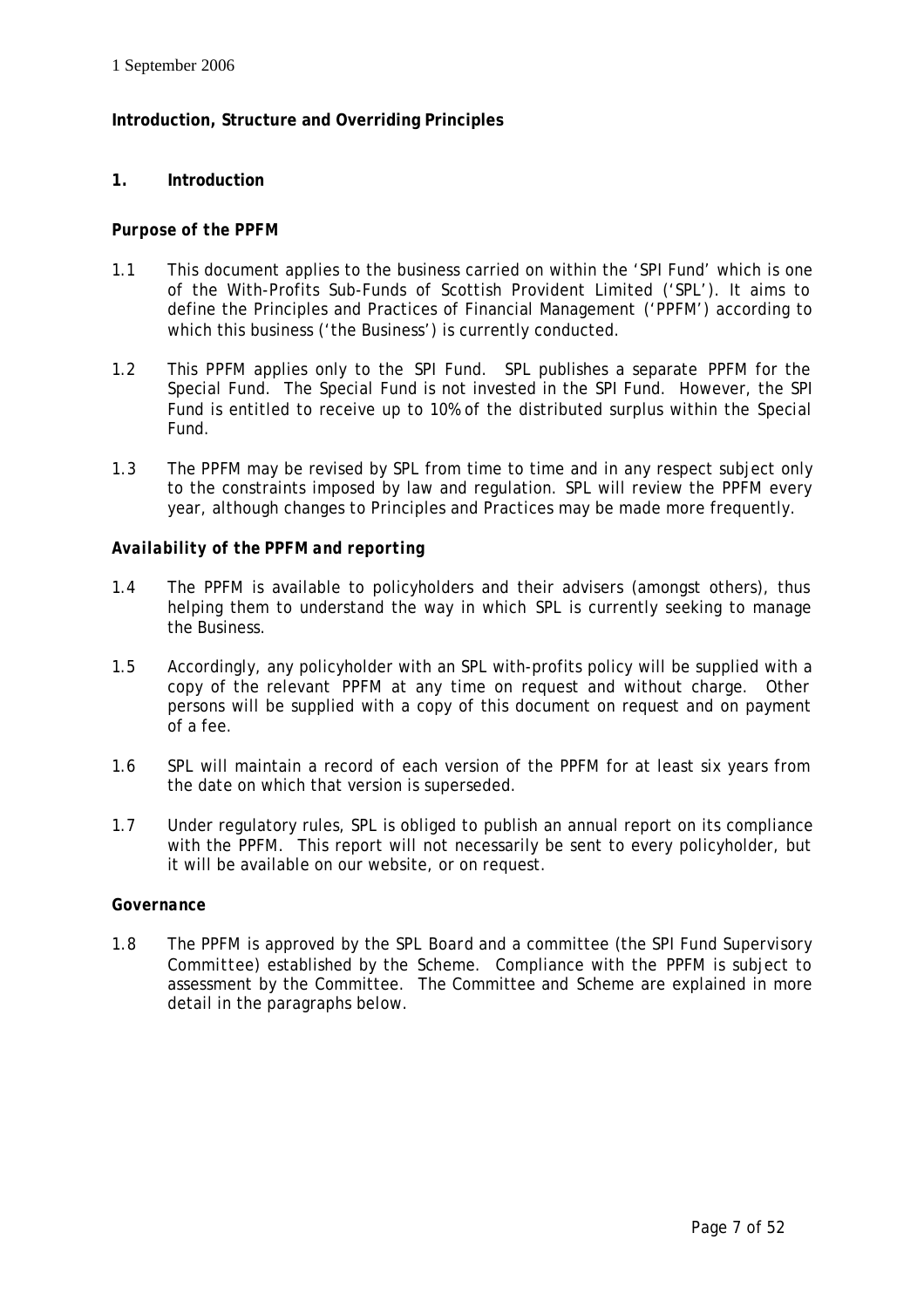## *The Scheme and the SPI Fund Supervisory Committee*

- 1.9 The *SPI Fund* was established by the scheme of demutualisation ('the *Scheme*') under which the business of The Scottish Provident Institution ('*SPI*') was transferred to *SPL* on 1 August 2001. The *Scheme* was approved by the Court of Session in Scotland and should there be any conflict between the *Scheme* and the *PPFM*, the *Scheme* shall take precedence. In particular, the *Scheme* includes 'Principles of Financial Management'. As with the other provisions of the *Scheme*, these *Scheme* Principles take precedence over the contents of this document.
- 1.10 The *Scheme* also established the *SPI Fund Supervisory Committee*, which is independent of the *SPL Board.* The responsibilities of the *SPI Fund Supervisory Committee* include the investment and bonus policy of the *SPI Fund*, and overseeing many aspects of the operation of the *Scheme*. The Committee also fulfils the role of a With-profits Committee as described in the Rules of the Financial Services Authority (*FSA*).
- 1.11 The *SPI Fund* includes both business issued in the UK and denominated in sterling, and business issued as Irish branch business and denominated in Irish currency.

## *PPFM relationship*

- 1.12 The *PPFM* is not intended to alter the rights and obligations under any policy documents that *SPL* has issued. Should there be any conflict between what is said in the *PPFM* and what is said in any such policy document, the latter shall prevail. (For these purposes, 'policy documents' means the documentation containing the terms of the contract between *SPL* and the policyholder. This may include information or documents supplied to *SPL* by the policyholder, or on his behalf.)
- 1.13 The Principles and Practices set out in this document describe the way in which *SPL* currently seeks to manage the Business.
- 1.14 Management of the Business is not a mechanistic process carried out strictly on the basis of compliance with a detailed set of pre-determined criteria. Rather, it requires *SPL* to make many judgements about the actions it should take in endeavouring to meet the objectives which are described in the Principles and Practices set out in the *PPFM*.
- 1.15 Those judgements are made by *SPL* in good faith, with a view to achieving what *SPL* believes to be a fair balance between the different interests of individual policyholders and groups of policyholders, and furthering the interests of policyholders as a whole. They are based, amongst other things, upon assumptions about the future, the fulfillment of which clearly cannot be guaranteed by us. Equally, *SPL* cannot guarantee that the judgements it makes will result in the objectives described in the Principles and Practices set out in this document being achieved.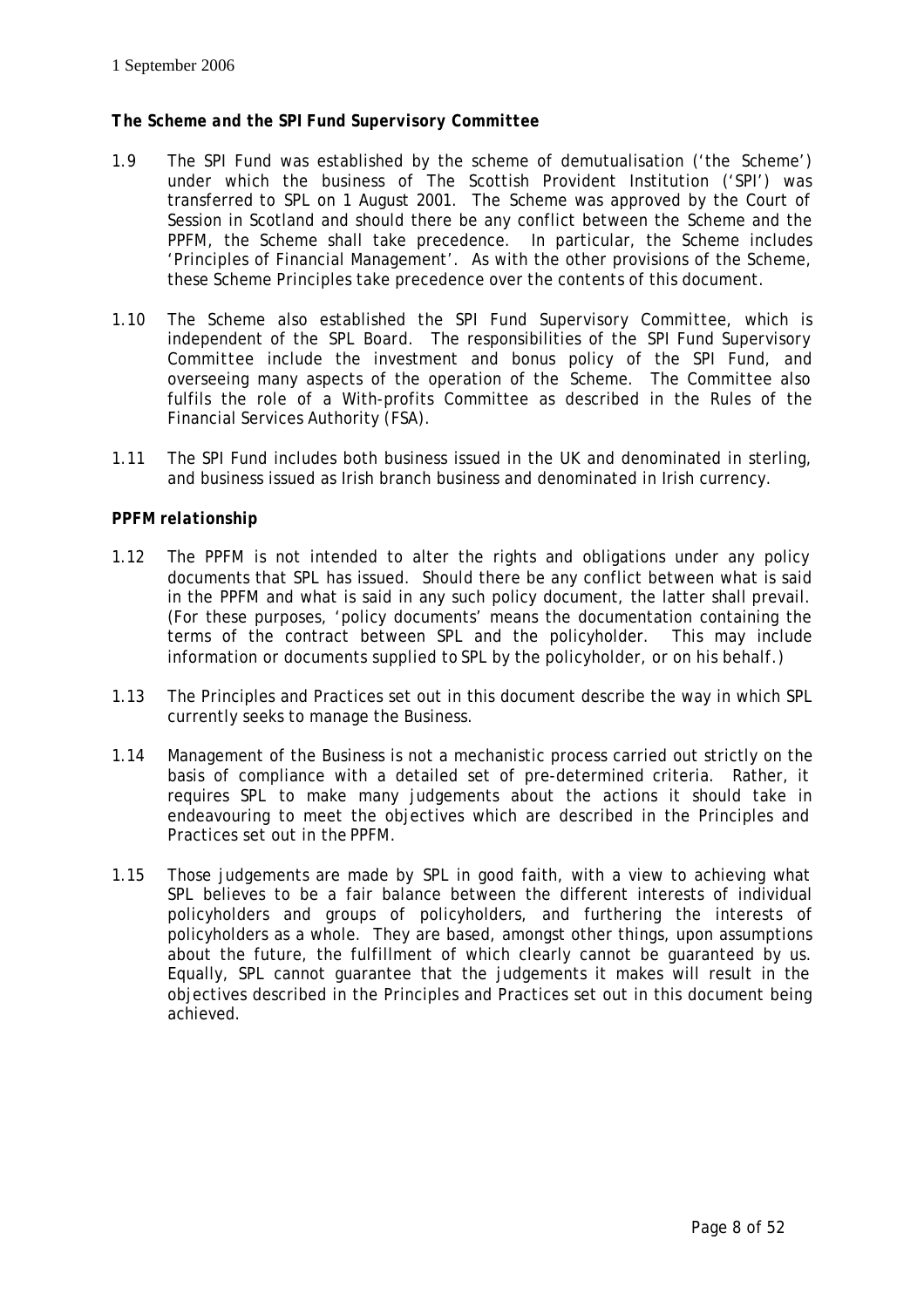- 1.16 With-profits contracts of insurance are long-term in nature. While *SPL* wishes its policyholders to have as clear an understanding as practicable of the material bases on which it seeks to manage the Business, it is not in policyholders' interests for it to do so by reference to inflexible criteria. *SPL* therefore seeks to respond to events in managing the Business, and to evolve the Principles and Practices by reference to them. These Principles and Practices have evolved significantly over time, in response to changing experience within the Business, and changing events outside it. This evolutionary process is likely to continue into the future.
- 1.17 For these reasons, policyholders are asked not to treat the statements made in this document as binding commitments on, or binding representations by, *SPL* as to how it manages the Business or as to how it will do so in the future. Instead, they represent the criteria to which *SPL* currently has regard, and the objectives it is currently seeking to pursue, in making judgements about the management of the Business. While those judgements will be made in good faith, the statements in this document are not intended to enable those judgements to be challenged with the benefit of hindsight.

## *New business*

1.18 Other than as described in Section 9 (Volumes of new business) below, the *SPI Fund* is not currently open to new business.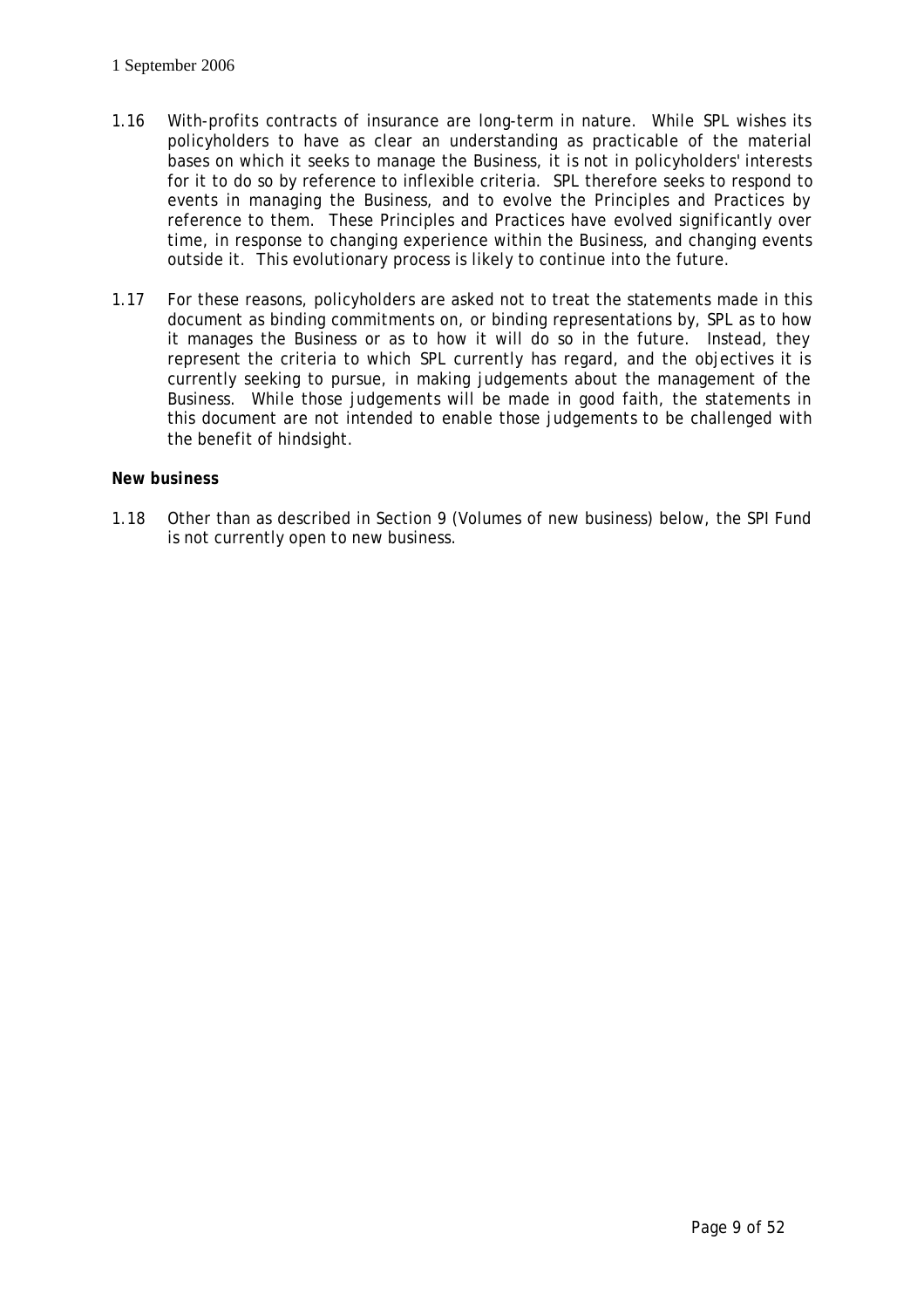## **2. Structure of the** *PPFM*

## *The Principles*

- 2.1 The Principles describe *SPL*'s aims and objectives in the management of the Business and are designed to be long-term in nature (although this does not mean they will not change, particularly if there is a need for change due to difficult circumstances). The *PPFM* contains two different types of Principle: 'Overriding Principles' and 'Operating Principles'.
- 2.2 The Overriding Principles are intended as enduring and overarching standards adopted by *SPL*. There are then more detailed Operating Principles and Practices covering specific topics.
- 2.3 In the event of any conflict between them, the Overriding Principles take precedence over the Operating Principles and Practices, and the Operating Principles take precedence over the Practices. Within the Overriding Principles, the first and second Overriding Principles take precedence over the others.
- 2.4 Unless the *FSA* grants a waiver, three months' written notice will be given to those policyholders affected by any intention to change the Principles. *SPL* cannot undertake that every person potentially affected by any change will actually receive a notice.
- 2.5 Principles are shown in **bold text** in this document.

## *The Practices*

2.6 The Practices aim to set out the way in which *SPL* seeks to manage the Business in more detail. Taken with the Principles, they aim to provide sufficient detail to enable a knowledgeable observer to understand the material risks and rewards for a policyholder investing in the *SPI Fund*. *SPL* may change the Practices without advance notice as *SPL*'s circumstances and the business environment change.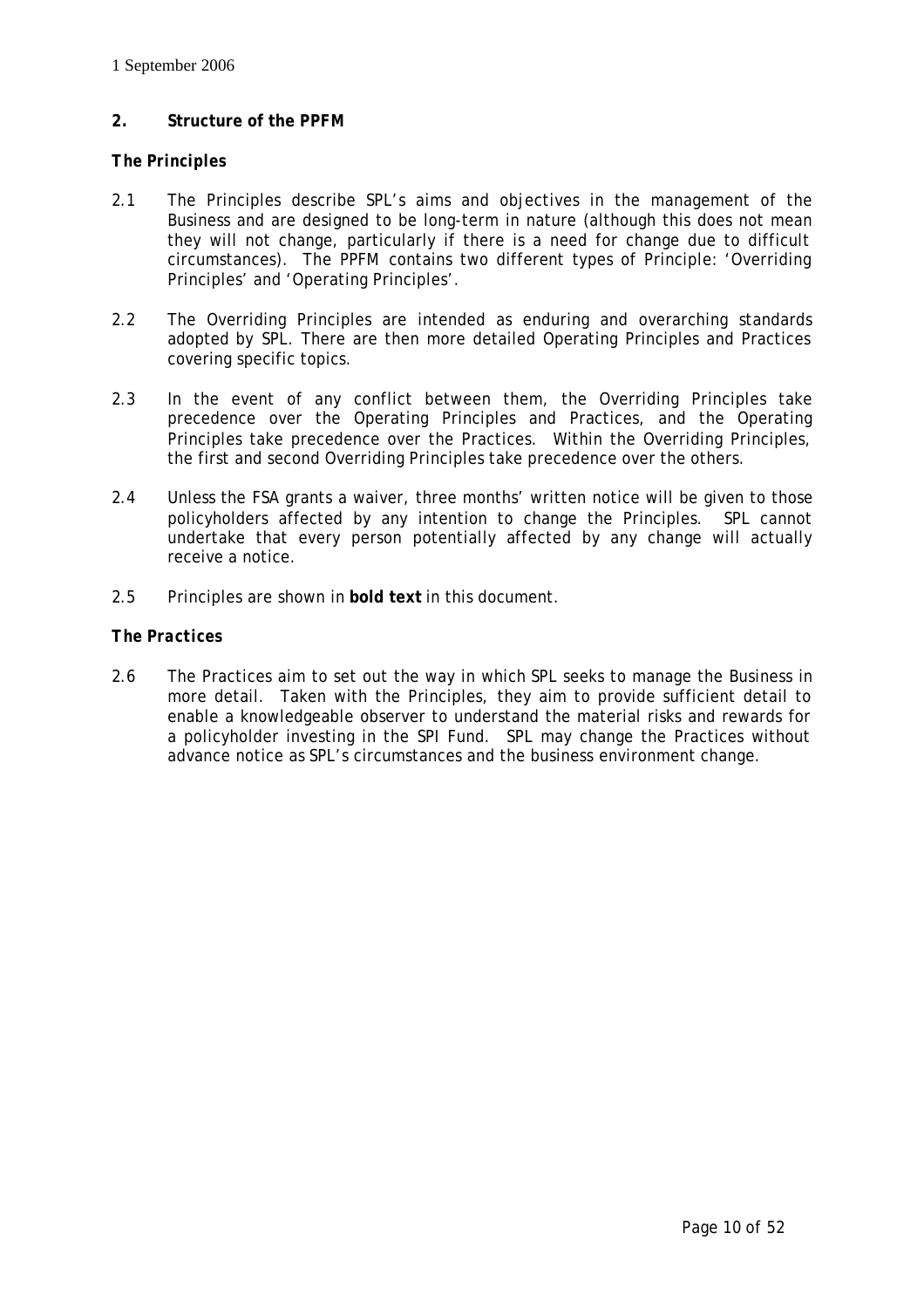$\overline{a}$ 

## **3. Overriding Principles**

- **3.1 The Overriding Principles are as follows:**
	- **(1) The** *SPI Fund* **will be managed on a sound and prudent basis with the objective of securing that its assets are sufficient to meet its liabilities and related reserving and capital requirements without the need for capital additional to its existing resources and such other assets as the** *shareholder* **may from time to time agree may be utilised<sup>1</sup> .**
	- **(2)** *SPL* **seeks to operate within the legal framework governing its long-term insurance business. This framework includes:**
		- **(i) the** *Scheme* **and** *SPL***'s Articles of Association;**
		- **(ii) the contractual commitments made to all** *SPL***'s long-term policyholders (including guarantees); and**
		- **(iii) the requirements, from time to time, of the** *FSA* **as the regulator of its long-term business.**
	- **(3)** *SPL* **aims to balance the interests of different groups of policyholders fairly (and fairly in relation to the interests of the** *shareholder***).**
	- **(4) Bonus rates may be smoothed so that some of the fluctuations in the value of the investments of the** *SPI Fund* **are not reflected in payments on withprofits policies.**
	- **(5) Returns on with-profits policies may be reduced by adverse experience within the** *SPI Fund***, and in extreme circumstances, returns on policies may be reduced by adverse experience on other insurance business in the long-term fund.**
	- **(6)** *SPL* **will endeavour to give policyholders participation in the asset classes they have been led to expect by statements made by** *SPL***, and with the overall risk profile in the fund that they have been led to expect by statements made by** *SPL* **(in each case in the context, for example, of policy documents and related literature, changes in industry investment policies and outlook and the financial condition of** *SPI Fund***).**
- **3.2** The first Overriding Principle may impose restrictions on the ability to declare bonuses or may require adjustment to the liabilities, perhaps by reduction to the *net investment returns* credited to the *specimen asset shares* in accordance with Section 4.

<sup>1</sup> Notwithstanding this principle, resilience reserves and risk based capital may be held outwith the *SPI Fund*.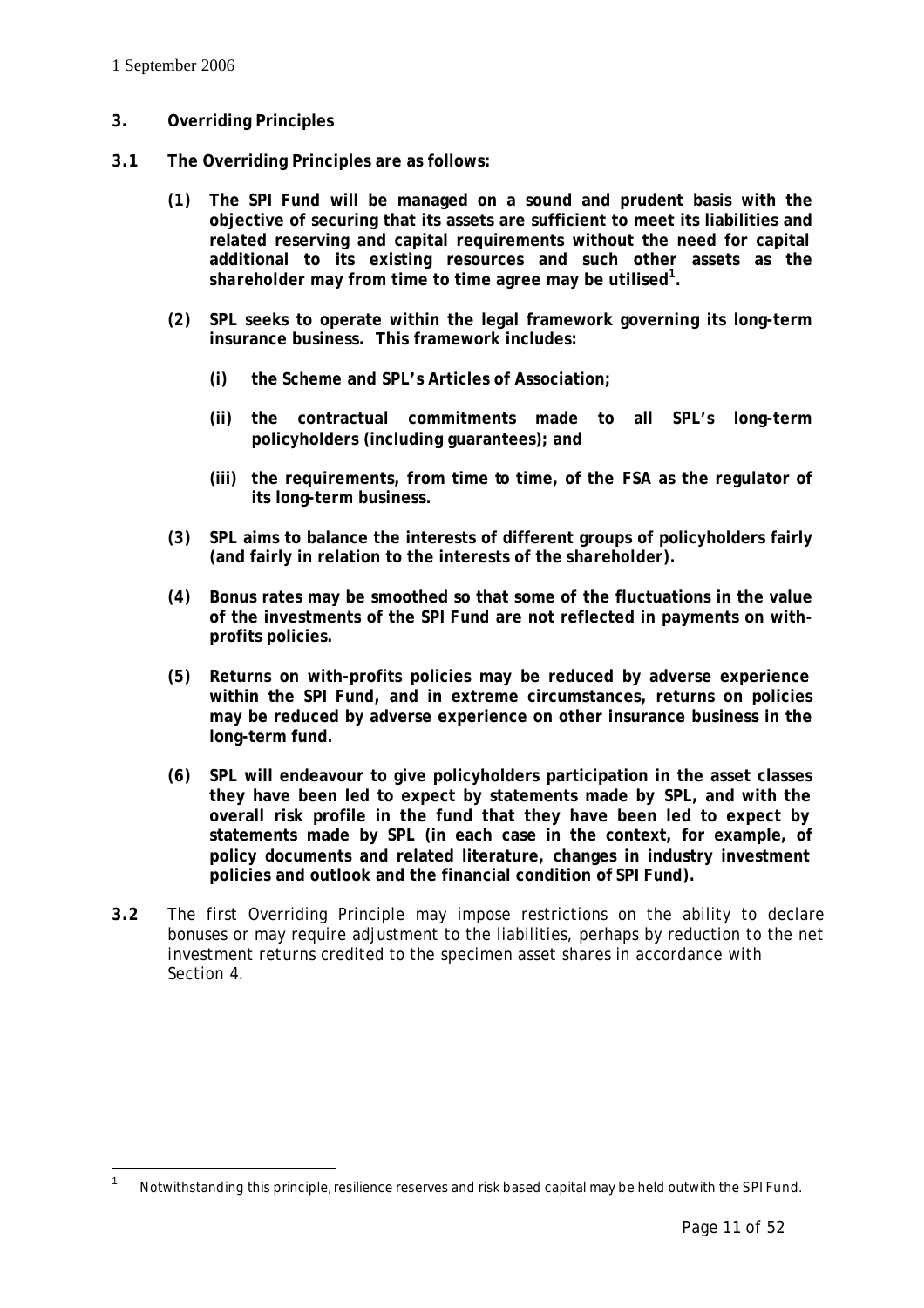## **Current Operating Principles and Practices**

The following point is necessary to the understanding of this part:

As a general guide, sections lettered (A) below refer to *conventional business*, sections lettered (B) refer to *unitised business*, sections lettered (C) refer *to deposit administration business*, and unlettered sections and sections lettered (D) apply to all three classes.

## **4. The Amount Payable under a With Profits Policy**

## *Introduction*

For most policies the lifecycle is that the policyholder pays a *premium*, or regular *premium*s. We use some of the *premium* to pay our expenses and costs and the rest becomes part of the *SPI Fund* and shares in the *net investment returns*. The policy may receive *annual bonuses* and when the time comes for the policyholder to claim the benefit of the policy we may add a *final bonus* or, for a *unitised* policy, charge an *MVR*. *Final bonus* and *MVRs* are commonly based on our *specimen asset shares*.

Exceptions to this general description are policies where the benefit is not a single payment, but a series of payments. Policies of this type include some pensions schemes covering a group of employees.

The *SPI Fund* is primarily an investment fund. There is some averaging, or *smoothing*, of achieved investment results.

Most policies will have a *sum assured*, but *SPL* may add *annual bonuses* from time to time and may also add a *final bonus* at the end of the policy.

This section discusses in turn the four topics of *specimen asset shares*, *annual bonuses*, *final bonuses* and *smoothing*.

#### *Specimen asset shares*

- 4.1 Sections 4.2 to 4.5 cover the methods used by *SPL* to guide its judgment of the amount that it believes it is appropriate to pay individual with-profits policyholders.
- 4.2 (1) The normal form of a with-profits policy has historically been that it is subject to either a single *premium* paid at the start or to *premiums* payable in regular (and usually equal) instalments paid annually (or more frequently).
- 4.2 (2) The *deposit administration* contracts differ from the above in that neither the *premiums* nor the benefits are defined in advance. The *premiums* are determined according to the contributions under an occupational pension scheme, and the benefit is expressed as a notional account from which amounts can be applied from time to time to secure benefits for individual members in terms of the rules of the occupational scheme.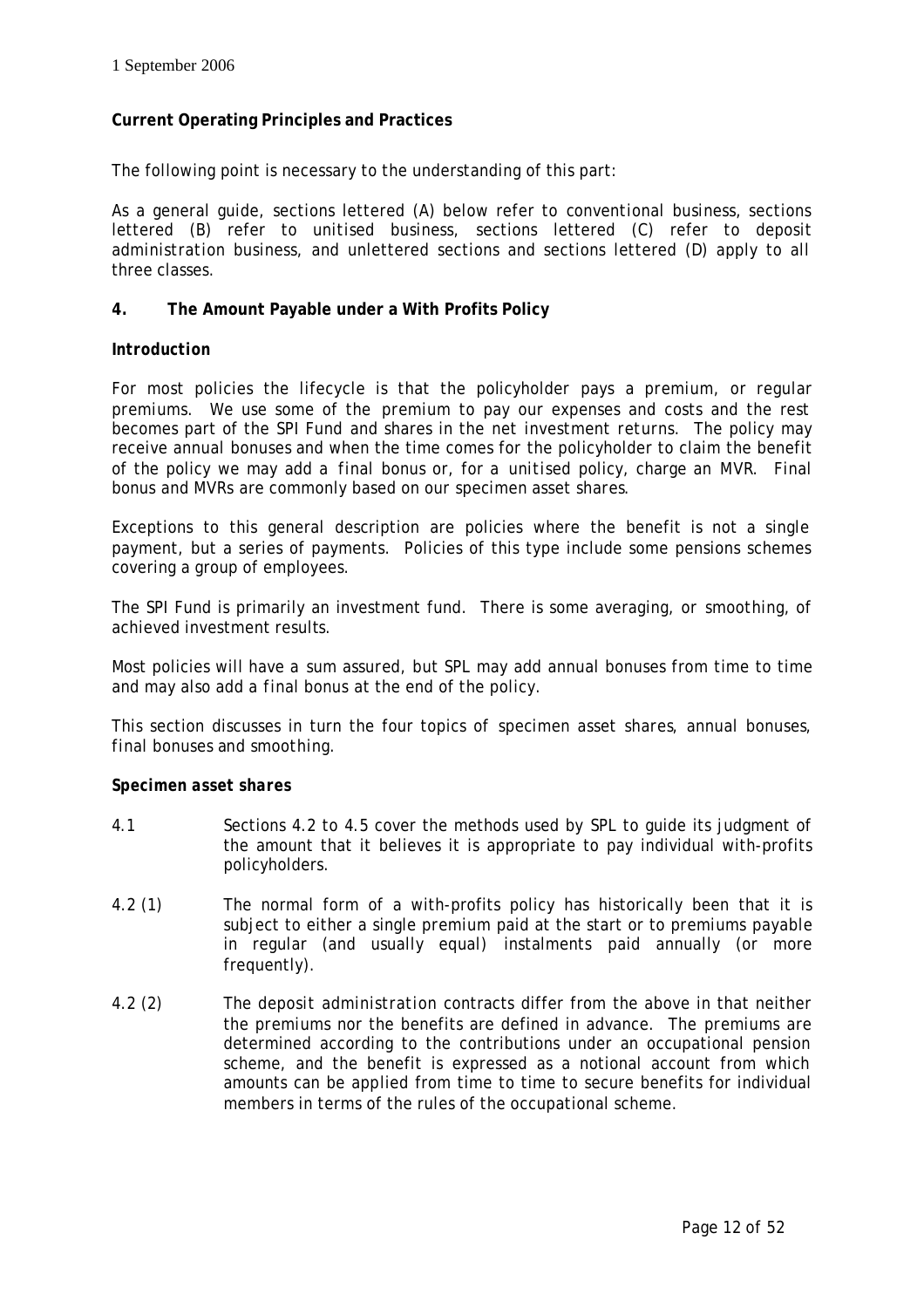4.2 (3) The primary method used by *SPL* to guide its judgment of the amount it believes it is appropriate to pay individual policyholders is to calculate specimen *asset shares*, although some exceptions apply. There are some differences in the way *specimen asset shares* are calculated for different classes of policy, both between *conventional business*, *unitised business* and *deposit administration* business and between classes in the *conventional business* category.

> Naturally, the size of any particular *specimen asset share* changes over time. It may increase or decrease from time to time, according to (amongst other things) investment performance and other experience within the *SPI Fund* (for example, *specimen asset shares* may be adjusted in order to accommodate exceptional developments within the *SPI Fund*).

The following classifications of conventional business policies are relevant for later sections of this *PPFM*:

- **(i)** *All individual policies treated for tax purposes as basic life assurance and general annuity fund contracts***. Endowment assurances (including low-cost mortgage endowments and flexible endowments) and whole of life policies are the main classes in this group.**
- **(ii)** *Policies written on individual terms for the provision of retirement benefits***. This group includes the Self-Employed Retirement Annuity and Personal Pension contracts (SEDA contracts) and the Individual and Executive Pension Arrangement policies (E-Type contracts).**

More details are given in the following sections.

## *Conventional with-profits business*

**4.3 (1) (A) For those contracts in classes (i) and (ii) in 4.2 the primary guide to**  *payout* **for a maturing policy (or for a pension policy at a normal retirement date) is** *specimen asset share***. A second important consideration is whether the target payment should be 100% of** *specimen asset share* **(or more or less than 100%). The overall aim is to give each maturing policy its fair share of the available funds, basing** *payouts* **on**  *specimen asset shares***, subject to a minimum** *payout* **based on the** *guaranteed benefits* **of any particular policy. More details of the current**  *specimen asset share* **calculation method are given in section 4.4.**

#### *Unitised with-profits business*

**4.3 (1) (B) For all unitised contracts the aim is to pay a fair share of the available assets (subject to any** *guaranteed benefits***), basing the** *payouts* **to policyholders on** *specimen asset shares* **as described in 4.3 (1) (A) above and section 8. More details of the current calculation method are given in section 4.4.**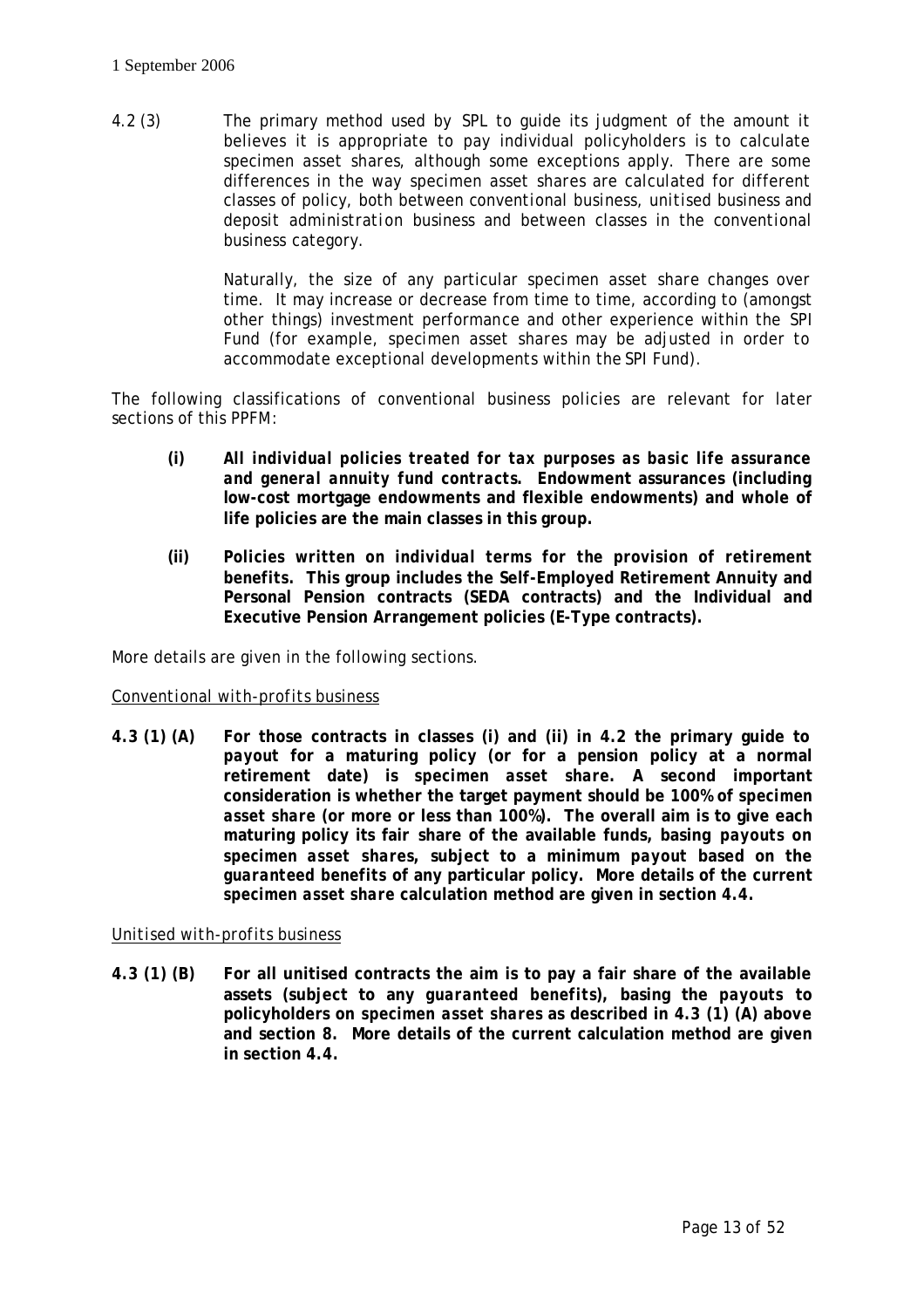## *Deposit administration* business

**4.3 (1) (C) For the** *deposit administration* **contracts the aim is that the notional account available to secure benefits for members represents a fair share of the available assets, based on** *specimen asset shares* **as described above, subject to any guarantees applying to each contract.** 

## General

- **4.3 (1) (D) In seeking to achieve the aims set out in paragraphs (A) to (C) above,** *SPL* **is bound by the terms of the** *Scheme***.**
- **4.3 (2)** *SPL* **does not calculate** *asset shares* **individually for each policy, but uses**  *specimen asset shares* **based on** *specimen policies* **that represent groups of policies with the same material characteristics.** *SPL* **aims to calculate the** *specimen asset shares* **for its** *specimen policies* **to within an accuracy of a few percentage points. However the application of other principles and practices, particularly the degree of** *smoothing* **applied (see section 4.12), may result in a wider gap between the** *specimen asset share* **and the actual** *payouts***. Guarantees of minimum amounts may also apply.**
- **4.3 (3) Material changes to methods would only be made following a decision of**  *SPI Fund Supervisory Committee***, based on a recommendation by the**  *Actuary***. Any change in the methods is subject to the terms of the** *Scheme***.**
- **4.3 (4)** *SPL* **seeks to base its decisions on what it believes to be the best and latest reasonably available information. Assumptions and parameters for the current and immediately previous year are subject to revision at any time as more detail becomes available on emerging trends. Such assumptions and parameters will be set by the** *Actuary* **and reported to the** *SPI Fund Supervisory Committee***.**

**Changes to assumptions and parameters for earlier years would be unusual and made only after the** *Actuary* **had submitted a report to the**  *SPI Fund Supervisory Committee* **giving his explanation and justification for the changes.** 

Examples of previously applied assumptions and parameters that might be changed in this way are *net investment returns*, charges or allocations of miscellaneous surplus that have been derived from the *SPI Fund*'s historical experience and actions.

#### *Conventional with-profits business*

4.4 (1) (A) (i) This subsection describes the method used to calculate the *specimen asset shares* for endowment policies in class (i) of 4.2 (3).

#### *Background: the Scheme*

The starting point for the calculation of *asset shares* are the relevant provisions of the *Scheme*. In summary, the *Scheme* required *asset shares* to be determined by the *Actuary* as at the effective date for the *Scheme* using the *asset share* basis and methodology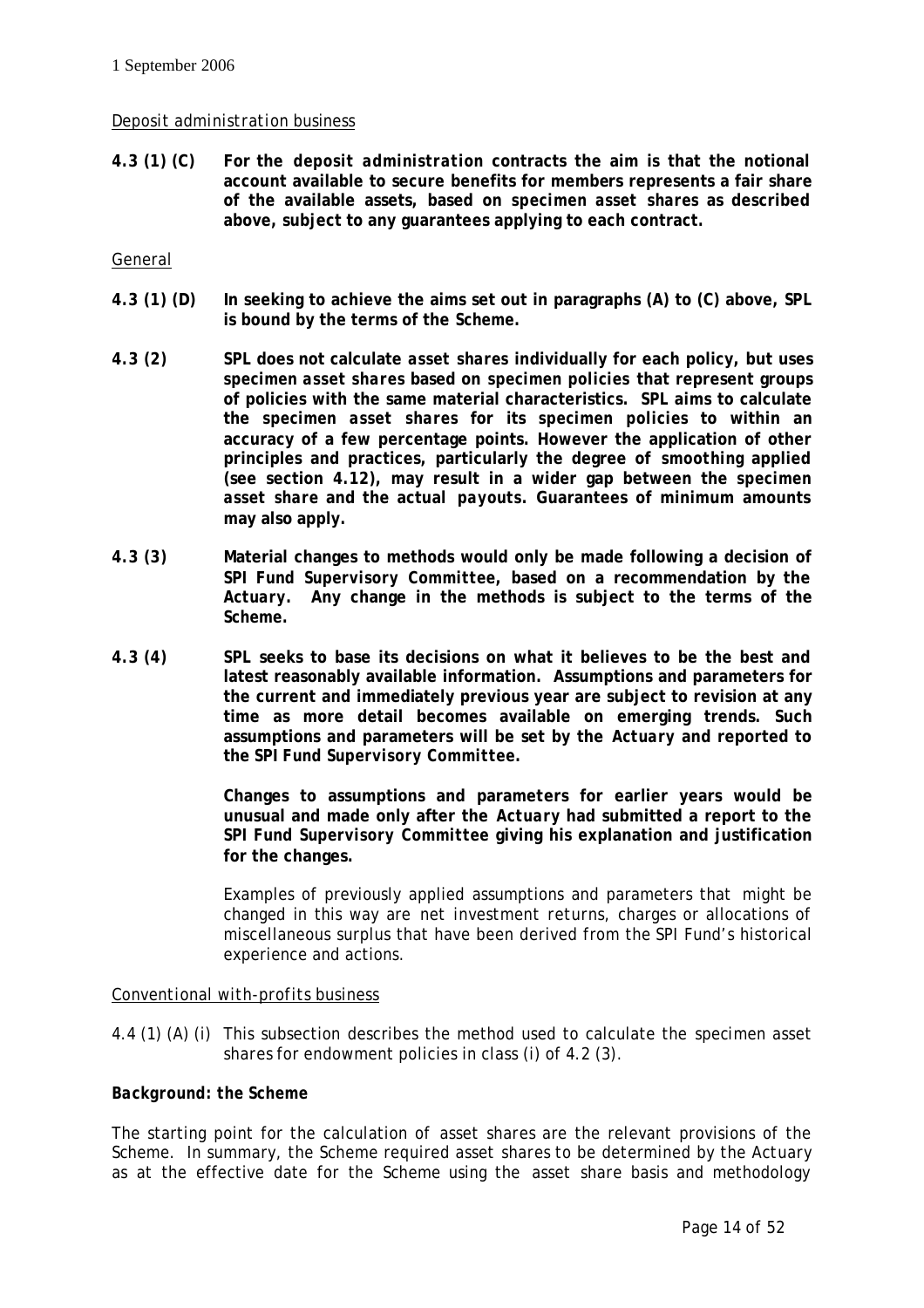employed by *SPI* prior to the effective date. The accumulation thereafter must be in a manner consistent with that basis and methodology, except to the extent required to allow for the distribution of any surplus assets in accordance with the *Scheme*.

In determining the underlying rate of investment return applicable to the accumulation of *asset shares* in respect of each class of *SPI Fund* With-Profits Policies, the *Scheme* requires assets to be notionally ring-fenced separately to UK and Irish business and, within each such territory, separately to Active Simplified Pension Investment Plans and other *SPI Fund* With-Profits Policies, having regard to *SPI*'s practice in respect of such notional ringfencing of assets prior to the effective date of the *Scheme*.

Paragraph 5 of Schedule 2 of the *Scheme* deals with this subject in more detail. In practice, *SPL* calculates *specimen asset shares* using net rates of investment return.

## *Current Practices*

Within the framework set by the *Scheme*, *SPL* currently seeks to adhere to the following practices.

*Specimen asset share* calculations are done separately for a range of policy terms starting in different years and now due to mature. The method is based on *specimen* policies. This means that:

- We take a sample average sized policy;
- We charge an estimate of the cost of death benefits under the life assurance element of the policies;
- We charge an estimate of the expenses incurred in maintaining the policies and managing the business; and
- We allow for each year's *net investment return*.

We will do this for a range of policies in each main business class.

An adjustment may be made to *specimen asset shares* with a view to distributing any surplus or deficit in the *SPI Fund* either immediately or over a period up to and including the remaining lifetime of the *SPI Fund* with profits policies, as required under the *Scheme*. This adjustment is currently implemented by means of an enhancement or reduction to the *net investment return* credited to *specimen asset share*. The enhancement or reduction is reviewed from time to time, and in any case normally not less frequently than every three years.

- 4.4 (1) (A) (ii) This subsection describes the method used to calculate the *specimen asset shares* for policies in class (ii) of 4.2. The method is similar to that described for class (i) above (and the comments regarding the *Scheme* Principles apply), but with appropriate allowance for the following differences:
	- (a) The policies are pensions policies and are subject to different tax treatment.
	- (b) On the early death of a policyholder, these polices will tend to yield a profit to the fund or have a neutral financial effect, rather than to cause a loss.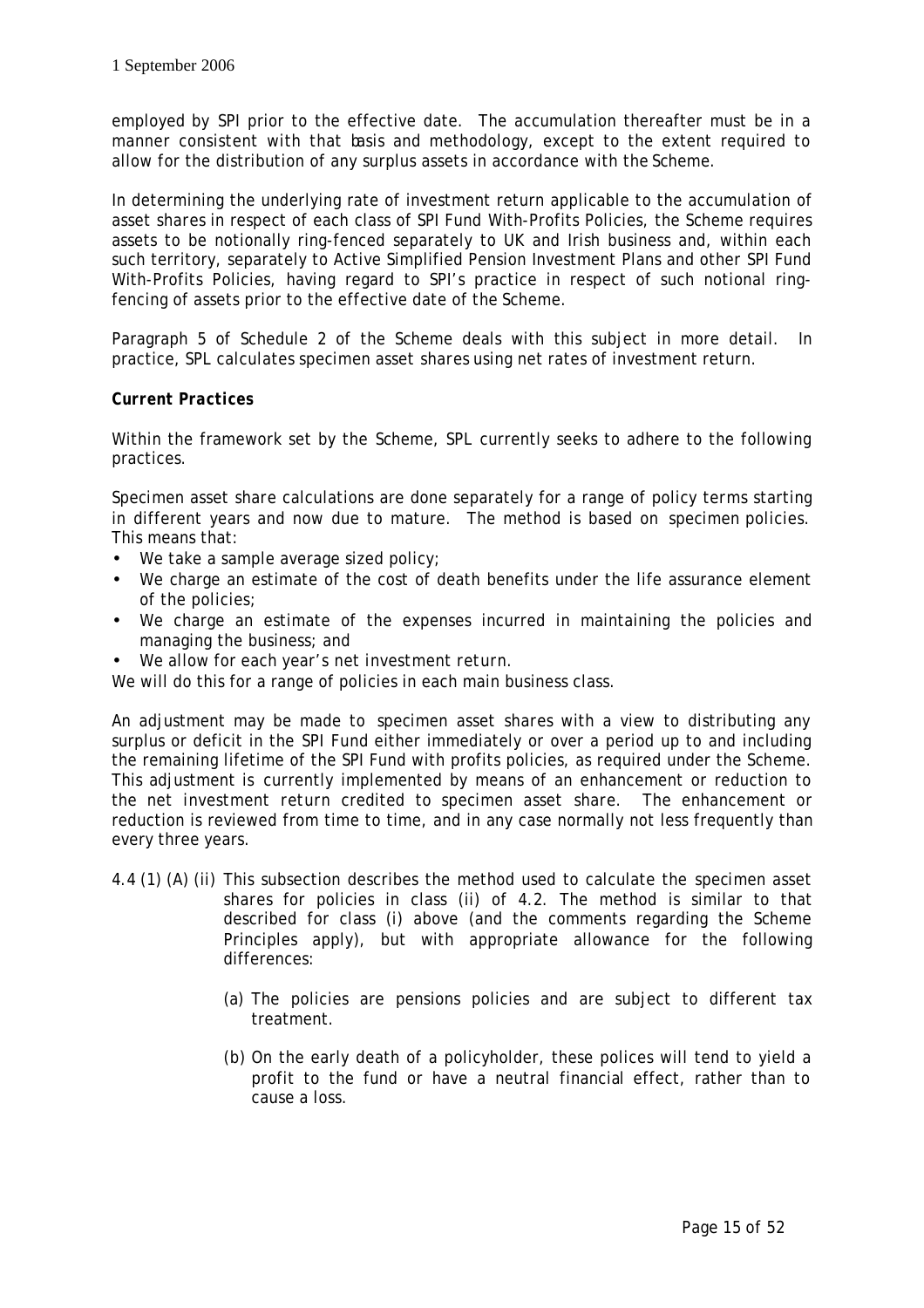## *Unitised with-profits business*

4.4 (1) (B) This subsection describes the method used to calculate the *specimen asset share* for *unitised* policies. The comments in 4.4 (1) (A) (i) regarding the *Scheme* also apply in this context.

> A model is maintained which rolls up an accumulation of a *specimen* allocation of investment premium at the achieved *net investment return*, and allowing for the adjustments described in 4.4 (1) (A) (i). The model allows for the different tax treatment of different classes and for the applicable management charges. The annual management charge allowed for in this calculation is currently fixed at 0.60% per annum for life policies and 0.85% per annum for pensions policies. These are the charges which applied before demutualisation and are considered by the *SPI Fund Supervisory Committee* to be consistent with policyholders' reasonable expectations. The resulting accumulation for the date of the *premium* concerned is taken as the *specimen asset share* for *units* allocated in the year of that start date.

## *Deposit administration* business

4.4 (1) (C) This subsection describes the method used to calculate the *specimen asset share* for *deposit administration* policies.

> A model is maintained which rolls up an accumulation of the aggregate amount of *premiums* paid, less explicit charges, at the applicable rate of *net investment return*, and allowing for the adjustments described in 4.4 (1) (A) (i). The resulting accumulated value is adjusted at the end of each calendar year to reflect the fact that a proportion of the notional account will be deemed to have been used to secure benefits. The resulting adjusted accumulation is then comparable with the notional account value. There are several tranches of notional account bearing different guarantees, and this calculation is carried out for each tranche separately. The resulting adjusted accumulation for each tranche is taken as the *specimen asset share* for that tranche over all relevant policies.

## General

- 4.4 (1) (D) The *specimen asset share* is compared to any guaranteed minimum payments promised to the policyholder. Where any guarantee gives an amount greater than the *specimen asset share* the guaranteed amount is paid.
- 4.4 (2) Some of the assumptions and parameters used relate to factors that apply to all classes of policy. The principal assumptions in this group are:
	- (a) *Net investment return*, based on the actual return achieved in each calendar year, adjusted as necessary for tax and other charges.
	- (b) Taxation, based on what *SPL* judges to be a best estimate of actual current tax payable, in particular in relation to taxation of investment returns and tax relief available on some expenses.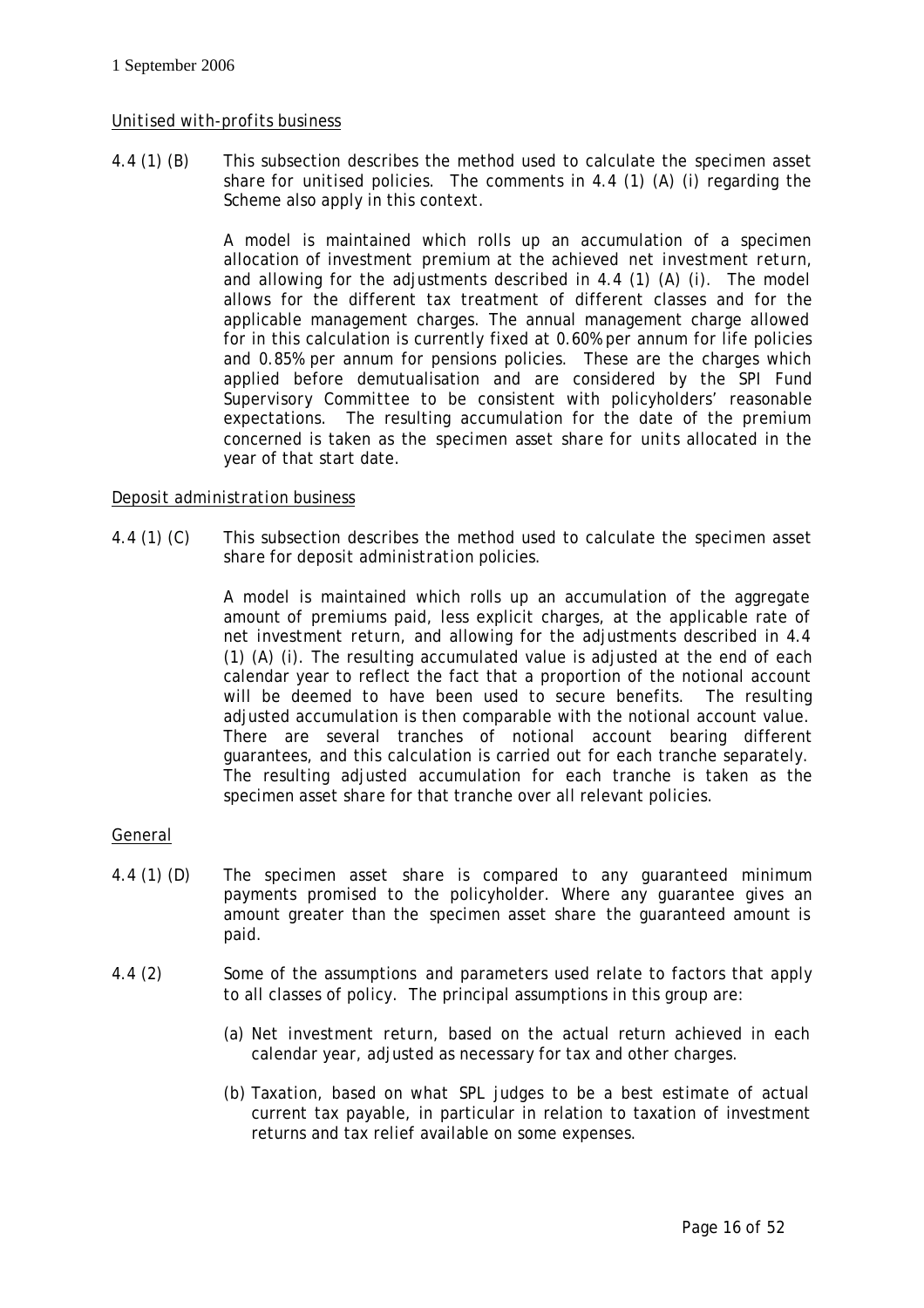- (c) Investment expenses, based on what *SPL* judges to be a best estimate of the actual expense incurred or, for periods after demutualisation, the terms of the *Scheme*.
- (d) Other profits and losses reasonably allowable or chargeable against the relevant classes (*eg* for the costs of certain guarantees, as described in 6.4, and capital reserves).

## *Conventional with-profits business*

- 4.4 (2) (A) There are some assumptions and parameters used only for conventional with profits policies. The principal such assumptions are:
	- (a) *Premium* size. This is based broadly on a typical policy size for the starting year concerned.
	- (b) Any allowance for death benefits is based on one of the standard industry mortality tables.
	- (c) Expense charges other than investment expenses. These are based on:
		- a. Our own detailed analysis of actual incurred running costs.
		- b. An initial cost based on an estimate of typical costs for the year of entry.
		- c. For periods after demutualisation, the terms of the *Scheme*.
- 4.4 (3) (A) Within each of the classes listed in 4.2, *SPL* currently uses common assumptions and common values for many parameters and uses *specimen policies* to represent a group of policies whose material characteristics are similar. There is, therefore, a degree of approximation, but such approximation is a reflection only of the sharing of experience that is part of the essential character of with-profits business. This approximation, or shared experience, is across generations of policyholders and between types of policy within each of the broad classes in 4.2.

## *Unitised with-profits business*

4.4 (3) (B) For the unitised classes, the experience within the *SPI Fund* borne by the policies is limited to the investment and financial experience and other profits and losses reasonably allowable or chargeable against the relevant classes. Other elements, such as expenses, are dealt with outside the *SPI Fund*. Guarantee and other costs may be charged against the investment return where *SPL* judges it to be appropriate. The sharing and approximation is limited to the assumption that within any completed calendar year, the achieved *net investment return* accrued evenly over the year.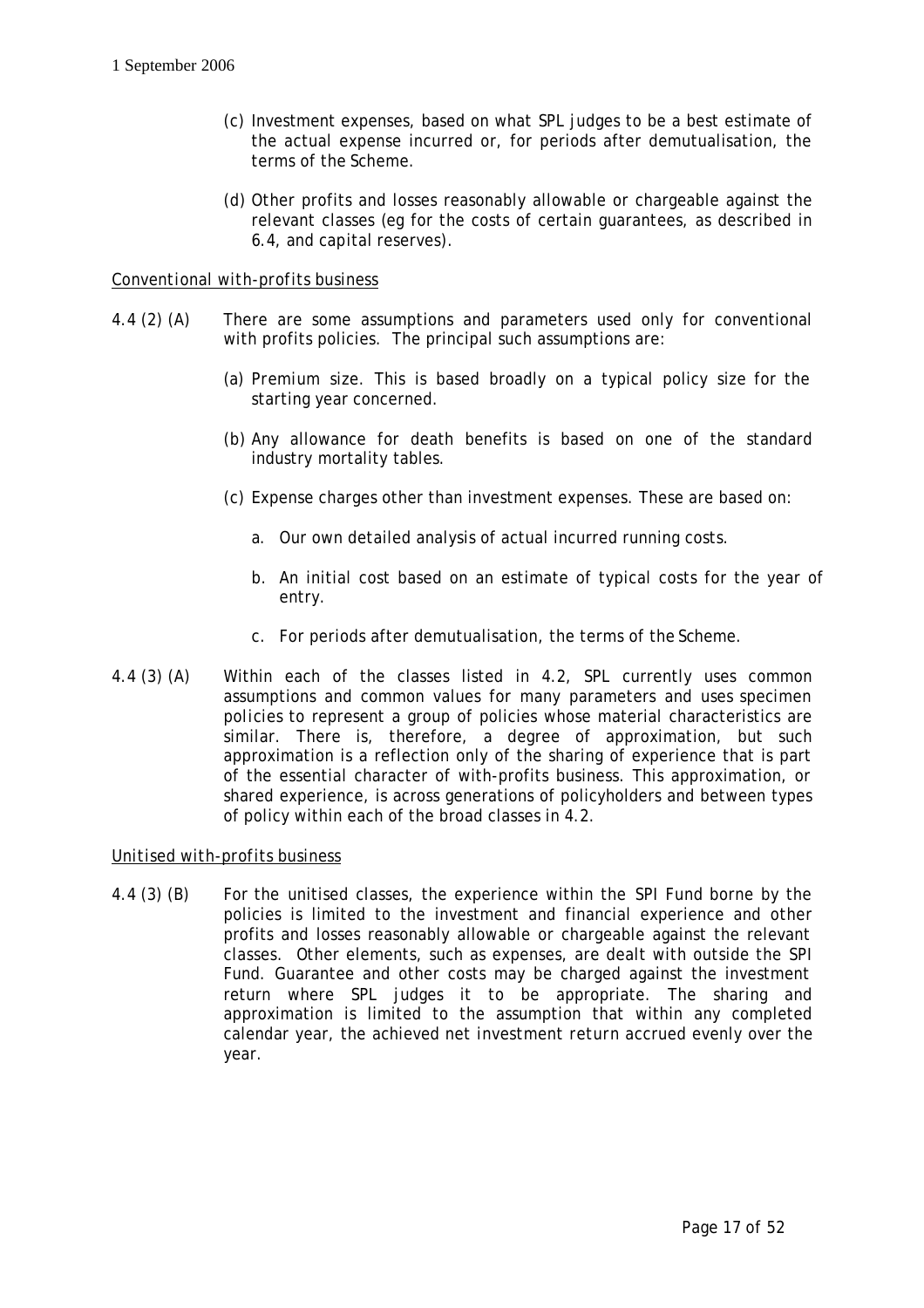## *Deposit administration* business

- 4.4 (3) (C) For the *deposit administration* contracts the experience within the *SPI Fund* borne by the policies through *specimen asset shares* is limited to the investment experience of the part of the *SPI Fund* ring-fenced to these contracts and other profits and losses reasonably allowable or chargeable against these contracts. Guarantee and other costs may be charged against the *net investment return* where *SPL* judges it to be appropriate. The sharing and approximation is limited to the assumption that within any completed calendar year, the achieved *net investment return* accrued evenly over the year. *SPL* believes this degree of sharing of experience is consistent with the nature of these contracts.
- 4.4 (4) The overall methods for determining *specimen asset shares* are as documented in the *PPFM* (as updated from time-to-time). What *SPL* believes to be sufficient further details of the underlying models to enable them to be taken over by new staff are included in the procedure notes for the models used and successive changes to the parameters and assumptions are documented in reports submitted to the *SPI Fund Supervisory Committee*.

The interpretation of the results and the development of proposed bonus scales are documented in the reports submitted by the *Actuary* to the meetings of the *SPI Fund Supervisory Committee* at which decisions on new scales of bonus are to be taken.

4.4 (5) The methods and parameters discussed in this section 4.4 are subject to controls exercised by the *Actuary*, the *SPL Board* and the *SPI Fund Supervisory Committee*.

> Values for parameters for the current or previous year that are assessed under agreed methods will be subject to sign-off only by the *Actuary* and reported to the *SPI Fund Supervisory Committee*. Changes to parameters for earlier periods will be made by the *Actuary*, but only after the submission to the *SPI Fund Supervisory Committee* of a written report explaining and justifying the changes.

> Changes to methods will be subject to sign-off by the *SPI Fund Supervisory Committee* on the recommendation of the *Actuary*.

- 4.4 (6) *SPL* may set aside reserves within the *SPI Fund* to cover matters relevant to policyholders' interests and security. In considering whether this is necessary (and if so how much to set aside), factors that are likely to be relevant include:
	- (i) the level, and volatility, of asset values and the return on such assets;
	- (ii) the levels, and volatility, of interest rates;
	- (iii) past and projected mortality;
	- (iv) the credit and liquidity risks run in the *SPI Fund*;
	- (v) the operational risks that are run in the *SPI Fund*;
	- (vi) exercise of policyholder options;
	- (vii) the extent to which the various risks that the *SPI Fund* runs are likely to occur at the same time;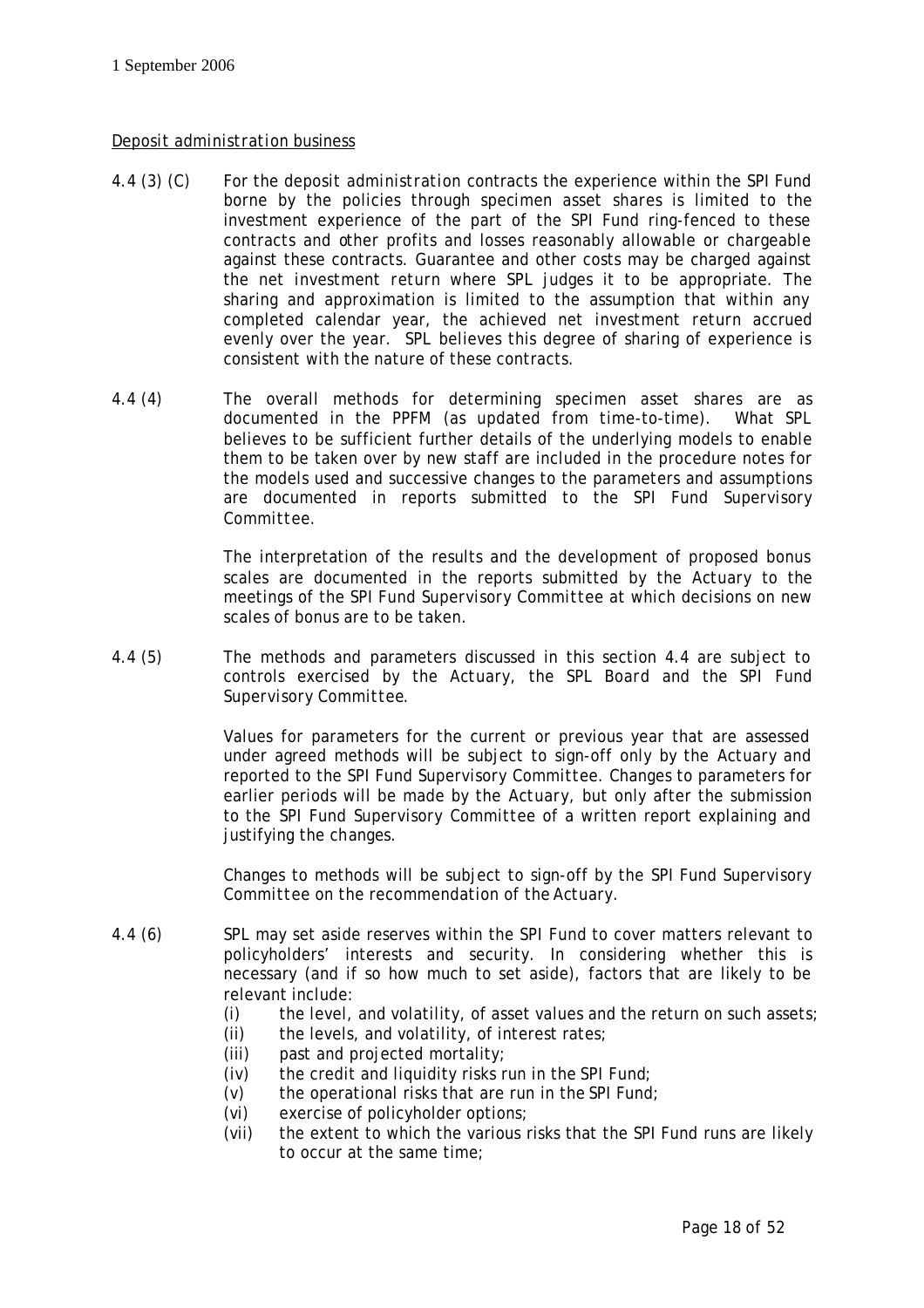- (viii) actual, or possible future, changes in the investment, tax, legal or regulatory environment of the *SPI Fund*;
- (ix) the level and availability of capital support to the *SPI Fund*, (such as the financial support discussed in section 10.4);
- (x) the extent to which it is appropriate to anticipate the introduction of management actions (as discussed in 10.4); and
- (xi) any other factors relevant to the individual capital assessment of the *SPI Fund*.
- 4.5 The sections above contain general descriptions of how *SPL* brings investment returns, other profits and losses, expenses, charges and tax into account in determining the guideline amounts for payments to policyholders. Further details of the determination of actual amounts to be paid are included under *final bonuses* (sections 4.9 to 4.11 below). Some further specific details are noted in the subsections below.
- 4.5 (1) In recognising the *net investment return* to use in its calculation of *specimen asset shares SPL* currently makes only those distinctions between different parts of *SPI Fund*, or between different classes of policy, that are documented in 4.4 above. The actual calculations use net of tax returns and the different tax applicable to different classes of business is allowed for.

This practice has evolved to the current position over a period of many years. It is possible, for reasons of fairness, that the practice will continue to evolve.

For example, if it is fair to do so, *SPL* may in recognising the *net investment return* to use in its calculation of *specimen asset shares*, make further distinctions between different parts of the *SPI Fund*, or between different classes and vintages of policy. In particular, the return from any assets bought specifically to cover guarantees may be reserved to meet the costs of these guarantees.

4.5 (2) In setting the expense parameters to use, *SPL* expects to set these at levels that would, if applied across all policies, give an overall level of expenses close to the actual expenses apportioned to the *SPI Fund*. The general basis for setting the charging and expense parameters is that laid down in the *Scheme*.

> In summary, the *Scheme* provides that there shall be charged to the *SPI Fund* only such part of the total costs, liabilities and expenses incurred by *SPL* as the *Actuary* and the *SPI Fund Supervisory Committee* consider fair and equitable, having regard to policyholders' reasonable expectations.

> The *Scheme* then goes on to set out, in detail, (by way of elaboration of this provision) the charges to be borne by the *SPI Fund* in the 10 years following demutualisation.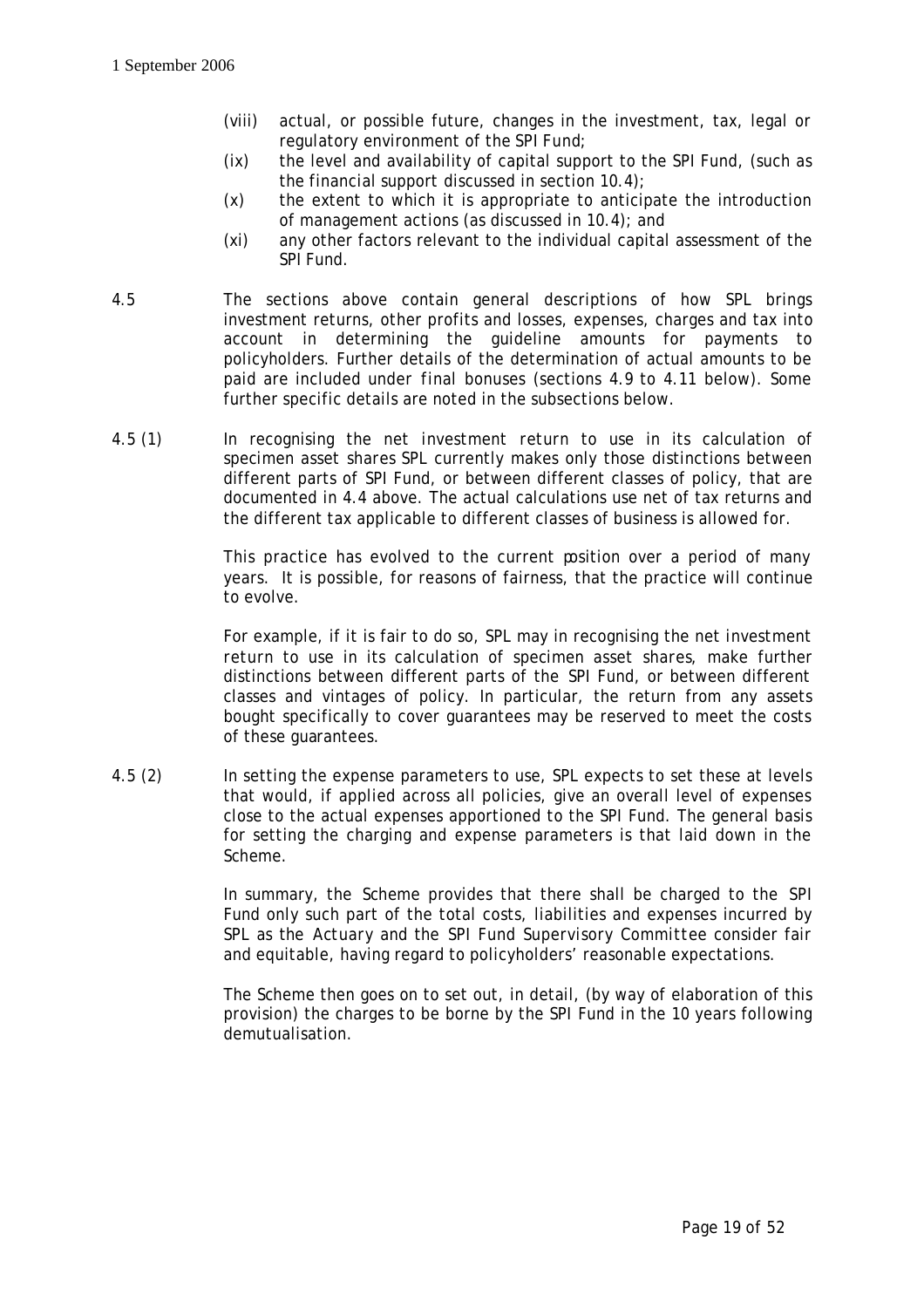4.5 (3) The *Scheme* contains complex and detailed provisions regarding the taxation of the *SPI Fund*. In summary, *SPL* is to charge (or credit, as the case may be) the *SPI Fund* for taxation (as defined therein) as **f** the *SPI Fund* constituted the whole of a long-term fund of a mutual life assurance company carrying on business in the UK and Ireland with no other business other than the business carried out in the *SPI Fund*.

> In setting the parameters for netting down gross items to net of tax amounts for use in the model the aim is to set parameters at levels that would, if applied across the whole fund, result in a tax charge broadly similar to that actually paid by the *SPI Fund*.

- 4.5 (4) When bonus is allocated to *conventional* and *deposit administration business* the *shareholder* is entitled to a transfer of one ninth of the value of the allocated bonuses. These transfers can give rise to a tax charge on the company. Neither the relevant cost of transfers to *shareholders* on surplus distribution, nor any additional tax attributable to the transfer is charged to the *specimen asset shares* of policies.
- 4.5 (5) Guarantees, other risks and cost of provision of capital may be charged for within the calculation of *specimen asset shares*. To the extent that any such costs fall on the *SPI Fund* and are not charged to *specimen asset shares* they will affect the overall level of surplus or deficit within the fund. This may then have an effect on the actual payment scale adopted, either through the mechanism of influencing the percentage factor described in the first paragraph of 4.3 (1) (A) and sections 8, or that of influencing the adjustment described in 4.4 (1) (A), or both. The effect of guaranteed *annuity* options under certain pensions plans is discussed under the *final bonuses* section below.

## *Annual Bonuses*

4.6 Although most of *SPL*'s *annual bonus* rates are currently zero, Sections 4.7 and 4.8 cover *SPL*'s approach to setting *annual bonus* rates for policies in the *SPI Fund*. *Annual bonuses* normally become guaranteed additions to the policy benefits, so long as the benefits are not surrendered early.

> If positive returns are made on the *SPI Fund*'s investments, at present, *SPL*'s priority will be to direct *net investment returns* towards increasing *surrender values* and *final bonus* levels (including, where applicable, reducing *market value reductions*), before declaring *annual bonuses*. These practices will be kept under review and are subject to change in light of circumstances.

> The framework for the *SPI Fund*'s bonus policy is set by the *Scheme*, and the following Principles and Practices should be read with that context in mind.

> For the *conventional* with profits policies, *annual bonuses* take the form of percentage additions to the benefit payable on the policy. For *unitised* policies they take the form of an annualised growth rate in the bid value of the *units*, as an addition to a guaranteed minimum growth rate (the latter may be zero). For *deposit administration* business they take the form of an annual rate of increment on the value of the notional account, as an addition to a guaranteed minimum increment (the latter may be zero).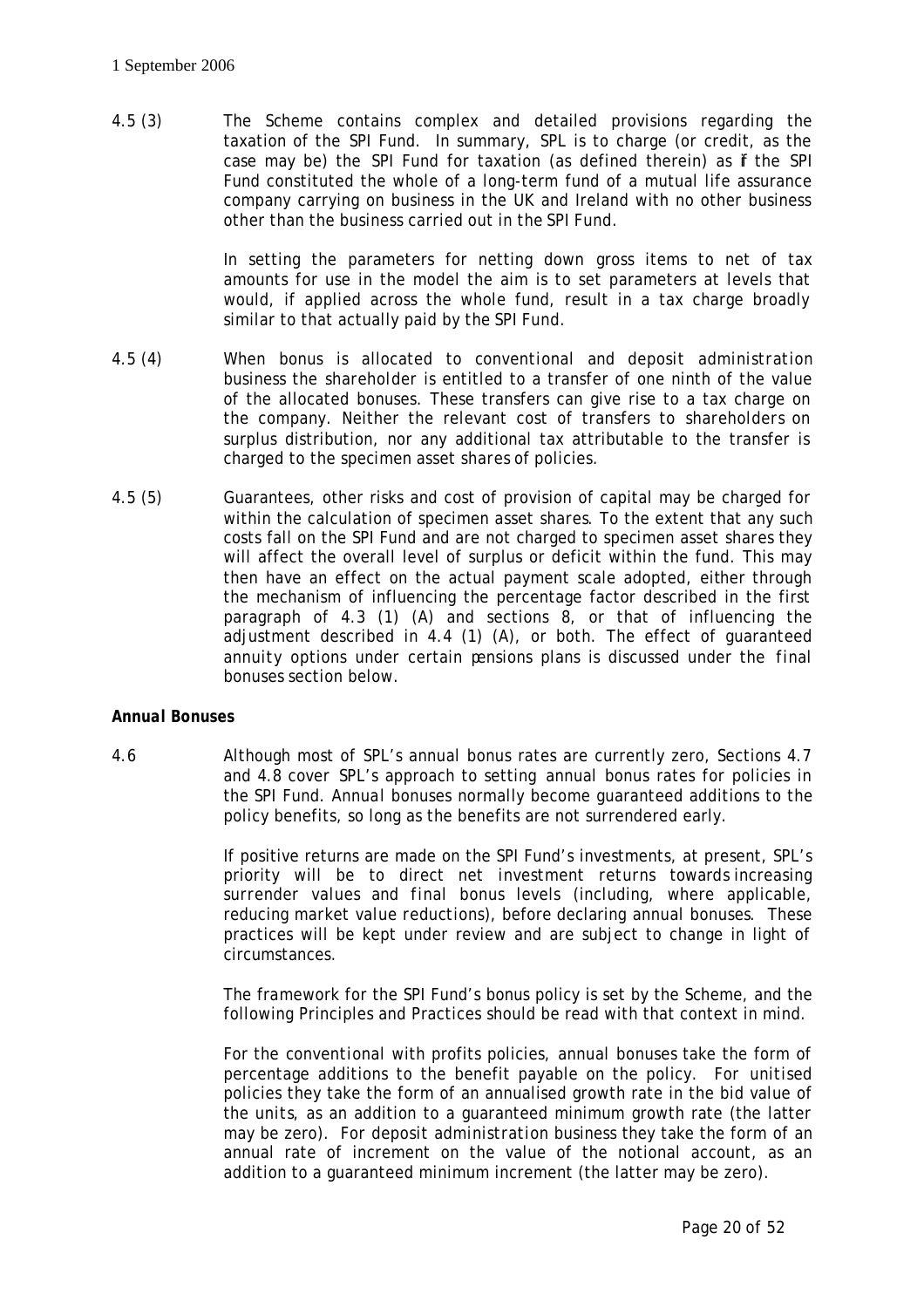**4.7(1) The** *Scheme* **provides that** *annual bonuses* **will be maintained at levels consistent with policyholders' reasonable expectations, having regard to the past practice of** *SPI***. Consistent with such past practice, any changes to** *annual bonus* **rates will be gradual under normal circumstances.**

> *SPL***'s general aim in setting rates of** *annual bonus* **is to give policyholders the security of having guaranteed addition to benefits, but only to the extent that the company believes such guarantees will be supportable under reasonably foreseeable economic conditions and that the giving of them would not adversely affect other policyholders.**

#### *Conventional with-profits business*

- **4.7 (1) (A)** *SPL* **believes that the following factors are relevant in determining classes of** *conventional business* **for which different rates of** *annual bonus* **would be appropriate:** 
	- **(i) The tax treatment of the policy.**
	- **(ii) The assumptions in the** *premium* **basis and in particular any guarantees.**
	- **(iii) Any** *sum assured* **explicitly included in the policy document.**
	- **(iv) Material in marketing, policy or other relevant literature that gives rise to expectations of future actions.**
	- **(v) The form in which benefits can be taken.**

**The first Overriding Principle leads to a general constraint on** *SPL* **in that it will declare** *annual bonuses* **only if it believes it can do so without undue risk to its solvency. If the** *SPI Fund* **has no, or very little, surplus of its own, there is likely to be no** *annual bonus***.**

#### *Unitised with-profits business*

- **4.7 (2) (B)** *SPL* **has several different series of with-profits** *units***. Bonus rates may vary between series, and within any one series the rate for** *units* **allocated to life assurances may be different to the rate for** *units* **allocated to pension plans. Certain series also offered 'initial'** *units* **which were to be subject to higher charges, and correspondingly lower bonus.** The factors that have caused different series to be thought necessary or desirable have been:
	- (i) The relevant business was to be subject to a different tax treatment.
	- (ii) The underlying guarantees were to be different.
	- (iii) The policies to which the *units* applied were issued in the UK or Ireland (as Irish branch business).

*Units* **denominated in UK and Irish currencies respectively will have** *net investment returns* **based on the ring-fencing of assets described above.**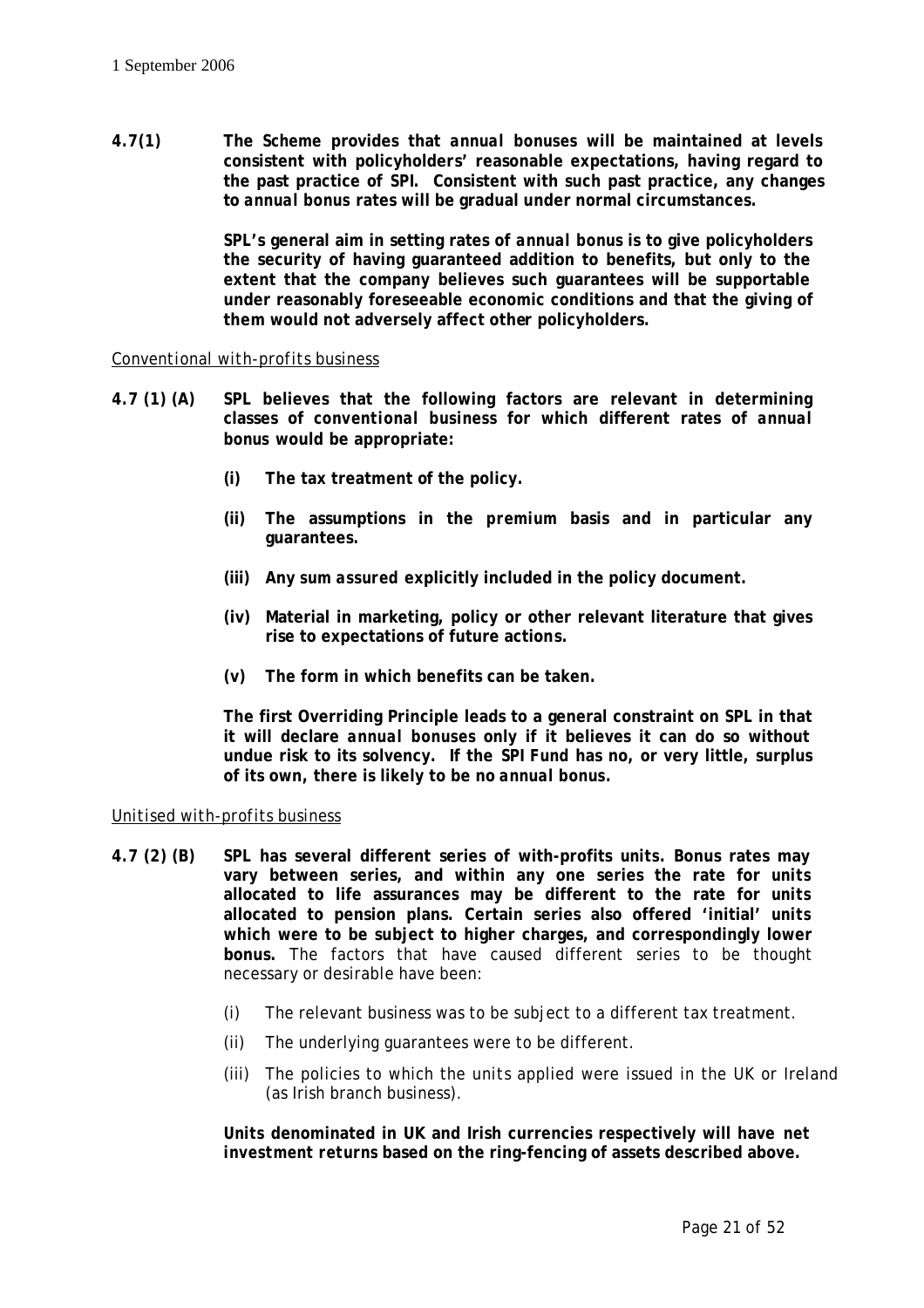**4.7 (2) (D) The** *SPI Fund* **is not currently open to new policyholders, but the factors referred to in 4.7 (2) (B) would be relevant (amongst other things) to any decision on a new bonus class were the** *SPI Fund* **to be reopened. In any event, the ability of the** *SPI Fund* **to reopen is constrained by the** *Scheme***.**

## *Conventional with-profits business*

4.8 (1) (A) *Annual Bonus* on conventional contracts in the *SPI Fund* is guaranteed once added, although the guarantee applies only at maturity and (usually) death. On early surrender there is no entitlement to the full nominal value of the bonus.

> The contracts in the classes being discussed are usually long term. Life plans are contracts for at least 10 years, although some pension plans can be for shorter terms. *SPL* can, therefore, take a longer term view, often averaging experience over several years. The *annual bonuses* carry a guarantee once declared and so a conservative view (*ie*, an underestimate of likely surpluses) is appropriate. It follows that the *annual bonuses* are normally based on a deliberately low estimate of average results although during a period of high investment returns some of the excess may be used to declare a higher bonus. Any shortfall between the declared *annual bonuses* and the actual results can be covered by *final bonuses* (subject to *smoothing*).

> *SPL* aims not to have rapidly varying *annual bonuses*, although this policy may be affected by experience - such as an unexpected period of poor investment performance. Accordingly, there must be an expectation that a roughly similar (but not necessarily identical) bonus rate to that in place at the time of the adoption of this document could be declared in the immediately following few years.

> It is possible to calculate the bonus rate that would result from an estimate of future experience. *SPL*'s starting point for *annual bonuses* is the bonus supported by a low estimate of likely average investment returns and adjusted for tax and any non-investment factors that are thought likely to be significant. One such factor that can be important is the effect of any guaranteed options inherent in the contracts. Two examples of guarantees which might be allowed for are the guaranteed *annuity* options attached to some pension plans, and also the underlying guaranteed *sum assured*. The cost of this latter item has historically been much higher for business in class (ii) of section 4.2 than for class (i).

> The groupings of policies indicated in 4.2 should normally expect to share an *annual bonus* scale within each of the groupings.

> Recent economic experience will be relevant to the extent that for those contracts where a *final bonus* can be paid under the policy terms, *SPL* aims to keep an element of the potential benefit to pay in the form of *final bonus*. After a period of less favourable conditions, any margin for *final bonus* will have been reduced and one way of helping to rebuild the margin is to have a lower rate of *annual bonus* for a period. In particularly adverse conditions (as have applied in 2002 and 2003) the general constraint referred to in 4.7 (1) may apply. Conversely after a period of favourable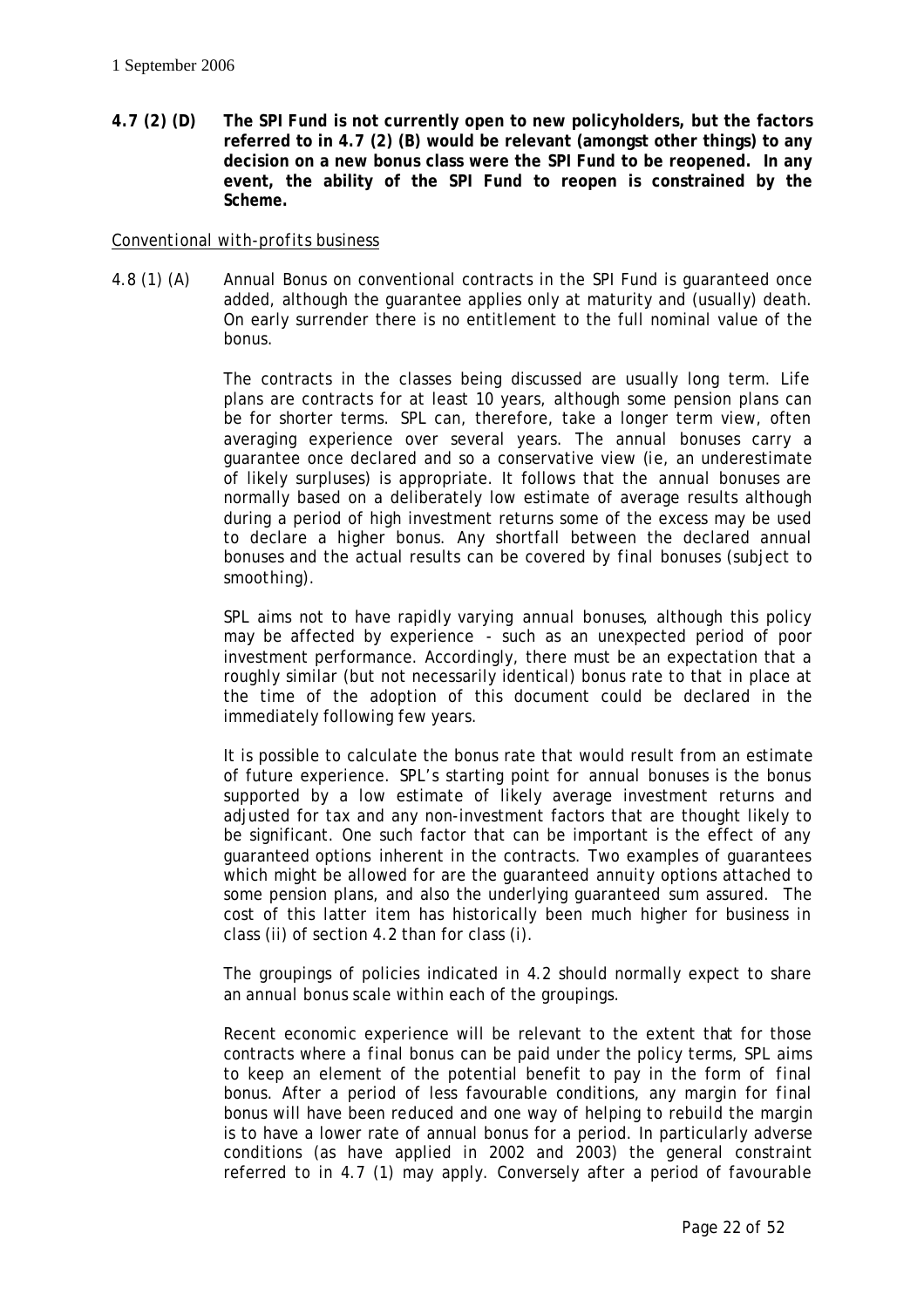experience and growing *final bonuses*, some of the potential for *final bonus* may be converted to *guaranteed benefit* by means of a higher *annual bonus*.

## *Unitised with-profits business*

- 4.8 (1) (B) For the *unitised business*, *annual bonus* is the rate at which the *unit* price grows. It is declared in advance as an annual rate, although the *unit* prices are altered daily to reflect the declared rate. The starting point for *annual bonuses* will be the current expectation of the average long term *net investment return* on the fund. From this will be deducted, for example:
	- (i) Any tax due. That is, *SPL* expects to reflect the tax differences between Life and Pensions, and between UK and Irish business.
	- (ii) An annual management charge as described in 4.4 (1) (B).
	- (iii) An allowance for a build-up of *final bonus*. The allowance will vary with the investment strategy. Typical current allowances might be 1% if all investments were in government fixed interest bonds, or 2.5% if 50% of the fund were in ordinary shares traded on the stock market.
	- (iv) A further deduction may apply where there are higher guarantees (and so restrictions on *SPL*'s ability to apply *MVRs*).

Historically, the actual bonus has often been in excess of the rate that this formula would give and there have been successive reductions to move towards the target. The formula automatically brings in one aspect of current economic conditions, the expected long term return. Recent economic experience would also be a factor in that after a period of favourable experience (as applied during much of the 1990s), *SPL* would be more tolerant of rates in excess of the target and conversely after a period of adverse experience would aim for a lower rate. In seriously adverse conditions the general constraint referred to in 4.7 (1) above might apply.

Some *units* have guaranteed minimum rates of 4% on the pension *units* and 3% on the life *units*. These minimum rates should continue, even if other rates are zero. Some older pensions plans had 'initial' or 'capital' *units* allocated in respect of their first few monthly *premiums*. These carry an extra annual management charge which reduces the rate at which the price of these *units* grows, and in some cases may cause the price of 'initial' or 'capital' *units* to reduce.

#### *Deposit administration* business

4.8 (1) (C) *Annual Bonus* on *deposit administration* contracts in the *SPI Fund* is 'guaranteed' once added, although the guarantee applies in full only on application of the notional account to secure benefits for an individual member. The starting point for setting the *annual bonus* is the bonus that could be supported by a low estimate of likely investment returns. However, the term of the contract is inherently uncertain as it depends on the incidence of retirements and other events that give rise to benefit payments. A bulk transfer value payment may occur as a result of the occupational scheme being wound up or seeking alternative investments.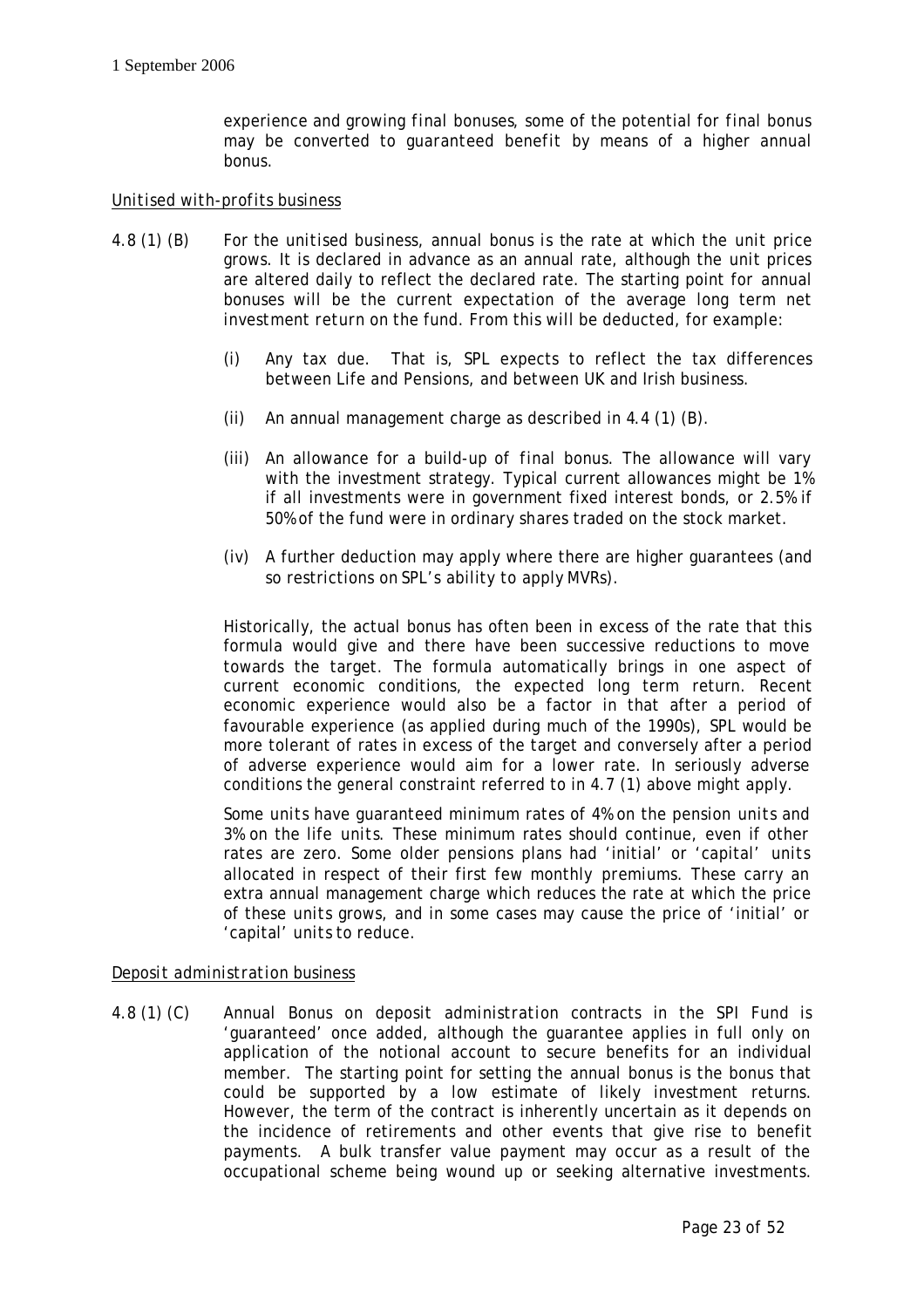Contributions to an occupational pension scheme will also vary from year to year, giving rise to unpredictable variations in the *premiums* paid. *SPL* therefore aims to set bonuses such that the level of notional account will, subject to the effect of any guarantees, be close to the *specimen asset share*, with a view to meeting the aim of 4.3 (1) (C). It follows that if *specimen asset shares* are relatively low, *annual bonuses* are likely to be lower than those implied by a low estimate of *net investment return*. Conversely when *specimen asset shares* are relatively high bonuses are likely to be higher than those implied by a low estimate of *net investment returns*.

## *Conventional with-profits business*

4.8 (2) (A) For *conventional business*, *annual bonuses* are declared once a year. This annual declaration is a declaration for the policy year ending in the calendar year just completed.

## *Unitised with-profits business*

4.8 (2) (B) For *unitised business*, the rates are set for the future. The time for which they will apply is not fixed and they are reviewed from time to time. There will be a review at the time of the annual declaration for *conventional business*. There will also be a review in the middle of the year, although this mid-year review is less likely to lead to a change in rate. In principle the rate can be reviewed at any time, but reviews more often than twice a year would be exceptional.

#### *Deposit administration* business

4.8 (2) (C) For *deposit administration* business, the *annual bonus* rates are declared once a year and apply to the policy year ending in the calendar year just completed.

#### *Conventional with-profits business*

4.8 (3) (A) Subject always to the general constraint referred to in 4.7 (1), *SPL* would not expect to change an *annual bonus* rate on any of the conventional classes by more than the larger of a change in the percentage rate of 1, or 25% of its previous value.

#### *Unitised with-profits business*

4.8 (3) (B) Subject always to the general constraint referred to in 4.7 (1), *SPL* would not expect an *annual bonus* rate on any of the unitised classes to change at any one resetting by more than the larger of a change in the percentage rate by 1, or 25% of its previous value. Where there has been more than one change in any calendar year the normal limit for aggregate change for the year would be the larger of a change in the percentage rate of 2, or 40% of the value at the end of the previous year.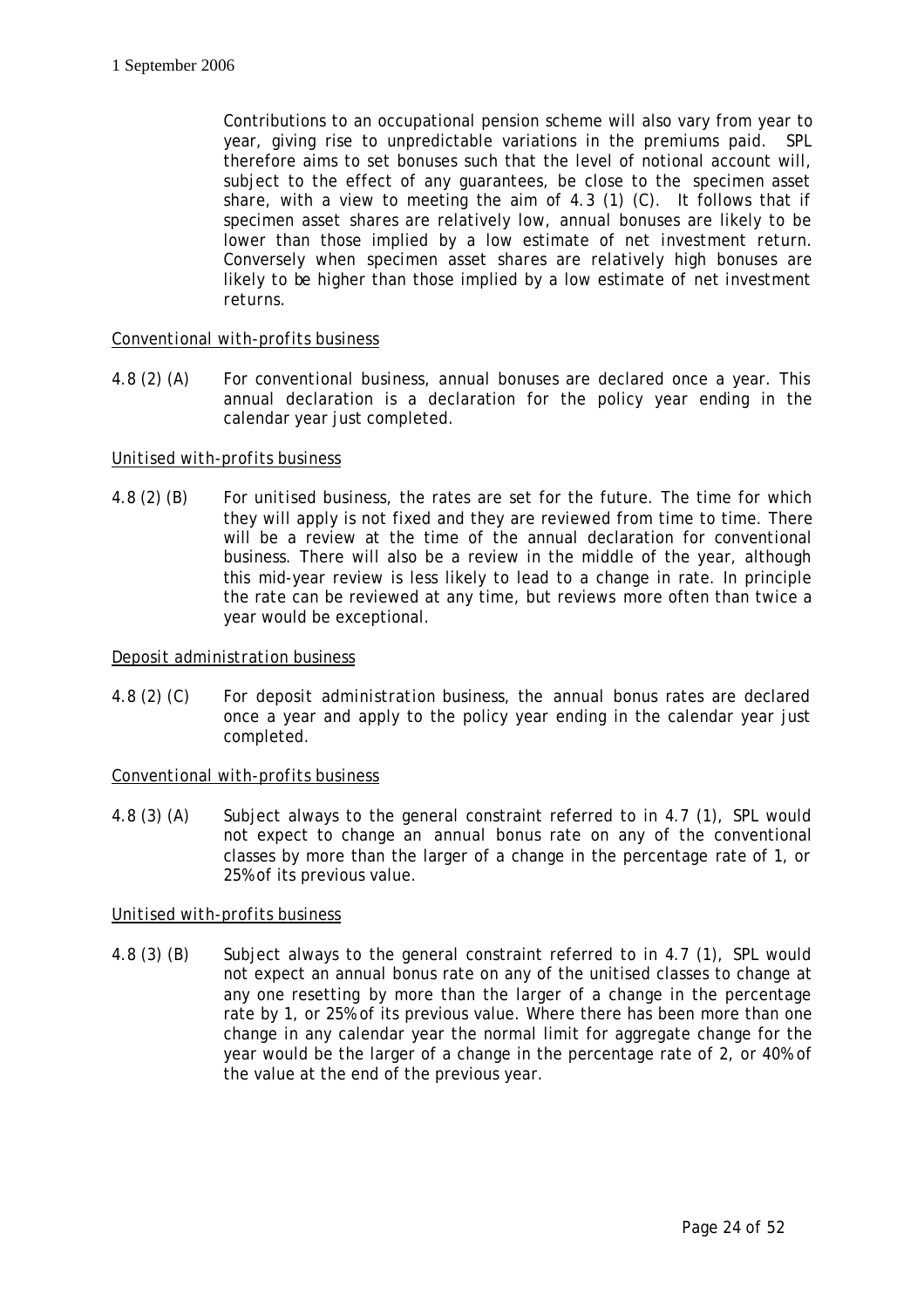## *Deposit administration* business

- 4.8 (3) (C) The *annual bonus* rates on the *deposit administration* business are normally declared as a percentage addition to the relevant rate of guaranteed increments which are themselves defined as a percentage of the notional fund. Subject always to the general constraint referred to in 4.7 (1), *SPL* would not expect to change an *annual bonus* rate on *deposit administration* business by more than the larger of:
	- (i) 30% of the relevant rate of guaranteed increment, or
	- (ii) 2% of the notional fund.

## *Conventional with-profits business*

4.8 (4) (A) On the conventional classes included under (i) and (ii) of 4.2, the *annual bonus* declared applies for years in the past. *SPL* may declare an interim bonus to apply for claims arising during the current year to allow for the period for which no bonus has yet been declared. This is most commonly set at the same rate as the most recent declared rate, but it may be set at a different rate if there is an expectation that the next declared rate will be at a different level.

## *Unitised with-profits business*

4.8 (4) (B) The concept of interim bonus does not apply to the *unitised business*.

## *Deposit administration* business

4.8 (4) (C) On the *deposit administration* business, the *annual bonus* declared applies for years in the past. *SPL* may declare an interim bonus to apply for claims arising during the year on account of the current period for which no bonus has yet been declared. This is most commonly set at the same rate as the most recent declared rate, but it may be set at a different rate if there is an expectation that the next declared rate will be at a different level.

#### *Final Bonuses*

4.9 Sections 4.10 and 4.11 cover *SPL*'s approach to setting *final bonus* rates. *Final bonuses* are adjustments made to the claim value of a with-profits policy which is terminating in whole or in part.

> *Final bonuses* may be declared on all unitised policies and on those conventional policies in classes (i) and (ii) of 4.2.

> For *deposit administration* contracts, *SPL* would not normally expect to declare *final bonuses* as the approach to *annual bonuses* is designed to produce *payouts* close to the *specimen asset shares* for these contracts.

> The framework for the *SPI Fund*'s bonus policy is set by the *Scheme*, and the following Principles and Practices should be read with that context in mind.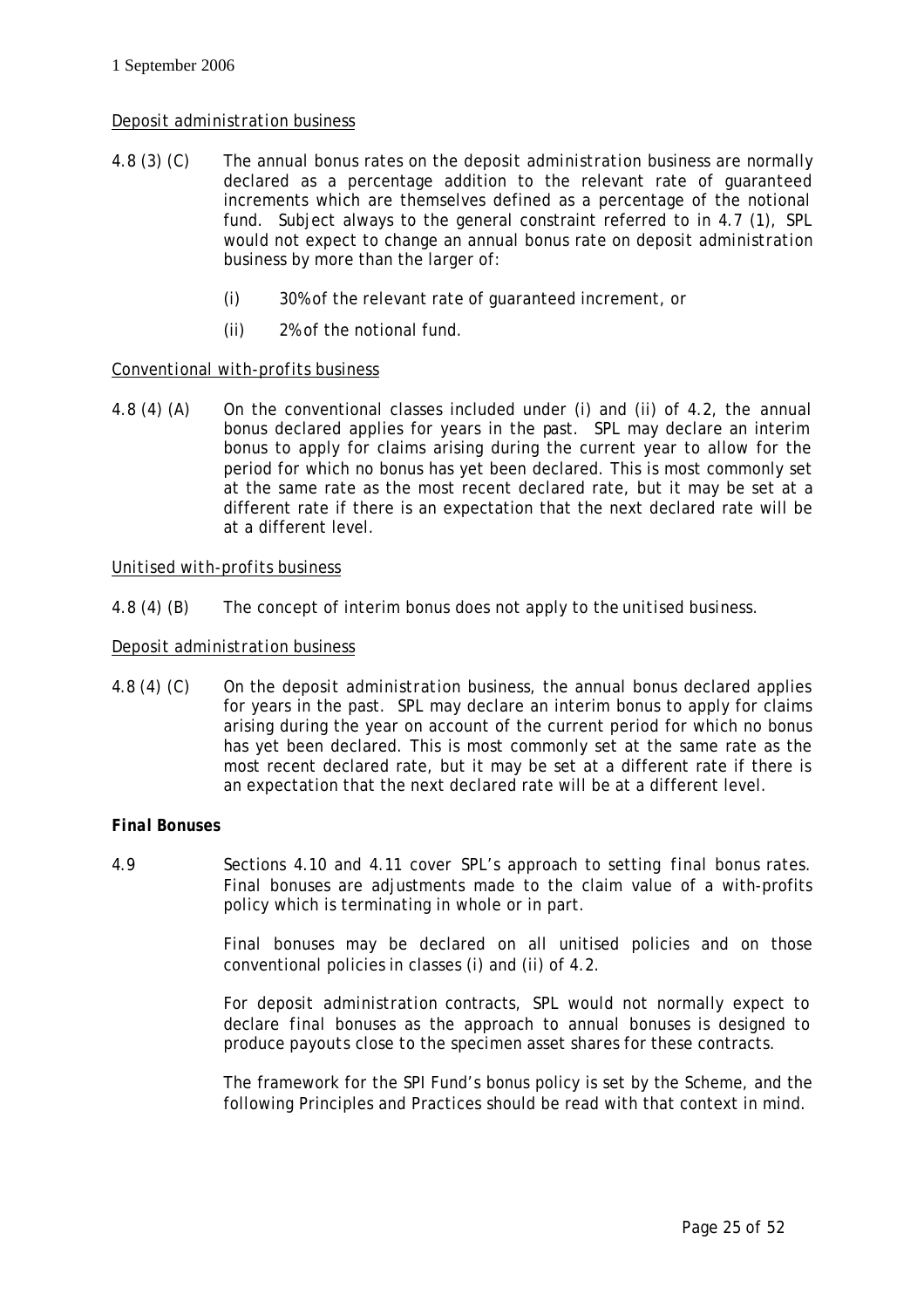**4.10 The** *Scheme* **provides that** *final bonuses* **will be set having regard to the intention that** *payouts* **on maturity, vesting and surrender should be determined by reference to** *asset shares* **(as determined in accordance with the** *Scheme***), subject to the application of** *smoothing* **(in accordance with the** *Scheme***).** 

## *Conventional with-profits business*

- 4.10 (A) The subsections (i) and (ii) below of this section describe the Principles that apply to the setting of *final bonus* for the contracts in the correspondingly numbered subsections of section 4.2.
- **4.10 (A) (i) Where, at the maturity date of an endowment, the guaranteed benefits and the** *annual bonuses* **added over the years are materially less than the** *specimen asset share* **already described, then** *SPL* **will seek to reduce (but not necessarily eliminate) the gap by declaring, subject to**  *smoothing* **(see** *Smoothing* **section below), a scale of** *final bonuses***.**

**Whole life contracts and endowment contracts that become death claims will be given the same** *final bonus* **rate as applies to maturing endowments that have been in force for the same period.**

**4.10 (A) (ii) These contracts are pensions business. For the SEDA contracts the benefit available at the normal retirement date is an** *annuity* **payment. For the E-type contracts the benefit available at the normal retirement date is a choice between a cash fund and an** *annuity* **payment, with conversion rates between cash and** *annuity* **which are fixed in the policy conditions and which may not reflect the economic conditions at the time of retirement. The general principles for setting** *final bonus* **are as for endowment policies in (i) above except that the** *specimen asset share* **is compared with a** *specimen* **cash sum which represents the value of the benefits to be taken into account for determining** *final bonus***. For the SEDA contracts the relevant cash sum is the cost of purchasing the** *annuity* **benefit on** *SPL***'s current immediate** *annuity premium* **rates. For the E-type contracts the relevant cash sum is the cash fund.**

## *Unitised with-profits business*

**4.10 (B) For** *unitised business* **the term '***final bonus***' can be interpreted in two ways. Each policy will have certain occasions when a negative amount cannot be applied, but for surrender at other times the '***final bonus***' can be negative or positive (or zero). A positive adjustment is normally called a** *final bonus* **and a negative adjustment a** *Market Value Reduction* **(***MVR***). The same methods and principles apply in both circumstances except that the target percentage of the** *specimen asset share* **may differ on surrender.**

> **The overall aim is to pay out over time something close to the full amount of the** *specimen asset share* **to policyholders as a class, but this may be modified as indicated in 4.3 (1) (B) and 4.4 (1) (B).**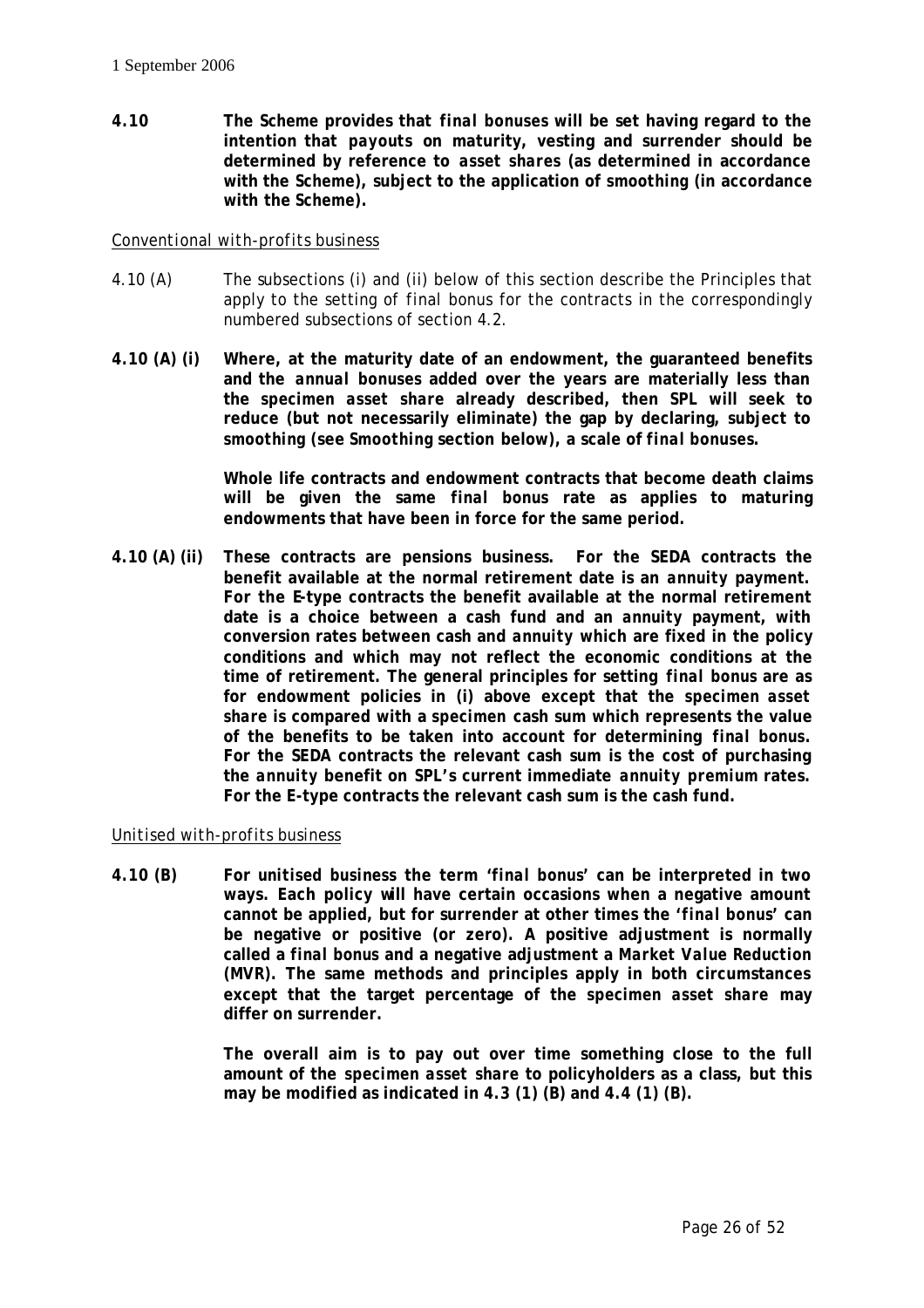## *Deposit administration* business

**4.10 (2) (C) Under a** *deposit administration* **contract, benefits are taken principally by securing benefits for members of an occupational scheme as they retire at various times during the lifetime of the contract. Bonuses payable on the eventual termination of the policy would be inappropriate as most of the members' benefits would have already been secured.** 

#### *Conventional with-profits business*

4.11 (1) (A) (i) For life policies (class (i) of 4.2) the *final bonus* is currently declared as a percentage addition to the *sum assured* and accrued *annual bonuses*. *SPL* will calculate for a *specimen policy* for each term of maturing endowment the theoretical *final bonus* rate required to match the *payout* to the *specimen asset share*. *SPL* may then adjust the theoretical figures to give a reasonably smooth progressive scale. The aim of the adjustments will not be to alter materially the overall amount to be paid, but only to produce a reasonably regular scale.

> Recent economic experience is already reflected in the calculation of the *specimen asset share* and may be further reflected in the degree of *smoothing* applied (see sections 4.12 to 4.14 below).

> Policies becoming claims by death are currently awarded the same rate of *final bonus* as maturing endowments of the same completed duration (if there are such policies). For terms below 10 years and for very long terms there may be no maturing policies and in these cases *SPL* project any apparent trend from the terms at which matures are occurring. Lower rates of *final bonus* may apply to endowment policies surrendered before the maturity date or to whole life policies that are surrendered, as opposed to becoming a claim by death.

- 4.11 (1)(A)(ii)For pension policies (class (ii) of 4.2) the *final bonus* is declared as a percentage addition to the *sum assured* and accrued *annual bonuses*. The method used to set the scale is similar to that described in 4.11 (1) (A) (i) with the following differences:
	- (a) In calculating the theoretical *final bonus* rate *SPL* will use the *specimen* cash sum described in 4.10 (A) (ii).
	- (b) Calculations are carried out separately for regular *premium* and single *premium* policies and for the SEDA and E-Type contracts. Separate *final bonus* scales are set for regular and single *premium* policies, in each case aiming for average rates that are reasonably representative of SEDA and E-type policies.
	- (c) The scale set for single premium policies may be irregular to reflect the impact on *specimen asset shares* of the variability of investment returns between calendar years.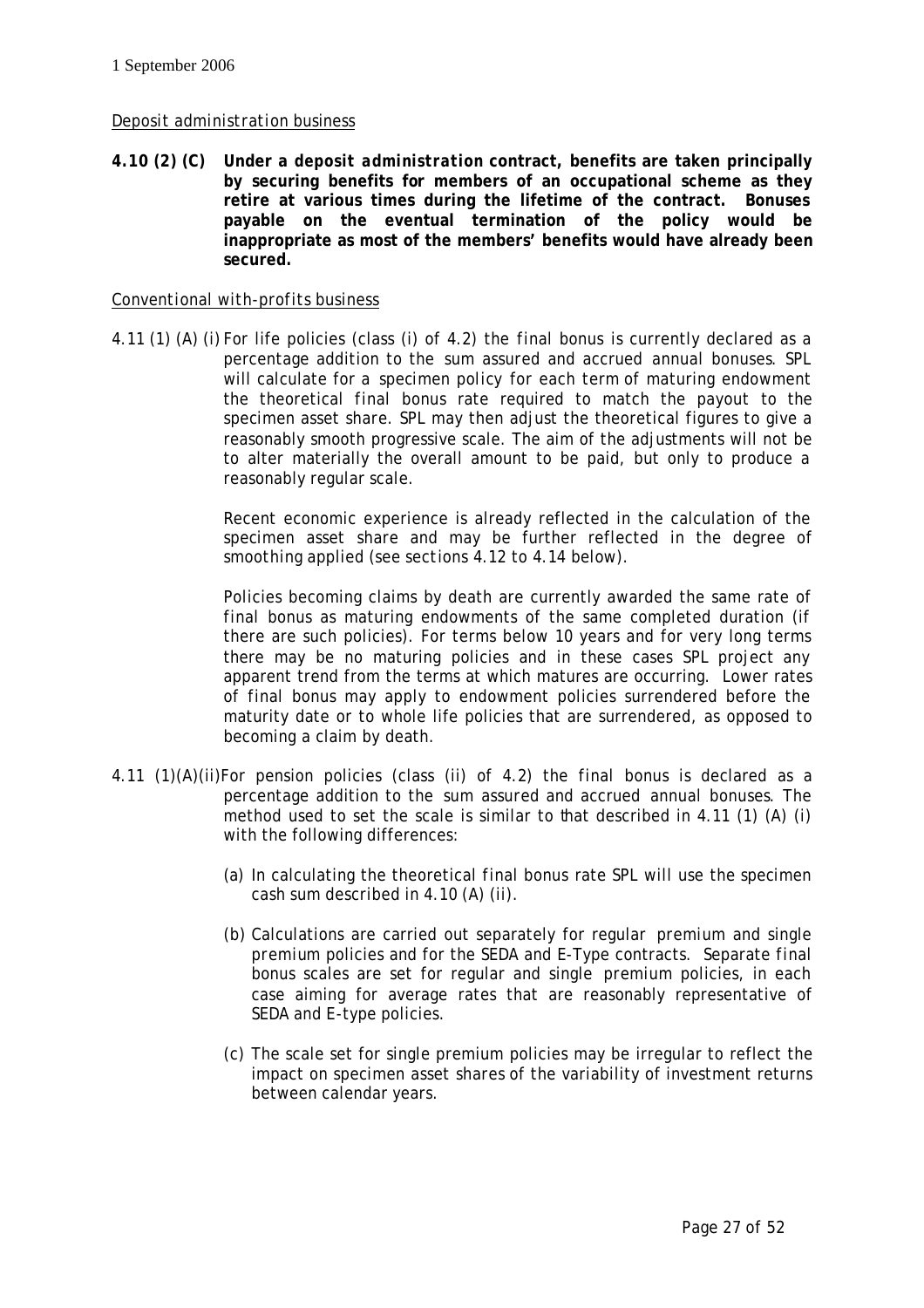Recent economic conditions can affect the scale in three ways. It affects the calculation of the *specimen asset share*, it may affect the calculation of the specimen cash sum and it may be a factor affecting the application of *smoothing*.

Lower rates of *final bonus* may be paid to policies where a benefit is being taken at dates other than those on which *guaranteed benefits* apply under the policy.

#### *Unitised with-profits business*

4.11 (1) (B) For *unitised business* a model is maintained which calculates a roll-up of *premiums* for *specimen policies*. Two sets of calculations are carried through. One is a roll-up at the rates of *annual bonus* that have applied over the years and the other is a roll-up at the achieved *net investment returns*. The *net investment return* is adjusted for charges, the cost of guarantees (as described in 6.4) and, where relevant, net of tax. The *net investment return* may also include a deduction for the costs of charges and expenses where *SPL* judges such a charge to be appropriate. The *net investment return* in any one calendar year (other than the current year) is deemed to have accrued evenly over the year. This implies a degree of investment *smoothing* on the way in. Calculations are performed separately for *units* allocated in various periods. These *unit* allocation periods generally correspond to calendar years but may be shorter, for example where investment returns have varied particularly widely or rapidly.

> The primary output from the model is the ratio that the roll-up at the *net investment return* bears to the roll-up at the bonus rates. Where this ratio is greater than 1.000 there is potential for a *final bonus* and where the ratio is less than 1.000 there is theoretical justification for an *MVR*. The overall aim is to pay out over time something close to the full amount of the *net investment return* (after the deductions referred to above) to policyholders as a class, subject to *smoothing*. The neutral value of 1.000 for the ratio may be departed from when the 100% factor discussed in 4.3 (1) (A) and sections 8 and 10.4 is departed from.

> Different scales also apply to contracts subject to different tax treatment and to contracts denominated in different currencies.

> Irish life business does not have a separate scale. The scale produced for Irish pensions policies is applied to Irish life policies.

> Within each scale of *final bonus* or *MVRs* a different rate may apply to each of the *unit* allocation periods referred to above.

> Where policy conditions allow, *MVRs* may also be applied when there has been, or is expected to be, a high volume of surrenders in relation to the liquidity of the *SPI Fund*.

When a new scale of *final bonus* or of *MVRs* is set the aims are:

(a) To set the scale at levels such that no individual policyholder is more than a few percentage points away from the theoretical result.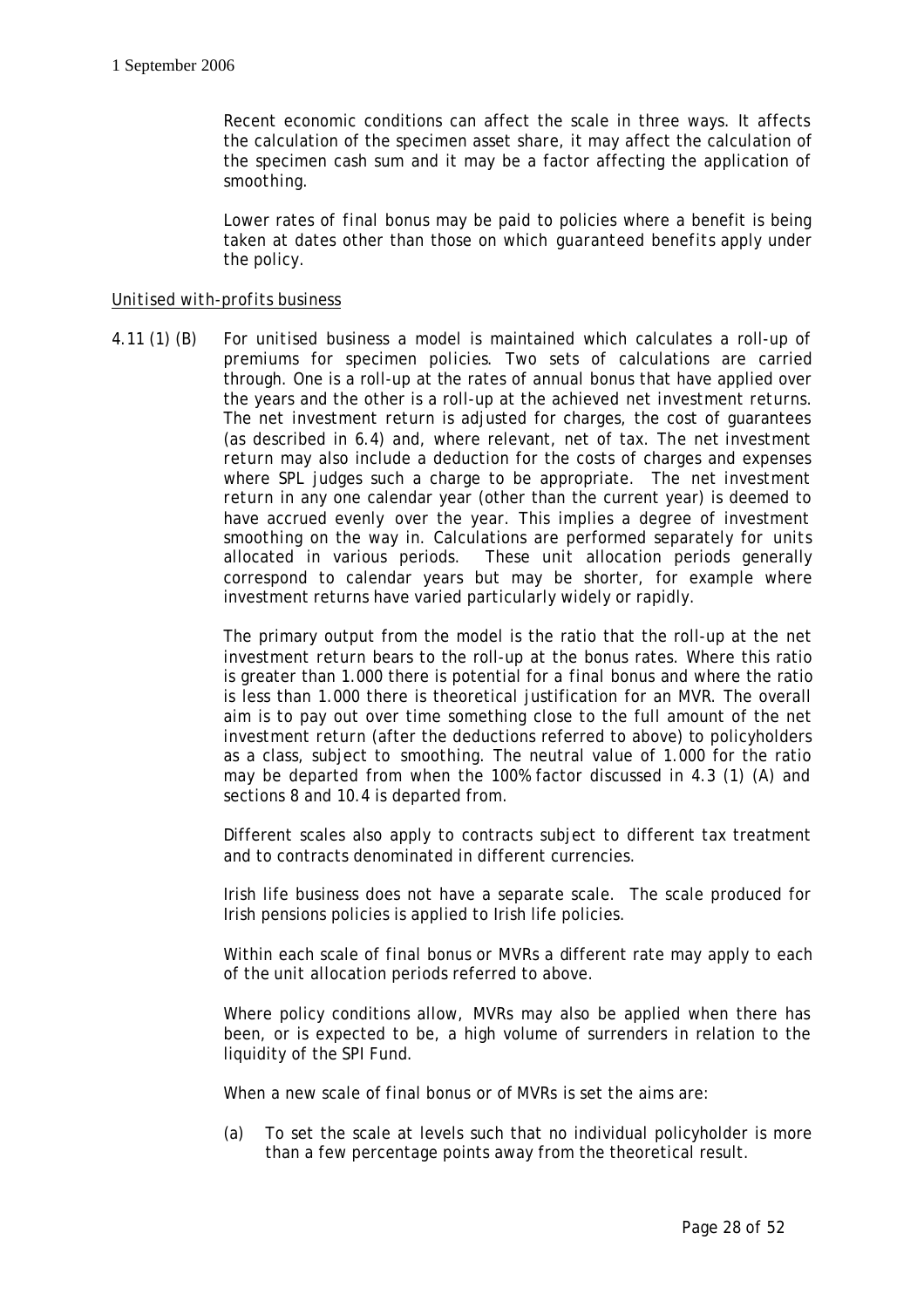(b) To limit the size of change for a given policy at any one review. Changes in excess of 10% in the *payout* level should be exceptional. There is, however, no limit on the frequency of reviews.

There will often be some conflict between these aims, particularly following periods when large stock market movements have been recorded. Aim (a) would normally be taken as having priority.

- 4.11 (2) *Unitised business* scales of *final bonus* are set by the *SPI Fund Supervisory Committee*. The setting of *MVRs* is delegated to the *Actuary* by the *SPI Fund Supervisory Committee.* Whenever a new *final bonus* scale is set, a new *MVR* scale accompanies it with there being no *units* subject to both *final bonus* and *MVR*. However, if conditions deteriorate and the *Actuary*  decides to introduce a new *MVR* scale, without there being a new *final bonus* scale, it is possible that there will be *units* to which both an *MVR* and a *final bonus* would apply. The calculation systems will apply both rates and produce a net result.
- 4.11 (3) The amount payable on a conventional policy that is being surrendered or transferred up to a few years before the date on which the *guaranteed benefits* apply will be aimed at achieving a *specimen asset share* based on a *specimen asset share* calculated similarly to 4.3 (1) (A), but may use a percentage figure of *specimen asset share* that might differ to that used for maturing policies.

## *Conventional with-profits business*

4.11 (4) (A) *SPL* currently reviews the scales of *final bonus* twice a year for conventional policies, although it reserves the right to review them more frequently should there be a material alteration in the economic conditions or the current assessment of the financial position of the *SPI Fund*. For this purpose a material change would normally be one that might affect the *specimen asset shares* by 10% or more.

## *Unitised with-profits business*

4.11 (4) (B) *SPL* currently reviews the scales of *final bonus* twice a year for *unitised business*, although it reserves the right to review them more frequently should there be a material alteration in the economic conditions or the current assessment of the financial position of the *SPI Fund*. The *unitised business* is treated as incorporating less *smoothing* than *conventional business* and for this purpose a material change would normally be one that might affect the *specimen asset shares* by 5% or more. The *MVR* scales are checked more frequently, although many reviews do not lead to a change in the scale.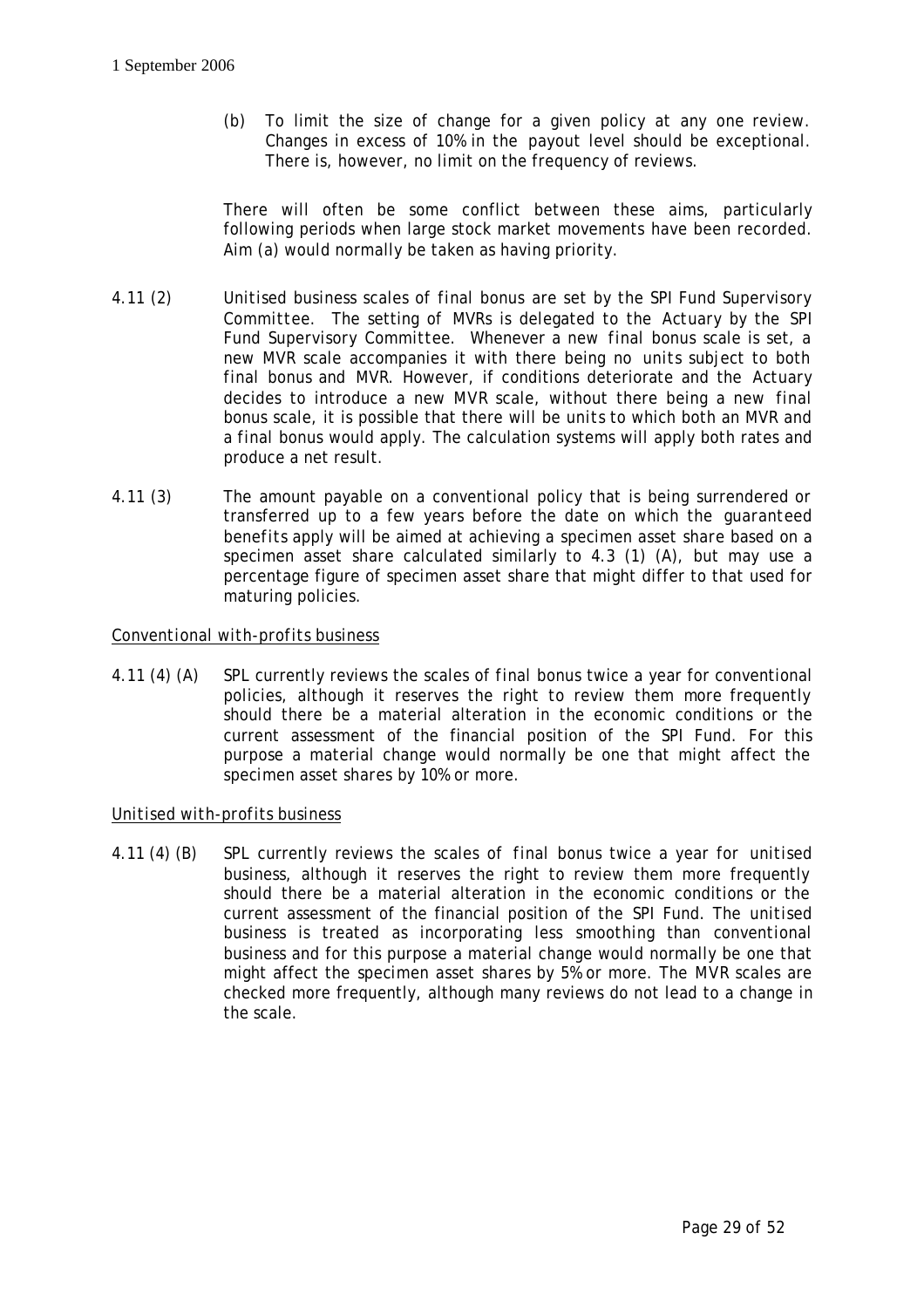## *Smoothing*

- 4.12 Sections 4.13 and 4.14 cover *SPL*'s approach to *smoothing*. *Smoothing* means that the amount paid or allocated as bonus may not be exactly equal to the *specimen asset shares*. Section 4.15 notes the target ranges that indicate the limits of *smoothing*. There are two types of *smoothing*:
	- (a) *smoothing* changes over time when making *payouts*; and
	- (b) *smoothing* differences in *payouts* across different vintages of policies within policy classes.
- **4.13 The framework for** *smoothing* **is provided by the** *Scheme***. According to the** *Scheme***,** *payouts* **at maturity, on vesting and on surrender of** *SPI Fund* **With Profits Policies will, subject to any minimum guaranteed amounts, be determined by reference to** *asset shares* **(as determined in accordance with the** *Scheme***) and will be smoothed having regard to the**  *smoothing* **policy employed by** *SPI* **before the effective date of the** *Scheme* **so as to avoid, other than in exceptional circumstances, excessive differences in** *payouts* **on similar policies over short periods of time.**

**The following Principles and Practices should be read in the context of this framework.**

- **4.13 (1)** *SPL* **may differentiate in its** *smoothing* **policy between claims of different types, in particular:**
	- **(i) Early surrenders may be treated differently than maturity or death claims.**
	- **(ii) Unitised contracts will be subject to less** *smoothing* **than will apply to** *conventional business***.**
- **4.13 (2)** *SPL* **is required by the** *Scheme* **to manage bonus policy with the overriding aim to distribute all the surplus of assets over liabilities in the**  *SPI Fund* **over the remaining lifetime of the with-profit policies in the** *SPI Fund***. To this extent,** *smoothing* **must therefore be neutral over the lifetime of the fund.** *SPL* **has not adopted any specific shorter time period over which it will aim for** *smoothing* **to be neutral.**
- **4.13 (3)** *SPL* **believes the total cost or scale of** *smoothing* **over the shorter term should be kept small in relation to the size of the fund.**

## *Conventional with-profits business*

**4.13 (4) (A) Other than in exceptional circumstances,** *SPL* **expects to base any decision to change the surrender bases for conventional with-profits policies primarily on whether** *specimen asset shares* **are sufficient to support the** *payouts* **resulting from the current scale.**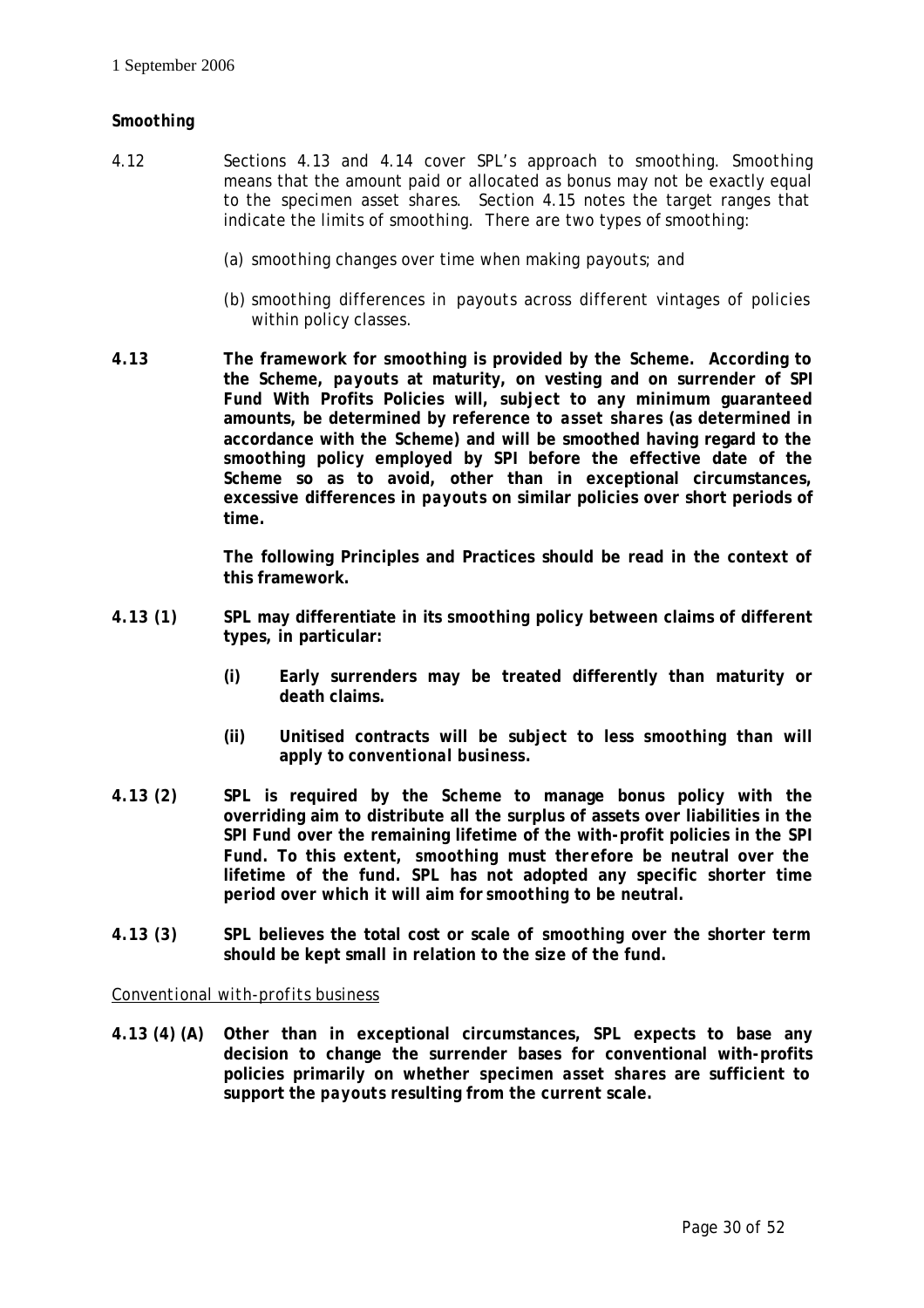**A percentage adjustment such as is referred to in 4.3 (1) (A) may apply, although the percentage is likely to be lower than would be applicable to a date on which** *guaranteed benefits* **would apply. Secondary influences may include the rate of surrenders in the fund and the overall level of surplus in the fund (and considerations similar to those noted in 4.3 (1) (A) apply).**

## *Unitised with-profits business*

- **4.13 (4) (B) Other than in exceptional circumstances,** *SPL* **expects to base any** *MVRs* **for** *unitised business* **primarily on a comparison of the** *specimen asset shares* **with the** *annual bonus* **additions. The percentage adjustment referred to in 4.3 (1) (B) may apply and may differ from that which would be applicable to a date on which** *guaranteed benefits* **would apply. Secondary influences will be the rate of surrenders in the fund and the overall level of surplus in the fund (considerations similar to those noted in 4.3 (1) (A) apply).**
- 4.14 (1) The speed at which *SPL* might adjust the value of with-profits policies will not be affected by any rule that *smoothing* requires to be neutral over any specific time period other than over the life of the fund. On a short to medium-term basis *SPL* is more likely to be influenced by the degree of over or under-payment in current *payouts* and the aggregate result of previous *smoothing*. As the overall resources of the fund are limited, any overpayment to one group of policyholders has the result that there is less available for other groups of policyholders. If *SPL* believes the current *payouts* are potentially a material drag on the likely future *payouts* to policyholders remaining in the fund it is likely to adjust the value of current *payouts* quite rapidly.
- 4.14 (2) For the purpose of 4.13 (3) 'small' is currently taken to be 5% of the fund.

*Conventional with-profits business* 

4.14 (3) (A) *SPL* seeks to apply different strategies for certain different classes of policy.

> For policies in classes (i) and (ii) of 4.2, the aim will be to return the actual *payout* levels to the *specimen asset shares* by making changes to the bonus scale that will result in immediate changes to the amount of *payout* that will result in most, if not all, of the gap between current *payout* and *specimen asset shares* being eliminated.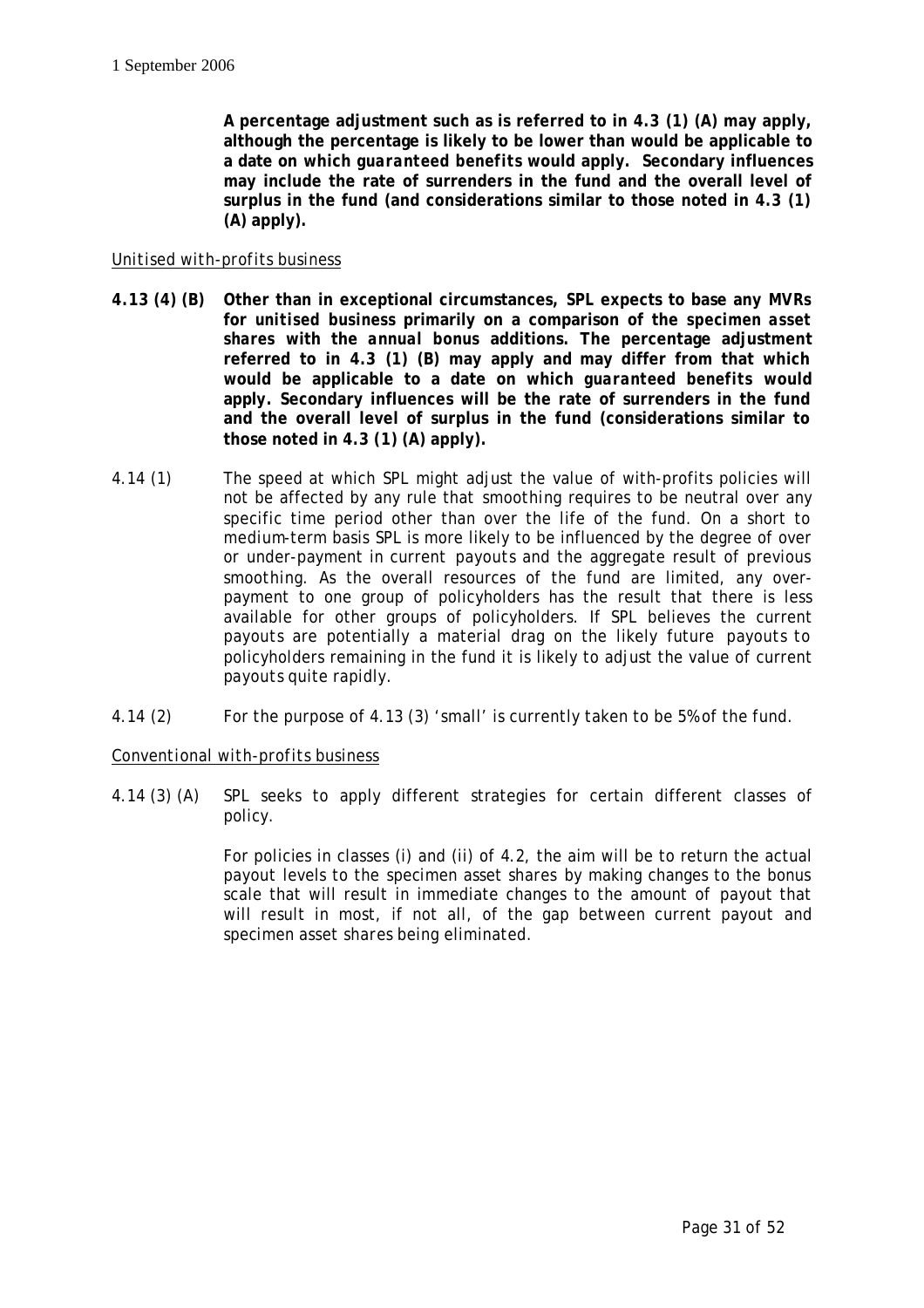## *Unitised with-profits business*

4.14 (3) (B) For *unitised business* the strategy for *smoothing* is similar to that described in 4.14 (3) (A), but subject to the proviso that because there is a more frequent checking of the position for unitised contracts, it is probable that in a period of particularly adverse conditions the unitised scales might be changed sooner, and possibly also more frequently, than might apply to the *conventional business*.

## *Deposit administration business*

- 4.14 (3) (C) For *deposit administration business*, the aim of *smoothing* will be to return the value of the notional account to the *specimen asset shares* by setting *annual bonus* rates which would achieve this aim over a period of 3 to 5 years on a low estimate of future investment returns on the assets notionally ring-fenced to this business
- 4.14 (3) (D) As a general rule *SPL* expect to take a more generous view when applying *smoothing* to contracts that have been in force for at least ten years than to contracts that are leaving the fund earlier. This means that longer term policies are more likely, and early surrenders less likely, to gain from *smoothing*.
- 4.14 (4) *SPL* has not adopted any limit to apply to changes in *payout* between similar policies maturing in successive periods. The current approach to changes in value at any one review of bonuses has been indicated in 4.14 (3) (A) to (D). *SPL* would not expect the change over a whole year to be more than might result from two reviews in one year for conventional and *deposit administration business*, or from three reviews in one year for *unitised business*.

## *Conventional with-profits business*

4.14 (5) (A) Our general approach to surrender and transfer bases for *conventional business* is to adopt formulae which approximately reproduce the *specimen asset shares* described in 4.11 (3). *Smoothing* may be used to bring surrender and transfer bases into line with *specimen asset shares*.

## *Unitised with-profits business*

4.14 (5) (B) *SPL*'s approach to surrender and transfer values for unitised contracts is based on setting *final bonus* and *MVR* scales that approximate to within 5% of the *specimen asset shares* at the time the scale is set. *SPL* would normally expect to review the scale when it became aware of a shift in the theoretical scale of 5% or more, although at times of very rapid fluctuations in asset values this 5% limit might be exceeded.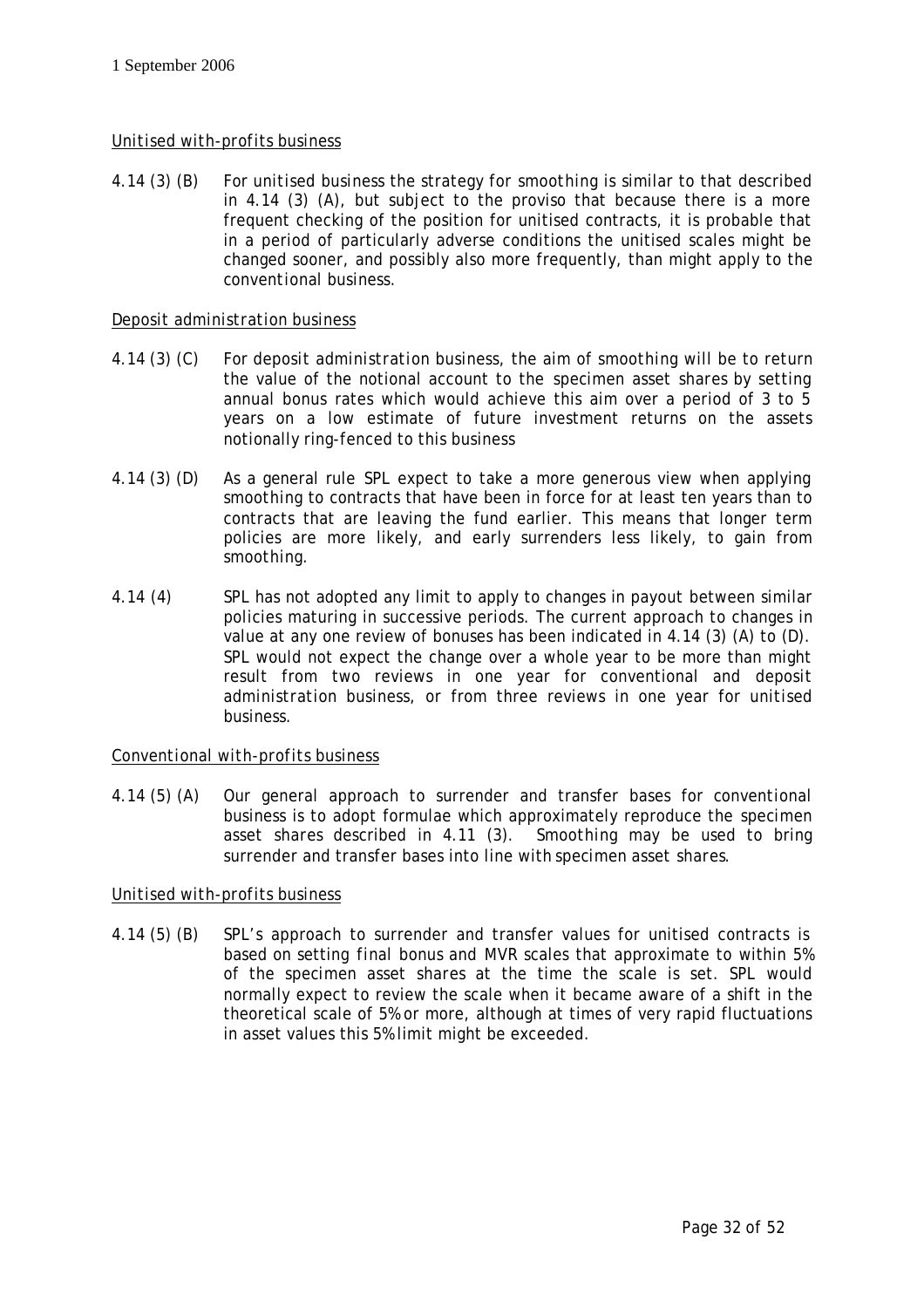## *Deposit administration business*

- 4.14 (5) (C) The calculation of the transfer value of a *deposit administration* contract which has been in force more than 5 years is on a prescribed basis specified in the policy document. All such policies currently in force have been in force for at least 5 years.
- 4.14 (6) Where a partial payment is made under a policy in circumstances where no penalty can apply (most commonly where there is 'income' from a with profit bond) and there is, in consequence, an overpayment relative to the appropriate *specimen asset share* any cost is charged against the fund and not against the individual policy concerned. Policies taking advantage of such guarantees do not therefore have their own costs taken into account when the policy finally becomes a claim for the full remaining benefit, other than in respect of the way in which such costs have a general impact on the fund.

## *Target Ranges*

4.15 (1) *SPL* has adopted a set of target ranges and aims to manage the business so that at least 90% of the *payouts* will fall within the target ranges. The ranges are expressed as a proportion of the *specimen asset share*. The sections of 4.15 (2) are numbered to match the numbering of subsections in 4.2 and 4.3 that described various classes of policies for which different rules might apply.

## *Conventional with-profits business*

- 4.15 (2)(A) (i) The target range for maturity payments on unaltered life fund endowments is 80% to 120% of *specimen asset share*. The target range for surrenders of such policies is 80% to 120% of *specimen asset share*.
- 4.15 (2)(A)(ii) The target range for the cost to *SPI Fund* of paying out the cash option of retirement benefits is 80% to 120% of *specimen asset share*. The target range for transfer values of such policies is 80% to 120% of *specimen asset share*.

## *Unitised with-profits business*

4.15 (2)(B) For all forms of withdrawal of *unitised* policies the target range is 80% to 120%.

## *Deposit administration business*

4.15 (2)(C) Target ranges are not set for these policies for the reasons set out in 4.10  $(2)(C)$  and 4.14  $(5)(C)$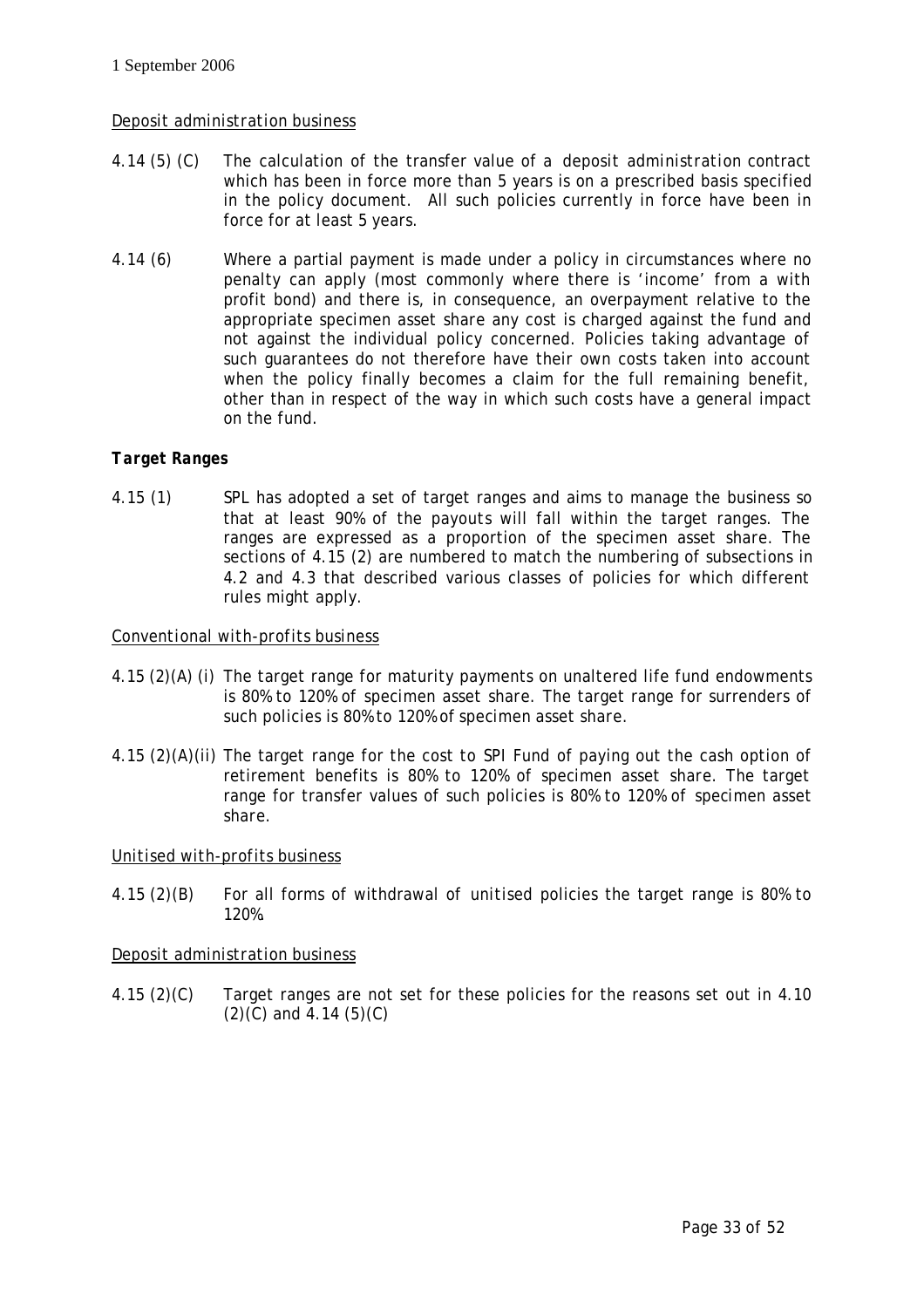- 4.15 (3) *Specimen asset shares* are not calculated for altered policies. The general approach is that the terms of the alteration were agreed with the policyholder at the time of the alteration and were our estimate of what was fair at the time of the alteration. Altered contracts are then related to what we think is a reasonably comparable unaltered policy, or set of unaltered policies. Examples of how this might work are:
	- A policy that stops paying *premiums*, but continues for reduced benefit is given a *final bonus* at the same rate (but applied to the reduced benefit) as an unaltered contract issued at the same time.
	- A policy which is altered so that it retains the same *sum assured*, but pays a higher *premium* and matures earlier is given the same *final bonus* as a policy that was issued, and which matures, at the same times as the altered policy.
	- A policy which is altered so that is pays a higher *premium* in return for a higher *sum assured* will receive a composite *final bonus* based in part on the original term of the policy and in part on the period since the date of alteration.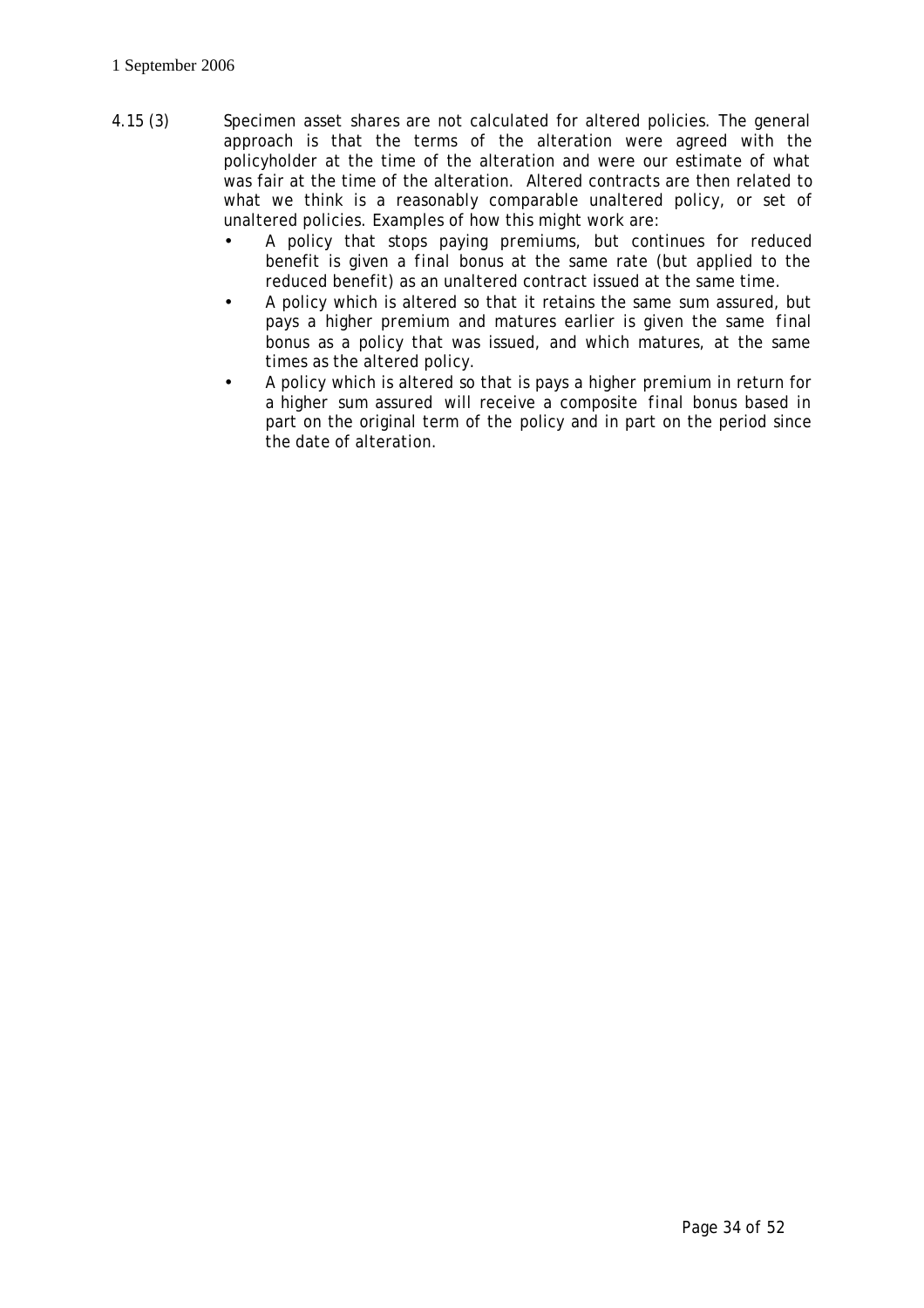#### **5. Investment strategy**

**5.1 The framework for the** *SPI Fund***'s investment strategy is set by the** *Scheme***.** 

**The** *Scheme* **states that:** 

- **(i) the investment policies for the** *SPI Fund* **shall be determined by the** *SPI Fund Supervisory Committee* **having regard to the recommendations of the** *Actuary* **and the nature of the liabilities of the** *SPI Fund***; and**
- **(ii) the policies shall seek to maximise the investment return earned on the assets in the** *SPI Fund* **while recognising the need to safeguard the**  *SPI Fund***'s financial security.**

**The following Principles and Practices should be read in the context of this framework.**

## **5.2 (1) The** *SPI Fund* **currently aims to invest in a broad range of asset types which may include bonds, equities, property, cash and alternative investments**.

'Bonds' includes fixed-interest investments issued by the UK and overseas governments and non-governmental bonds (for example, those issued by companies).

'Equities' includes ordinary shares issued by U.K. and overseas companies.

'Cash' is taken to include bank deposits and short-dated commercial paper.

'Alternative investments' include hedge funds, but use of these may be constrained by the *SPI Fund Supervisory Committee*. Credit quality is controlled by investment guidelines.

**The aim of the strategy is prescribed by the** *Scheme* **- see paragraph 5.1(ii) above.** *SPL* **believes that the consequence of this is that it should aim:**

- **(i) to achieve security for the** *guaranteed benefits* **through choice of asset mix, widely diversified risk and matching of expected cash flow from the investments with the projected cash flow required to meet required payments to policyholders; and**
- **(ii) (as a secondary aim) to maximise the return, consistent with acceptable risk.**

**The degree of matching between assets and liabilities will depend upon the level of surplus assets within the fund. Where a large surplus exists a higher level of exposure to 'real' assets (equities and property), which have a less predictable, but potentially higher, future cash flow than bonds or cash, will normally be maintained. If there is no, or only a small, surplus matching will be closer with a lower exposure to 'real' assets.**

**The part of the** *SPI Fund***'s assets notionally ring-fenced to UK business includes a high proportion of investments denominated in sterling currency, while that part notionally ring-fenced to Irish business includes a high proportion denominated in Irish (Euro) currency.**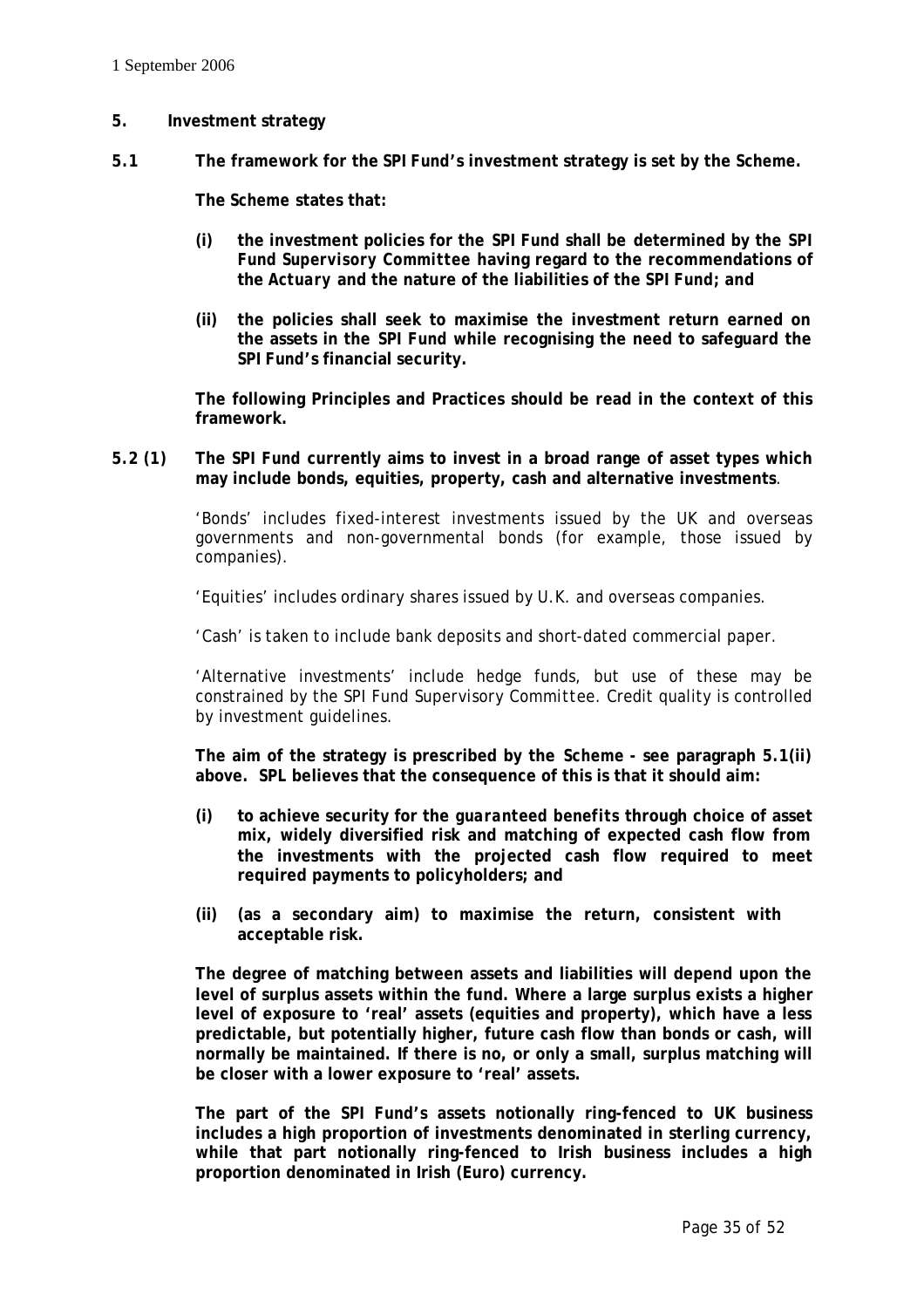- **5.2 (2) The** *SPI Fund* **is able to rely upon assets outside the fund to maintain statutory solvency.** (See further section 10 below.)
- **5.2 (3) Where a mis-match between assets and liabilities represents a risk to** *SPL***'s overall solvency, assets to hedge those risks may be purchased and held either inside or outside the** *SPI Fund***. This applies both to equity risk and to interest rate risk (for example with respect to the interest rate risk arising from guaranteed** *annuity* **options).**

In addition, where a negative view is taken by *SPL* of the immediate progress of equity values, additional hedging of short-term equity exposure may take place within *SPI Fund*. This could involve purchasing put options (say for maturity a number of months in the future) or by purchasing collars at nil cost. (A 'collar' is a bought put option in conjunction with a sold call option.)

## **Derivatives may also be used to implement policy decisions where this would be efficient portfolio management.**

At the time of writing, the *SPI Fund* has entered into hedging arrangements which are intended substantially to reduce the *SPI Fund*'s market-risk exposure to certain guarantee costs. These arrangements may be altered, replaced or terminated in the future.

- 5.2 (4) The acceptable risk profile of *SPI Fund* has been assessed at the level of the ring-fencing of assets described in 5.2(1) and section 4, but other than this *SPL* have not imposed any further constraints on the investment strategy to apply to particular parts of the fund.
- **5.2 (5)** *SPL* **aims always to keep assets within the counterparty limits set by financial regulators and may impose on the fund stricter limits, where it is judged to be prudent. More details of current practice can be found in 5.3 (4).**
- 5.3 (1) Any transfer of assets to *SPI Fund* would be made only after the *SPI Fund Supervisory Committee* had received a report from the *Actuary* that he was satisfied that the financial support being provided to the *SPI Fund* was in the interests of the *SPI Fund* policyholders. From an accounting viewpoint, such asset transfers would be valued taking into account the chance of recovery and the likely amounts and timing of recovery. This would not, however, prevent actual recovery being greater or less if prospects changed.
- 5.3 (2) The *SPI Fund* investment strategy is currently reviewed by management monthly.
- 5.3 (3) If the level of statutory surplus is high and a positive view was held of the future values of real assets, exposure to real assets could also be higher. At weaker levels of solvency cover *SPL* would move progressively towards closer matching of liabilities by assets whose return is more certain. In the last few years, the solvency cover in the *SPI Fund* has been weak.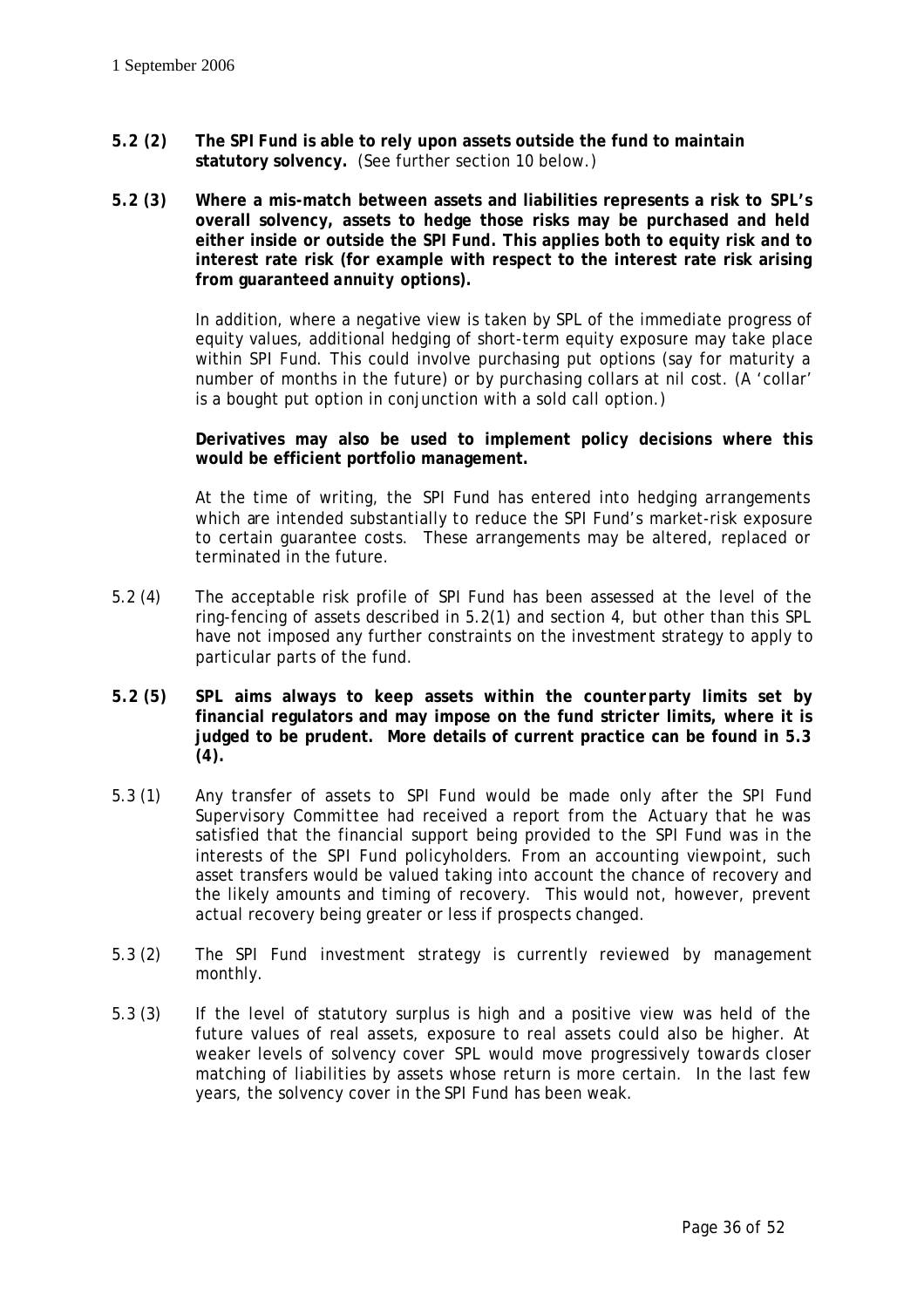5.3 (4) Counterparty limits are set based upon counterparty credit ratings, or *SPL*'s assessment where no published ratings apply. The relevant exposures are calculated based upon the value of all investments excluding assets and liabilities of dependants, but including all debts. Derivatives, the value of units in collective investment schemes and its trade investments are specifically excluded from this calculation.

> Investment guidelines are kept under regular review and may vary in the light of changing financial conditions, industry developments and the Overriding Principles. The guidelines on asset allocation as at the date of this *PPFM* were as follows.

|                    | Percentage |
|--------------------|------------|
|                    |            |
| Equities           | $25 - 45$  |
| Real estate        | $0 - 15$   |
| <b>Bonds</b>       | $35 - 55$  |
| Alternative assets | $0 - 5$    |
| Cash               | $5 - 20$   |

This, for example, requires that a minimum of 5% of the fund is held in cash at all times and allows at any particular time, zero investments in real estate. Investments in real estate may be direct or indirect.

As at the date of this *PPFM*, the *SPI Fund Supervisory Committee* has limited use of hedge funds to a maximum of 5% of the fund.

As explained in 5.2(3), the *SPI Fund* has entered into hedging arrangements which are intended substantially to reduce the *SPI Fund*'s market-risk exposure to certain guarantee costs. Since the return from those arrangements is expected to be used to help meet guarantee costs (rather than to be applied to *specimen asset shares*), the table does not take into account assets which are invested in those hedging arrangements.

Credit quality is controlled by investment guidelines.

- 5.3 (5) The use of new investment instruments would require prior approval in principle from the *SPI Fund Supervisory Committee*.
- 5.4 There are no material holdings of assets in the *SPI Fund* that would not normally be traded because of their importance to *SPL*, nor is it currently expected that there will be in the future.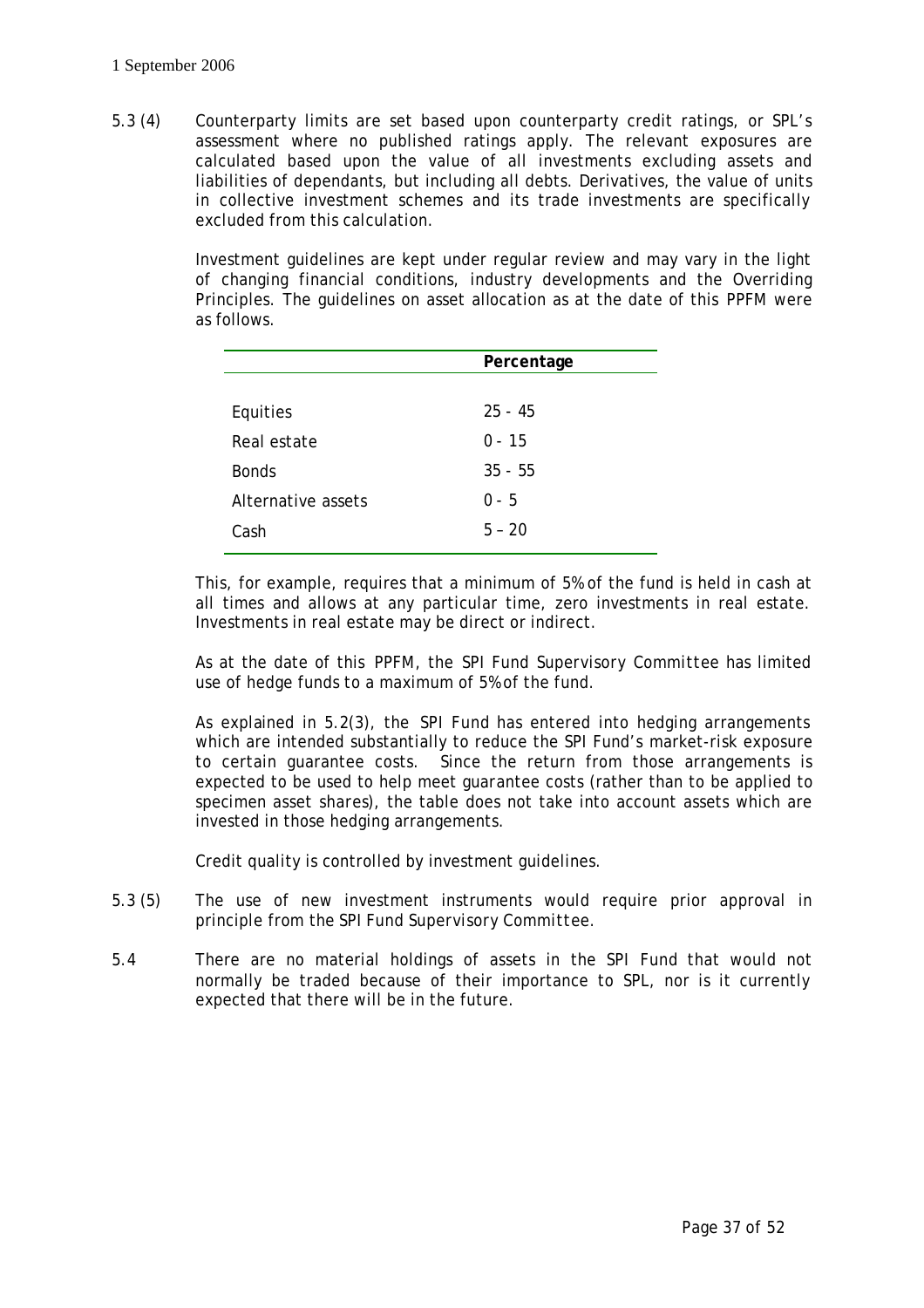## **6. Business risk**

- 6.1 Although it is primarily an investment fund, the *SPI Fund* also assumes significant insurance risks and also bears some of the risks borne by any trading company. This section of the *PPFM* covers the exposure of with-profits policies to business risks.
- 6.2 With-profits funds are typically exposed to risks arising from:
	- (i) other with-profits policies;
	- (ii) non-profit policies; and
	- (iii) more general business risks arising from investment in connected companies.

As noted in the following sections, the *SPI Fund* is somewhat different to the typical pattern.

6.3 The *SPI Fund* will not normally undertake any business risks other than those resulting from maintaining and acquiring with-profits policies. The *SPI Fund* is not currently accepting new policyholders, so such business risks will in future be restricted largely to those arising from maintaining (and having acquired) existing with-profits policies, and from associated activities - such as risks associated with investments made in the ordinary course of business. Also, the *SPI Fund* is exposed to business risks taken on prior to demutualisation (for example, potential mis-selling).

> Other investments, such as investment in connected companies (eg investment management companies, service companies or overseas subsidiary insurance companies), would normally be made either directly by the *shareholder* or from outside the *SPI Fund*. Any proposal for any such material investment by the *SPI Fund* would be considered by the *SPI Fund Supervisory Committee* and by the *Actuary*. In the unusual event of *SPI Fund* agreeing to any such investment, or where such investments already exist within the fund, then all profits and losses from such investment would be earmarked for the *SPI Fund*.

> The management of, and the risks and rewards from, non-profit policies are outside *SPI Fund* and could affect the *SPI Fund* only in the extreme event of the insolvency of the whole of *SPL*.

6.4 The *SPI Fund* has operated since demutualisation, and the Scottish Provident Institution operated for many years before demutualisation, a system of notional ring-fencing with the ring-fenced portfolios of business being the UK and Irish business, and within each of these the *deposit administration business* and the other *SPI Fund* business. This ring-fencing is long-standing practice, but not legally watertight in the event of insolvency of the fund or of *SPL*.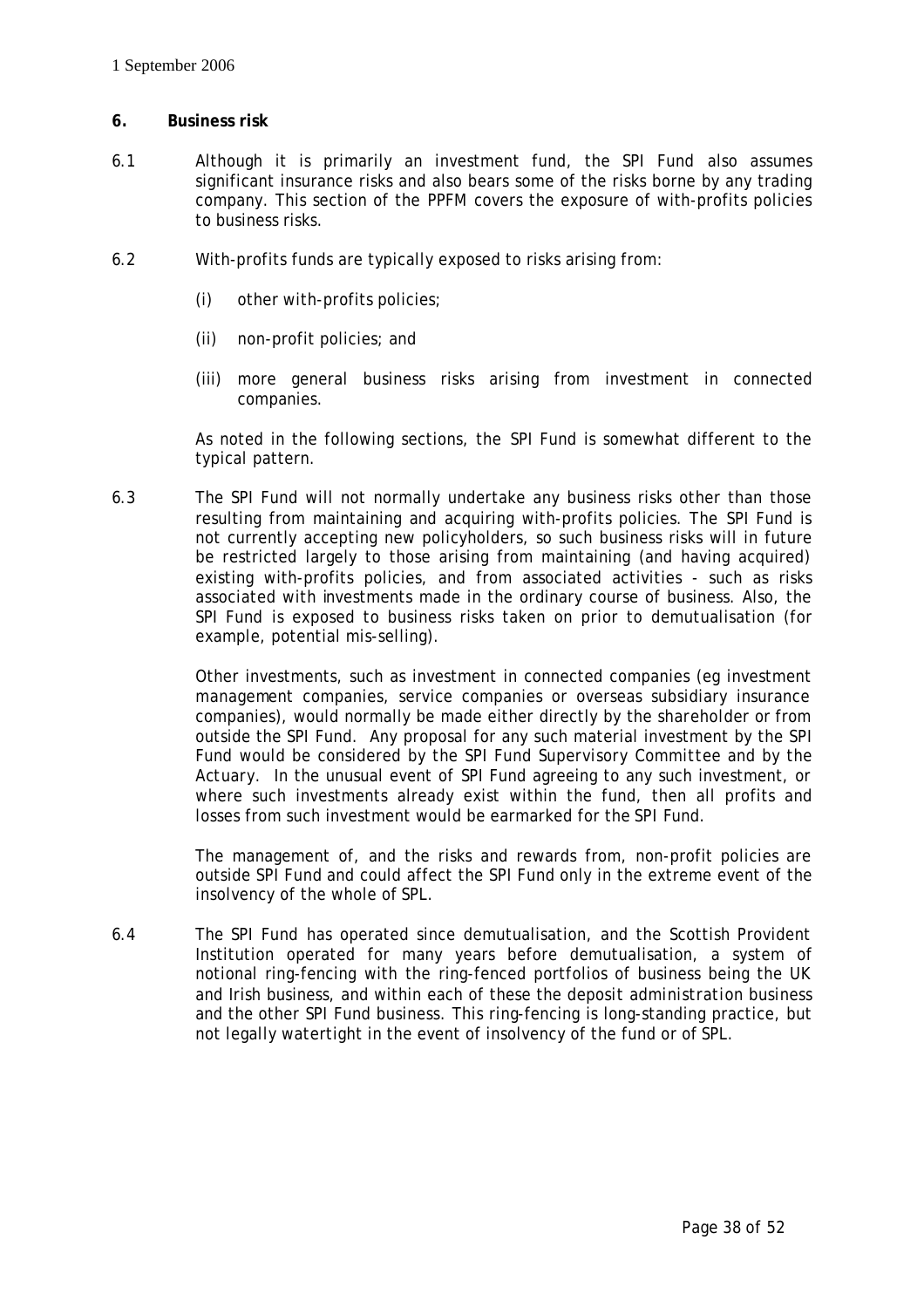The *Scheme* constituted the *SPI Fund*, the *Special Fund* and the Non Profit Fund as separate sub-funds of the Long Term Fund of *SPL* and states that the *SPI Fund* shall provide no financial support for any other sub-fund except the *Special Fund*. However, the establishment or maintenance of the sub-funds is 'for the purpose of establishing policyholder entitlements from time to time and shall not be taken to limit the availability of all the property from time to time of *SPL* to meet the liabilities which it is obliged by law to meet'.

Hence the ring-fencing of the sub-funds is not watertight in the event of the insolvency of one of the sub-funds or of *SPL*.

## *Treatment of guarantee costs*

As explained in section 5, at the time of writing, the *SPI Fund* has entered into hedging arrangements which are intended substantially to reduce the *SPI Fund*'s market-risk exposure to certain guarantee costs. These arrangements may be altered, replaced or terminated in the future.

The hedging arrangements may not cover all guarantee costs.

To the extent not covered, guarantee costs will be met through an adjustment to the *net investment return* available to be applied to *specimen asset shares* within the *SPI Fund*.

Currently no explicit, fixed charge for guarantees is levied and before introducing any such explicit charges for guarantees we would communicate this fact to policyholders, the proposal having previously been commented on by the *FSA*, and approved by the *SPI Fund Supervisory Committee* and by the *SPL Board.*

- **6.5** *SPL* **has not established a formal monetary limit to the taking on of business risk by the** *SPI Fund***, but the general statements in 6.3 apply and any such risk is expected to be small in relation to the overall size of the fund. Any costs arising from business risks will be borne by the fund (or part of the fund) which took them on and expects to profit from them if the experience is favourable. Risks taken on prior to demutualisation (for example misselling which took place prior demutualisation) will normally be deemed to have transferred to the** *SPI Fund* **and may be charged to the** *SPI Fund***. Risks taken on after demutualisation (other than normal insurance risks directly associated with the conventional with-profit policies) are normally outside**  *SPI Fund***, in particular mis-selling which occurred after demutualisation would not be charged to the** *SPI Fund***.**
- 6.5A Regarding the allocation of risks taken on after demutualisation, the *Scheme* provides that such risks will be met by the *SPI Fund* where they are "properly attributable" to the *SPI Fund* in accordance with the principles underlying the *Scheme* or such an attribution is "fair and equitable", having regard to policyholders' reasonable expectations.
- 6.6 (1) *SPL* has no formal monetary limits for the taking on of business risk in the *SPI Fund*, but the general statement above that this would be done only in rare circumstances applies.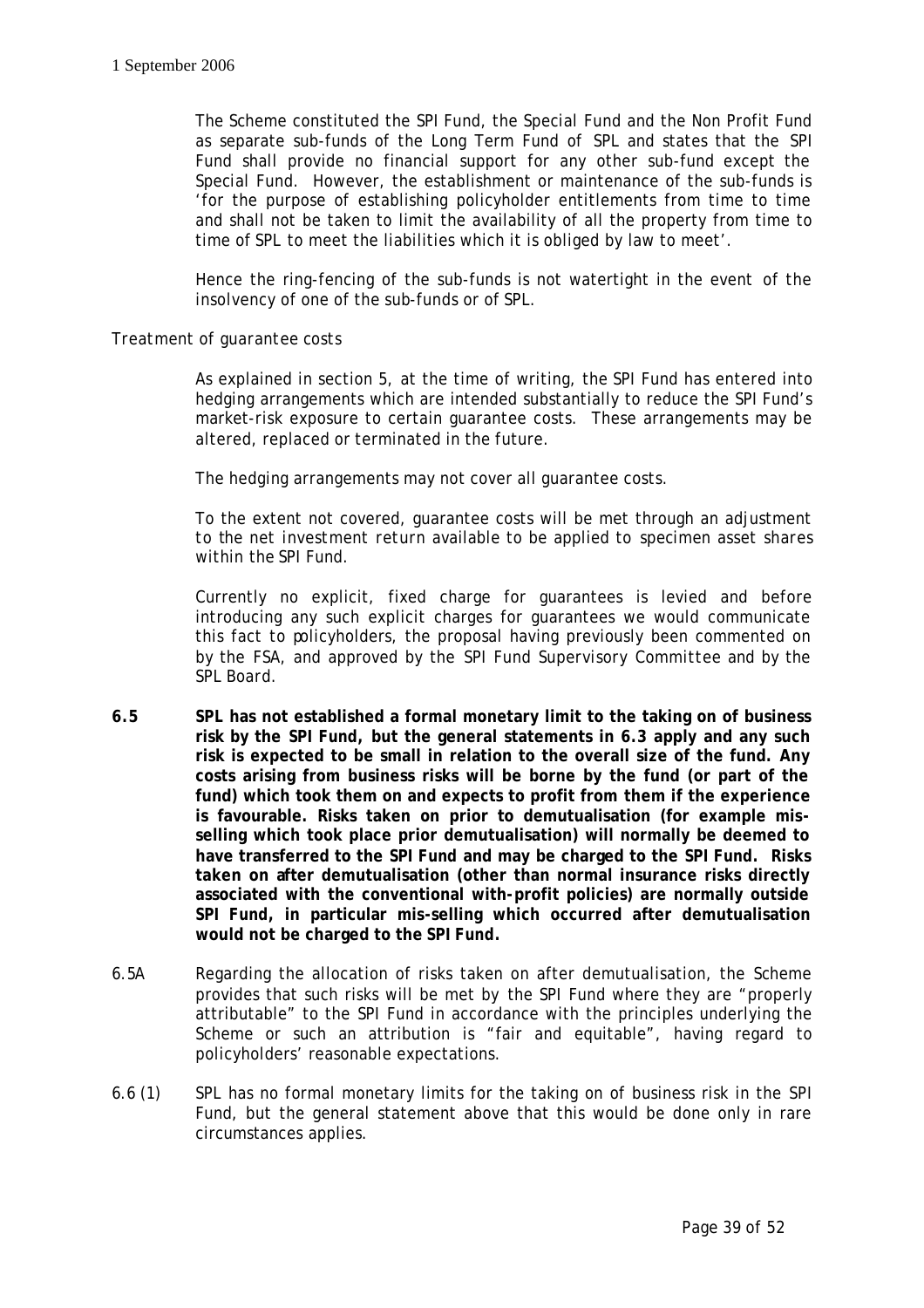- 6.6 (2) Where any profits or losses did arise these would belong to the *SPI Fund* and would either (exceptionally) be allowed for as a specific adjustment to the *net investment return* for the year, or (normally) would affect the residual size of the inherited estate and hence the *specimen asset shares*. (See also the following paragraph. This is discussed at more length in section 8)
- 6.6 (3) Profits and losses from business risks within the *SPI Fund* will normally be taken as affecting the size of the inherited estate. This implies a large degree of *smoothing* with any benefit to individual policies emerging over many years. Profits and losses arising on business outside the *SPI Fund*, for example profits from non-profit policies, fall to the *shareholder* and will not affect with-profits policies.
- 6.6 (4) Accordingly, all profits and losses from business risks within the *SPI Fund* have at least some effect on the size of the inherited estate. Only very large profits and losses would be treated other than as an addition to or deduction from the estate.
- 6.6 (5) There is a degree of segregation of liabilities as described in 6.4. Within any notionally segregated portfolio there is pooling across all categories of policy, except that within the conventional pensions classes the further sub-categories listed in 4.2 (i) and (ii)) which are treated as different bonus series are separate, although to the extent that costs cannot reasonably be borne within the class they may be charged initially to the estate and hence, indirectly, to other classes.

The *unitised business* participates only in the investment and financial experience, but this may include the cost of guarantees as described in 6.4. The *conventional business* shares also in other elements of the insurance experience, including expenses and mortality. Charges and expenses are discussed more fully in the next section.

Within classes there are no particular risks borne by particular generations of policyholder.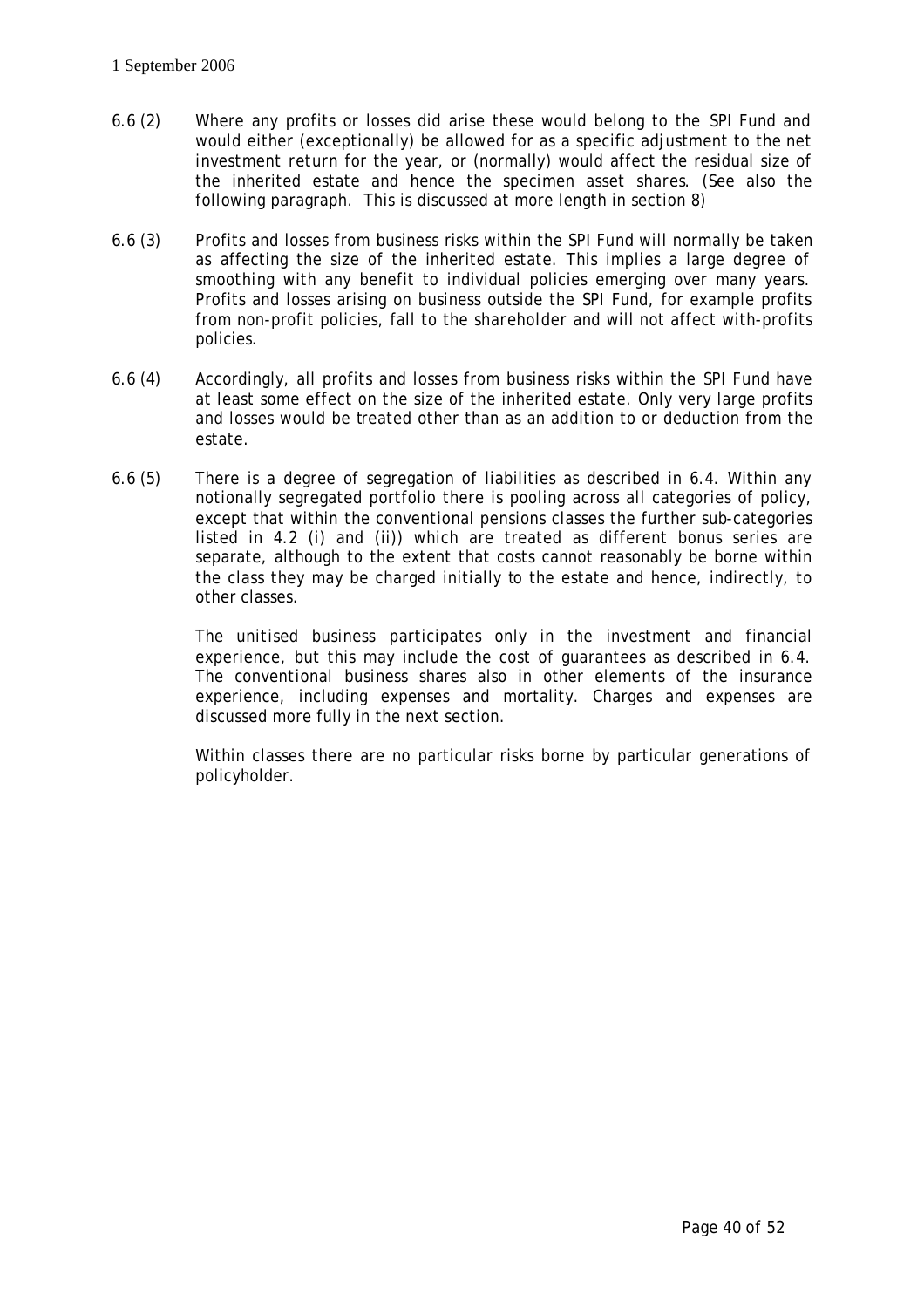## **7. Charges and expenses**

- 7.1 This section of the *PPFM* covers the way in which *SPL* applies charges and apportions expenses in respect of the *SPI Fund*. Most of the costs are initially incurred within related service companies and then recharged to the *SPI Fund*.
- **7.2 The** *Scheme* **provides that there shall be charged to the** *SPI Fund* **only such part of the total costs, liabilities and expenses incurred by** *SPL* **as the** *Actuary* **and the** *SPI Fund Supervisory Committee* **consider fair and equitable, having regard to policyholders' reasonable expectations.**

**The** *Scheme* **then goes on to set out in detail the charges to be borne by the** *SPI Fund* **in the 10 years following demutualisation in order to fulfil this requirement.** 

## *Conventional with-profits business*

**7.2 (1) (A) The overall aim of** *SPL***'s approach to applying charges in respect of the**  *conventional business* **is to charge only that part of the actual expenses of** *SPL* **(including any incurred indirectly and recharged to** *SPL***) as can be fairly and equitably attributed to the management of the** *conventional business***, having regard to policyholders' reasonable expectations and the relevant provisions of the** *Scheme***.**

#### *Unitised with-profits and deposit administration business*

**7.2 (1) (B/C) The approach is different for the** *unitised* **and** *deposit administration business***. For these class of business there were stated levels of charges disclosed in the product and marketing literature (although there are provisions that would allow** *SPL* **in certain circumstances to alter these levels). For the unitised classes the overall aim of** *SPL* **is to levy charges at these levels.**

## *Unitised with-profits business*

**7.2 (2) (B) There is also an explicit annual management charge payable by** *SPI Fund* **to the** *SPL* **Non Profit Fund in respect of the Unitised With Profit Business.**

> **The circumstances which might lead** *SPL* **to increase the levels of annual management charge would be an overall increase in the costs of managing the business which was making it uneconomic, or unprofitable, to continue the policies on their existing basis.** *SPL* **would also expect to consider the basis on which other similar companies were charging. Any such change would be subject to the provisions of the** *Scheme***.**

> **The implicit annual management charge which is currently taken into account in determining** *specimen asset shares* **is however lower than the explicit actual charge to** *SPI Fund***, having been fixed at the level which applied before demutualisation. The excess of the actual amount over that taken into account in determining the** *specimen asset shares* **falls to be met from the** *SPI Fund* **estate.**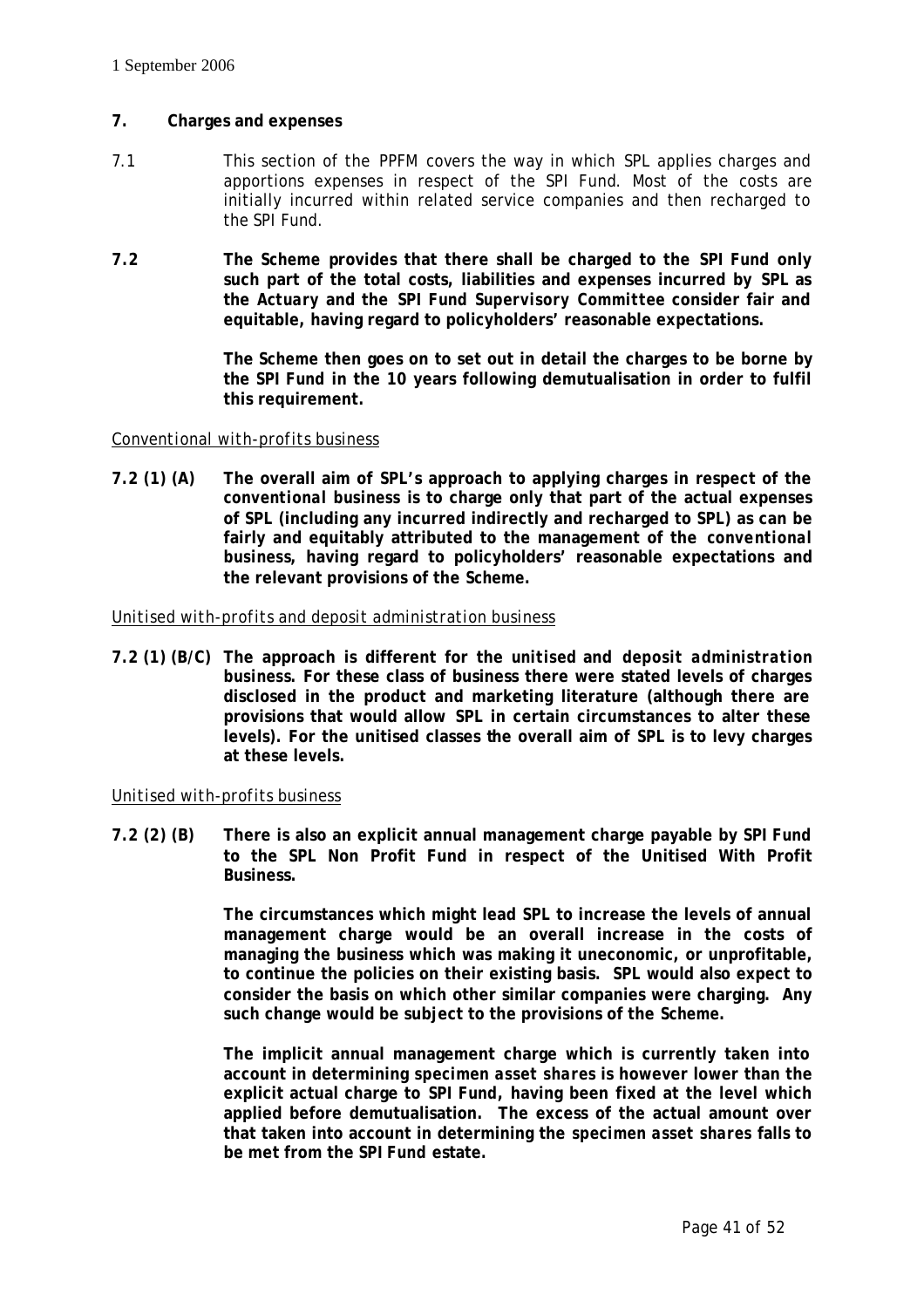## *Conventional with-profits business*

**7.2 (3) (A)** *SPL* **does not currently foresee circumstances in which it would expect to depart from the principle that the** *conventional with-profits business* **should be charged according to a fair and equitable attribution system based on actual incurred costs, subject to the provisions of the** *Scheme***, the latter including the specified charges which apply in the 10 years following demutualisation.** 

#### *Unitised with-profits business*

- **7.2 (3) (B) The charges for the unitised contracts arise from:** 
	- **A Bid/Offer spread that is** *units* **may be sold to policyholders at a higher price than is used to buy them back.**
	- **Policy fees charged by cancelling** *units***.**
	- **Charges for insured mortality and morbidity risks charged by cancelling** *units*

**The effect of these charges on policyholder benefits is in principle the same as if the policyholder had elected to invest in investment-linked units within the** *SPL* **Non Profit Fund, rather than with-profit** *units***. There may be profit margins in the charges which accrue to the Non Profit Fund of** *SPL***.**

*SPL* **does not currently foresee circumstances in which it would seek to increase the bid/offer spread.** 

**Many of the policy fees charged have a standard provision that they are reviewable annually (in some cases specifically in line with increases in Retail Prices or National Average Earnings).** *SPL* **expects to implement such changes, with the aim of keeping charges broadly in line with increases in costs.** 

**In most cases, charges for insured mortality and morbidity risks may be reviewed.** *SPL* **would expect to review these from time to time to reflect emerging trends in mortality and morbidity.**

#### General

**7.2 (3) (D)** *SPL* **would expect for all policies to take action on charges and expenses to reflect adverse changes in the external fiscal or regulatory environment, subject to the provisions of the** *Scheme***.**

#### *Conventional with-profits business*

7.3 (1) (A) The principles stated in 7.2, 7.2 (1) (A) and 7.2 (3) (A) apply to all *conventional with-profits business.*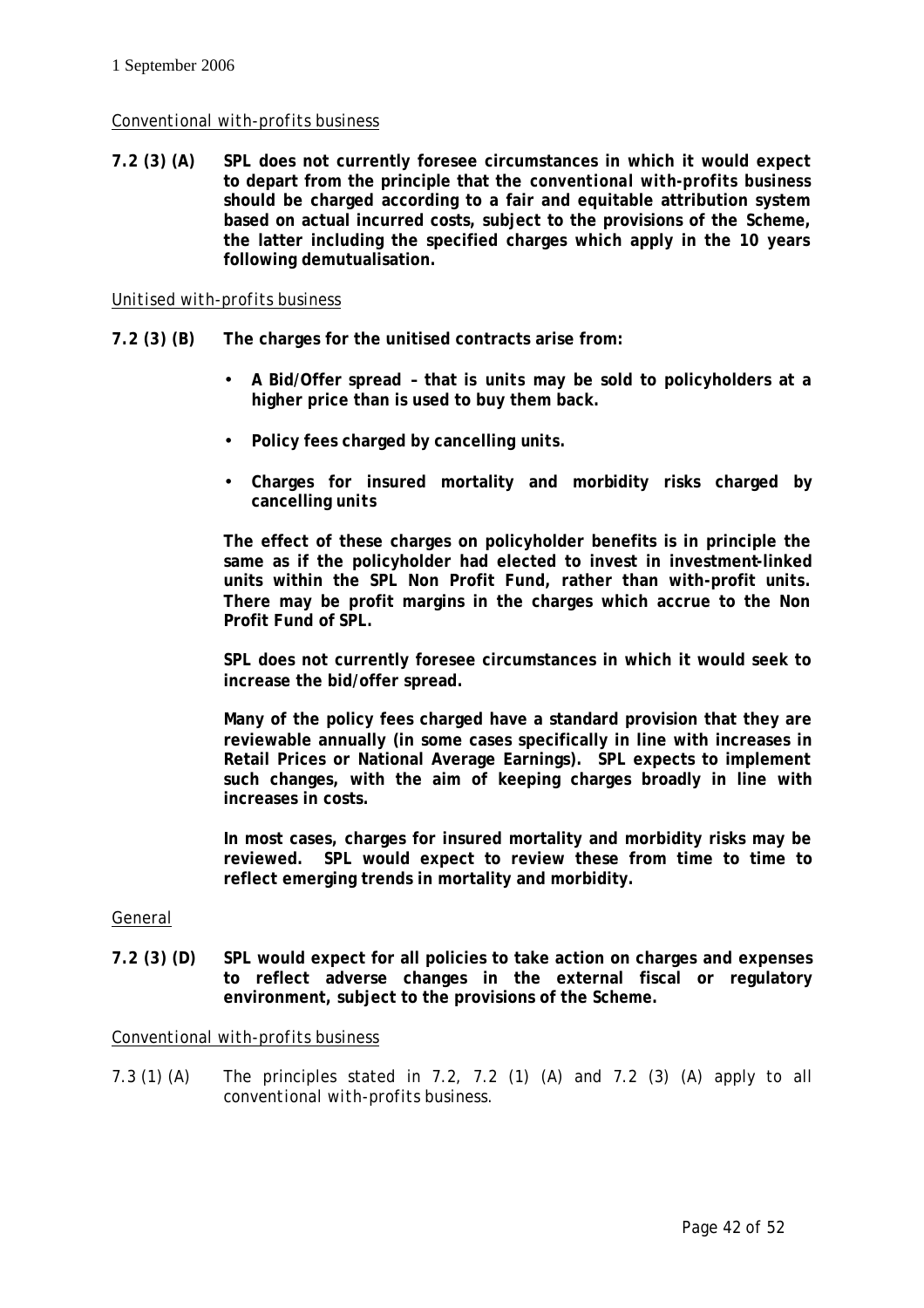## *Unitised with-profits business*

7.3 (1) (B) The charges currently applied to *unitised business* are at the rates or on the bases indicated in the original disclosure, save where they have been uprated in accordance with the original disclosure. The explicit annual management charge that is charged to the *SPI Fund* is 1% of the value of the *units*. The implicit annual management charge taken into account in determining the *specimen asset shares* is 0.60% in respect of Life *units* and 0.85% in respect of Pensions *units*. To the extent that the explicit charge exceeds the implicit charge, the balance is in effect charged to the estate and hence ultimately to all with-profit policyholders. This continues the pre-demutualisation practice.

## *Conventional with-profits business*

7.3 (2) (A) In determining the *specimen asset shares* the aim is to use expenses per policy that, if applied across the whole of the fund, would give an aggregate expense close to the actual charges and expenses borne by the fund. In the 10 years following demutualisation, the per policy expenses used are the same as those used to determine the actual charges.

## *Unitised with-profits business*

7.3 (2) (B) On the *unitised business*, the charges reflected in the *specimen asset shares* are the same as the actual charges with the exception of the annual management charge which has been fixed at the level current immediately prior to demutualisation.

## *Conventional with-profits business*

7.3 (3) (A) *SPL* does not currently foresee circumstances under which the charges attributed to *SPI Fund* in respect of the *conventional business* would be based on anything other than the actual costs charged to the *SPI Fund*

## *Unitised with-profits business*

- 7.3 (3) (B) On the *unitised business*, the charges levied are based on disclosed rates of charging. The charges are transferred out of *SPI Fund* and the corresponding actual expenses are then also borne outside *SPI Fund*. The charges include margins which allow *SPL* to operate these classes of business at a profit, with this profit accruing to the *shareholder*. *SPL* expects to continue with the current basis of charging which is not based on actual costs, the difference between charges levied and actual costs being a profit or a loss for the *shareholder*.
- 7.3 (4) The administration and investment management in connection with the policies in *SPI Fund* are outsourced, which may be to connected companies in the *Resolution* Group or to third parties. *SPL* believes that these agreements are currently on fair terms and reviews these terms from time to time, but not to any fixed timetable. Contracts are subject to normal third party terms and can be cancelled on giving appropriate notice.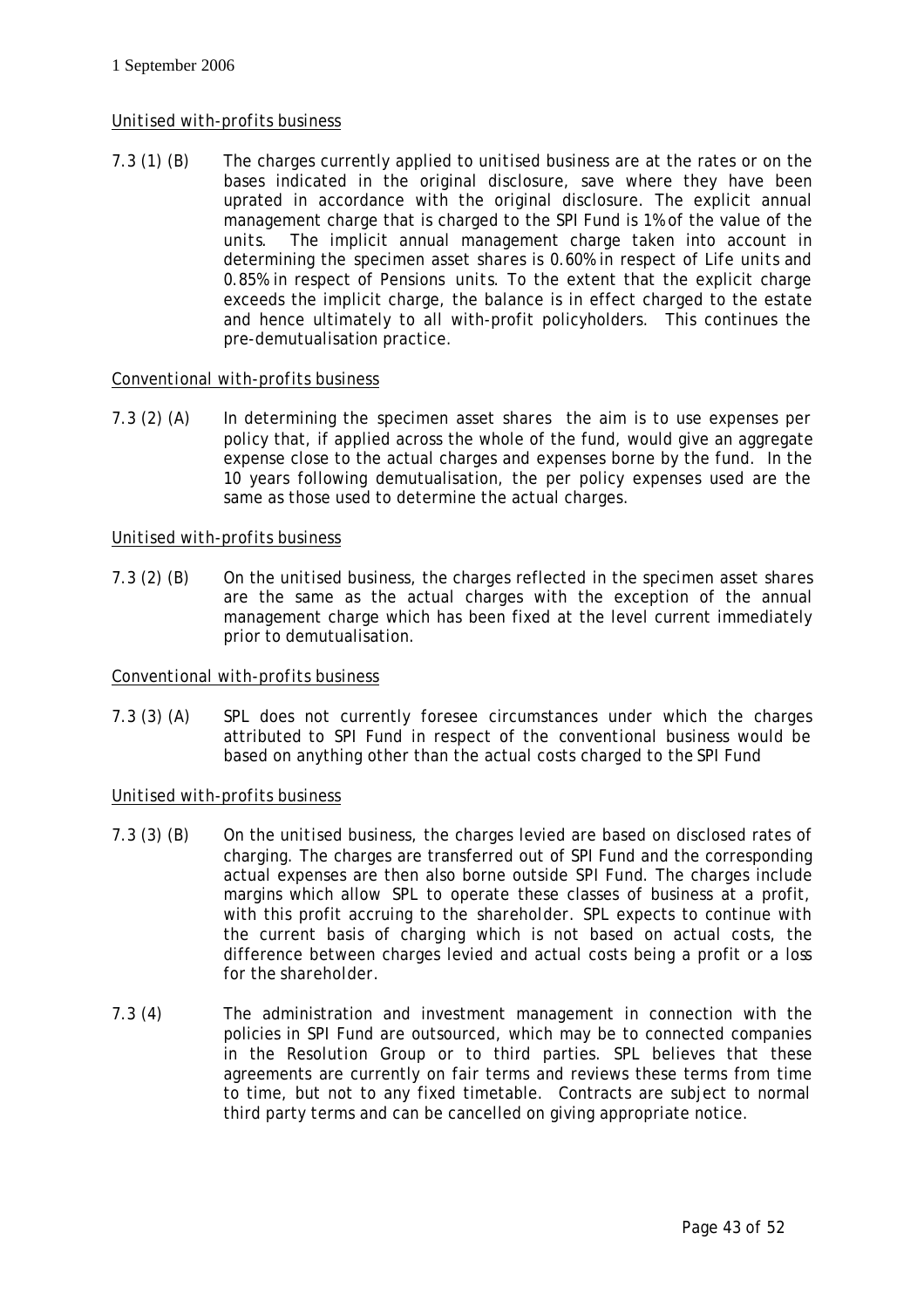- 7.4 (1) The initial and renewal expenses attributed to the *SPI* Fund are those prescribed by the *Scheme* for the 10 years commencing 1 August 2001. After expiry of this period *SPL* expects to charge to the *SPI Fund* the expenses fairly attributable to or fairly apportioned to the *SPI Fund*, and that these will be assessed using the methods outlined in 7.4 (2) below.
- 7.4 (2) The method used to judge how to attribute expenses within the *SPI Fund* is a two-stage process. The first stage is to split the total actual expenses into broad categories such as new business costs, ongoing maintenance costs, policy termination costs and general costs. There is a more detailed breakdown within each of these. The second stage is to apportion each of the categories between different classes of business. The appropriate measure for apportionment will vary; for example administration costs might be split by numbers of policies but investment expenses are more likely to be related to the value of the policies. The underlying criteria in making any decisions about apportionment is to select the most appropriate basis which *SPL* believes is the fairest for policyholders as a whole.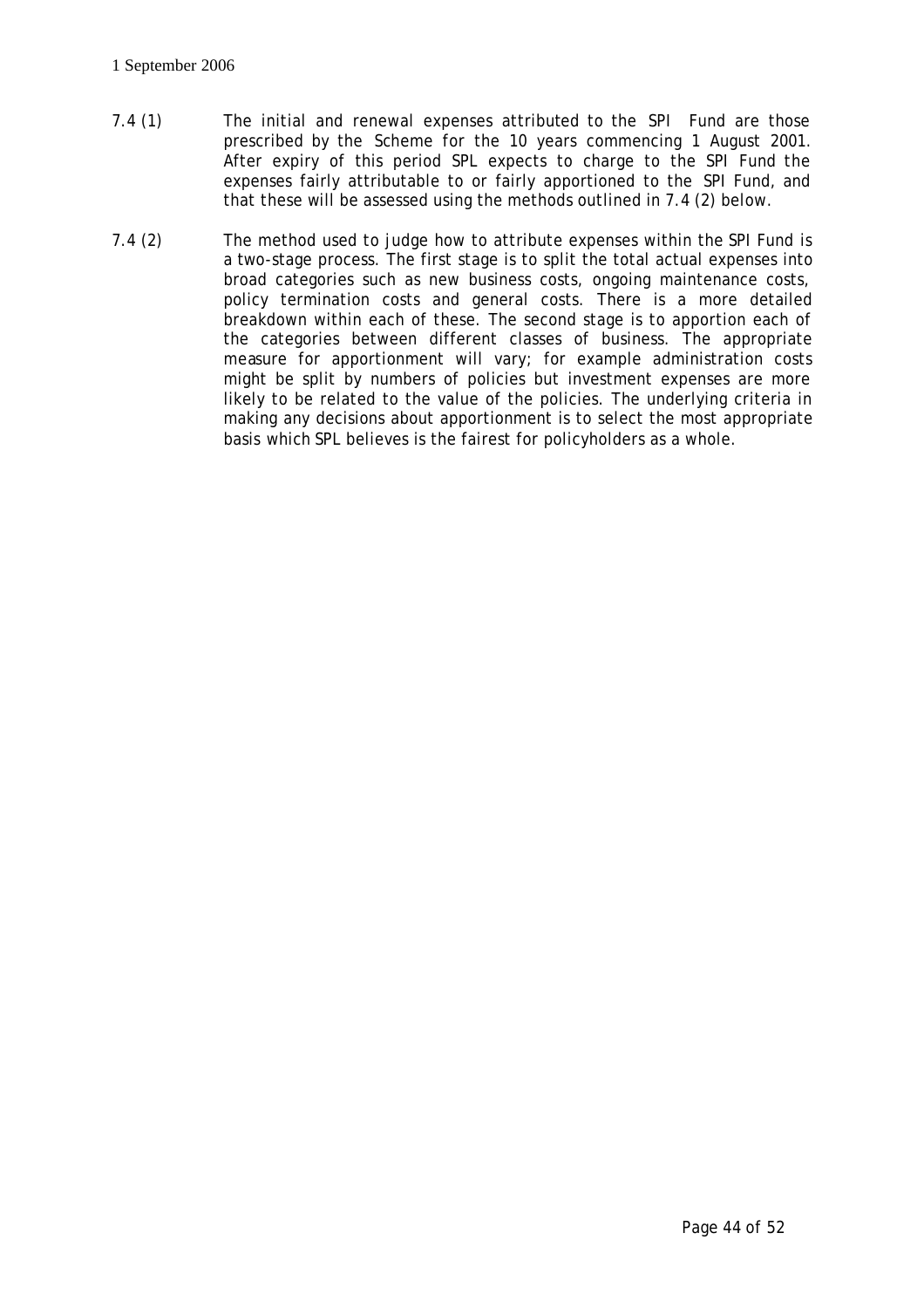## **8. Management of the inherited estate**

- 8.1 The fair market value of the assets in a with-profits fund may be more or less than the realistic value of the liabilities in the fund. Such an excess or deficiency is called realistic surplus or realistic deficit. A realistic surplus is also sometimes called an inherited estate, and this section 8 describes *SPL*'s Principles and Practices on the management of any such inherited estate.
- **8.2 (1)** *SPL* **will manage any inherited estate as part of the** *SPI Fund* **and for the benefit of policyholders in that fund.** *SPL* **will manage the impact of any negative estate with the aim of eliminating it, whether immediately or over a longer timescale.**
- **8.2 (2)** *SPL* **will distribute any inherited estate in the** *SPI Fund* **as an adjustment to the** *payout* **amounts available to policyholders in accordance with the** *Scheme***, aiming to eliminate any inherited estate equitably (subject to any minimum level which may be required directly or indirectly by the** *FSA***, or considered necessary by** *SPL* **for the prudent management of the Fund). The aim is to produce the result that after all sums falling to be paid in respect of policies invested in the fund have been so paid no inherited estate shall remain and** *SPI Fund* **shall cease to exist.**
- **8.2 (3) The Principle in 8.2 (2), when combined with the fund not being open to new policyholders, means that over the long term the target level of inherited estate is effectively zero, and at any given time the target level is determined by the regulatory and prudential requirements.**
- **8.2 (4) The implications of** *SPL***'s preferred scale of inherited estate is that** *SPL* **is likely to reflect any realistic surplus or deficit by making an addition to, or deduction from,** *specimen asset shares***.**
- **8.2 (5) Any inherited estate within the** *SPI Fund* **is reserved (by virtue of the** *Scheme***) for the sole benefit of the** *SPI Fund* **as indicated by 8.2 (2).** *SPL* **expects to manage other with-profits funds so that any inherited estate within those funds is also used primarily for policies invested in those other funds.**
- **8.2 (6)** *SPL* **is constrained in its use of any inherited estate in** *SPI Fund* **by the** *Scheme***. The effect of the constraints is summarised in 8.2 (2) above.**
- 8.3 (1) If the *SPI Fund* is in surplus, subject to the terms of the support mechanism set out in 10.4 below and any other support arrangements from time to time, the following management actions would, for example, be considered (which could be combined or operated separately):
	- (i) make future enhancements to *specimen asset shares* on the basis of a defined profile of future augmentations;
	- (ii) enhance *payouts* to policyholders invested in the *SPI Fund* by using a percentage other than 100% as the target – this has the same effect on *payouts* as using 100% of an adjusted *specimen asset share*;
	- (iii) make immediate enhancements to *specimen asset shares*;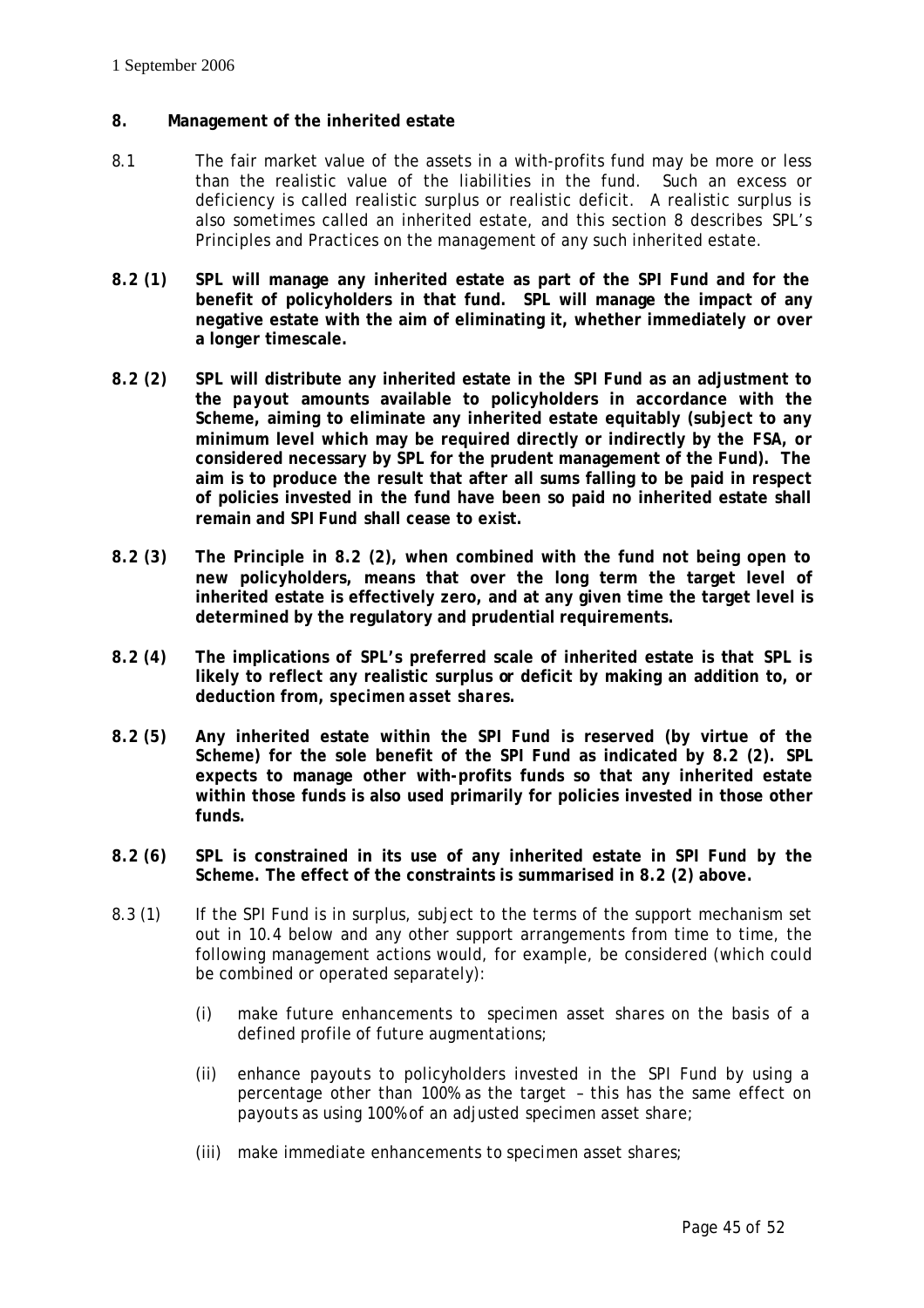- (iv) use to meet the cost of honouring *guaranteed benefits* for policyholders in the *SPI Fund* where the *guaranteed benefits* are higher than the *specimen asset shares*;
- (v) allow the surplus to roll forward in the *SPI Fund* as an estate it would then act as the first resort for any future deficit and in the meantime, while it constitutes surplus, it would be available to meet risk based capital requirements (see further section 10 below);
- (vi) use for bearing valuation strains incurred in writing new business in the *SPI Fund* (valuation strains arise where the required reserves and provisions for a new policy exceed the funds immediately available from the *premiums* after expenses have been paid - such strains can normally be recovered as the policy ages); and/or
- (vii) use to cover miscellaneous losses attributable to the *SPI Fund*.

And conversely, any underpayment below the *specimen asset share*, any recovery of valuation strain and any miscellaneous profits would be put to the credit of the estate.

- 8.3 (2) Any inherited estate is managed along with the rest of *SPI Fund* and does not follow any different investment strategy, but this may not always be the case.
- 8.3 (3) *SPL* currently targets surplus assets of 0.5% of the total asset shares in respect of *SPI Fund* (the calculation of such surplus assets for this purpose is performed on the basis that any requirement under the relevant rules or under professional guidance to recognise as a liability the requirement to distribute any realistic basis surplus in the *SPI Fund* shall be ignored). The Principle contained in 8.2(2) above has the effect that such surplus assets are unlikely to grow to any significant size and will be exhausted over the lifetime of the fund.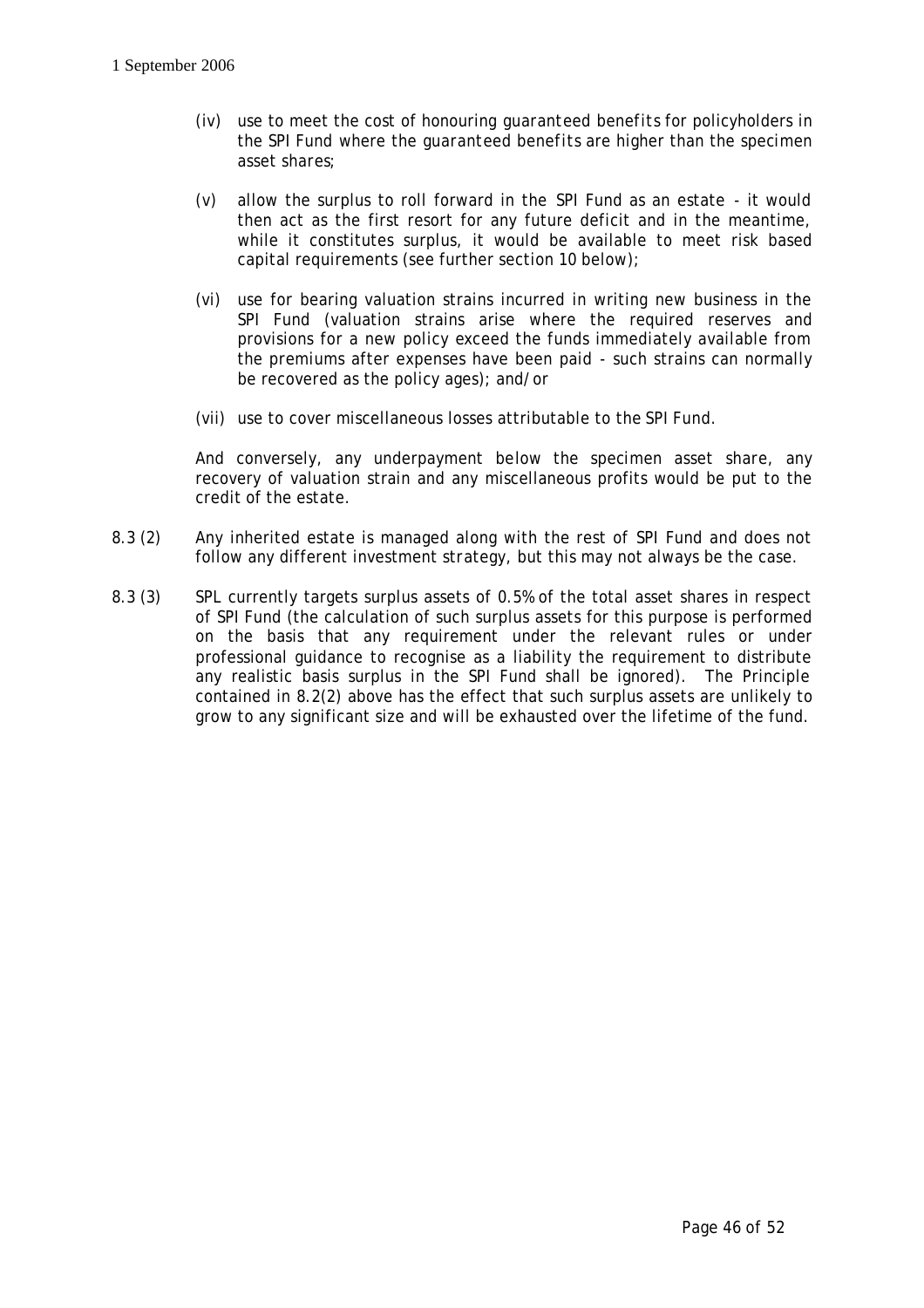## **9. Volumes of new business**

The *SPI Fund* is currently not open to new policyholders although some policyholders have rights to effect increments and *SPL* has no current plan to re-open *SPI Fund*, although it reserves the right to do so. Some existing group policies for pension schemes also contain rights to effect increments for existing members and rights to add new members. Such new members are admitted and increments are issued if requested, either as additions to existing policies or as new policies, but no other new business is being written.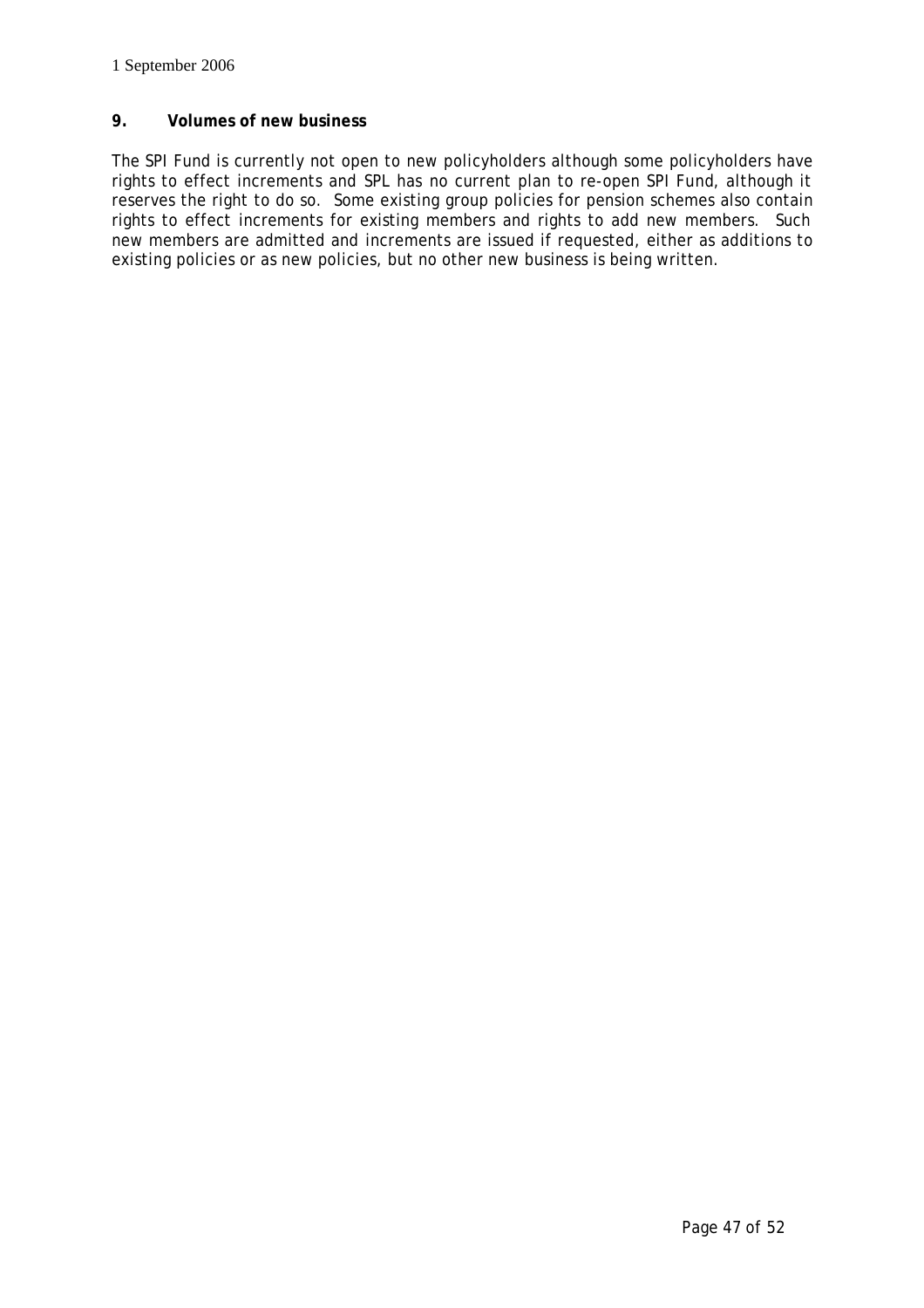## **10. Equity between the** *SPI Fund***, the** *Special Fund* **and the** *shareholder*

10.1 Although most of the money in *SPI Fund* is earmarked for policyholders' benefits, the *shareholder* of *SPL* also has certain rights. This section of the *PPFM* aims to cover the approach to maintaining the balance between these conflicting interests. This section also describes the nature and extent of any explicit *shareholder* commitment of support to the *SPI Fund*. At the time of writing there is, effectively, only one *shareholder* as *SPL* is a wholly-owned subsidiary of *Resolution*.

*Conventional with-profits* and *deposit administration business*

**10.2 (1) (A/C)On the** *conventional* **and** *deposit administration business* **the** *shareholder* **is entitled to transfer out of the fund an amount equal to one-ninth of the value of bonuses allocated to policyholders.** 

## *Unitised with-profits business*

**10.2 (1) (B) On the** *unitised business***, the** *shareholder* **has no rights to participate in the profits of the with-profits business. The** *shareholder***'s rights are limited to taking the charges and expenses discussed in Section 7 above.** 

General

- **10.2 (1) (D) The principles in (A) and (B) above are laid out in the** *Scheme***. The**  *shareholder* **could agree to take less than the share indicated in (A).**
- **10.2 (2) Any proposal to amend these profit-sharing arrangements to the detriment of policyholders could be undertaken only after prior publicity to policyholders, discussion with applicable regulators and approval by the courts.**
- **10.2 (3) Where the** *SPI Fund* **seeks to, or in reasonably foreseeable circumstances might seek to, rely on support from the** *shareholder* **(and then if the**  *shareholder* **has decided to provide support, which it is not obliged to do) then some constraints on** *SPI Fund* **activity (for example on the investment activity) are likely to be required to give due weight to the interests of those (usually the** *shareholder***) with alternative claims in normal circumstances on the funds providing support to the** *SPI Fund***. Any such constraints would be imposed only after a report from the** *Actuary* **and the approval of the** *SPI Fund Supervisory Committee***.**
- **10.2 (4) The** *SPI Fund* **is entitled to receive out of the** *Special Fund* **an amount equal to one-ninth of the value of bonuses allocated to policyholders in the** *Special Fund***.**
- 10.3 (1) The current basis on which *SPL* divides profit in the *SPI Fund* between policyholders and the *shareholder* is that the *shareholder* does transfer out its one-ninth of the value of bonuses added to conventional and *deposit administration* policies.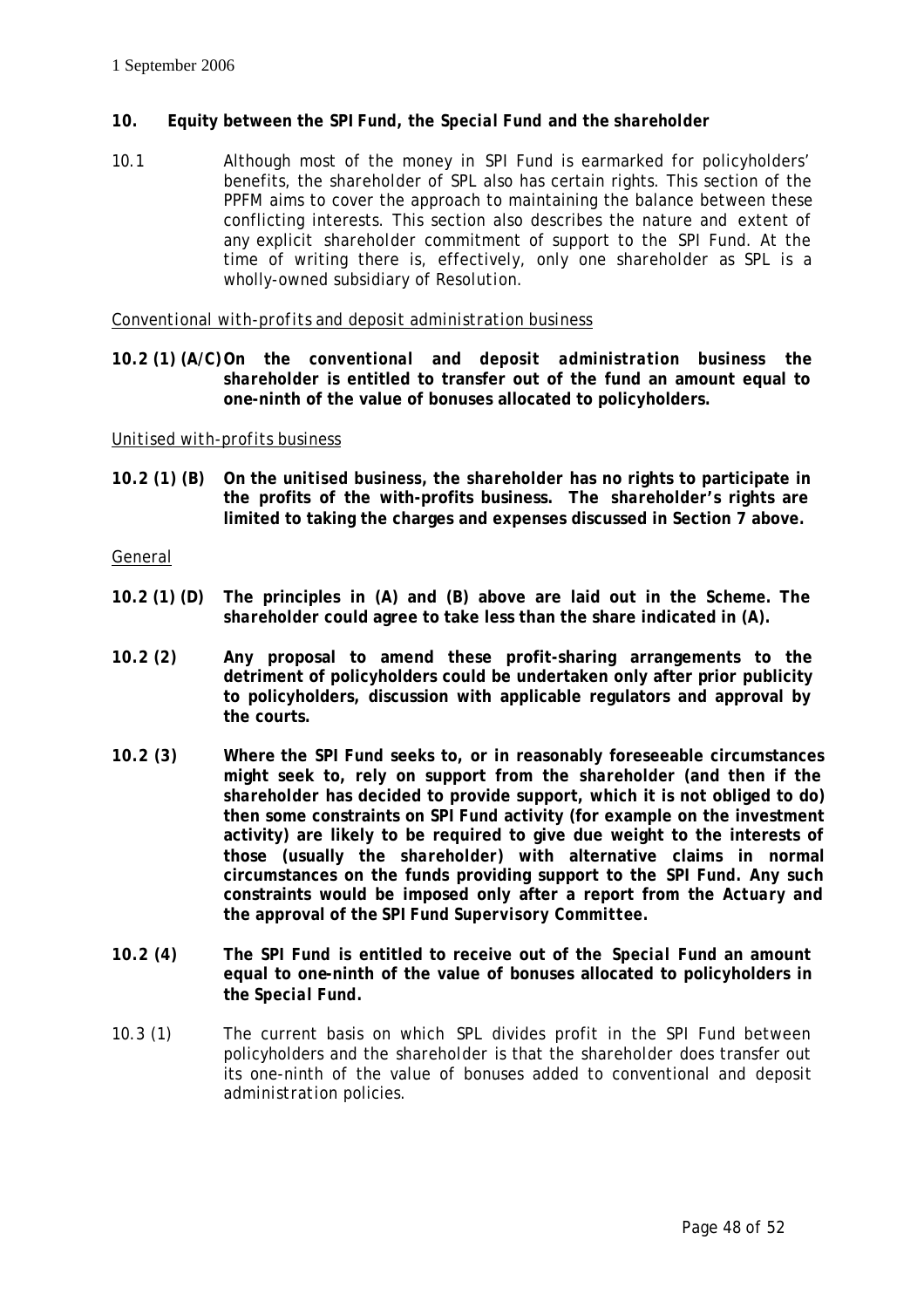Likewise the *SPI Fund* does receive its one-ninth of the value of bonuses added to policies in the *Special Fund*. This does not have a direct effect on the *shareholder*, but may have a small indirect effect in that it may increase the surplus in the *SPI Fund*.

The basis of calculation of the value of *annual bonuses* added is that the value is calculated by the same methods and using the same discount rates and other factors as are used for the annual regulatory valuation that reveals the surplus out of which the *annual bonus* is declared.

Interim and *final bonuses* added to claims (whether by death, maturity or surrender) on conventional policies are included in the amount on which the one-ninth is calculated based on the amount added to the claim value. The transfer is then made as a cash amount.

It is first necessary to determine the profit available to be divided in the *SPI Fund* and in the *Special Fund*. This is determined by the *SPI Fund Supervisory Committee* after taking actuarial advice. The *Actuary* in framing that advice will have valued the assets and the liabilities, determined a surplus and then considered whether part of any surplus ought to be carried forward as a reserve to provide for future uncertainties, rather than being immediately divided.

- 10.3 (2) If the valuation basis is altered (and there is an *annual bonus*), or if the *surrender value* basis is altered, then this would be reflected directly in the value attributed to the bonus and hence in the amount transferred to the *shareholder* from the *SPI Fund*, or from the *Special Fund* to the *SPI Fund*.
- 10.3 (3) Other factors that might affect the balance between the *shareholder* share and policyholders' share include, but may not be limited to:
	- (a) Tax. This would have an indirect effect only in that the levels of tax levied on the fund are one of the factors helping to determine the rates of interest used in the statutory valuation.
	- (b) Distributions in anticipation of a surplus. Generally this covers amounts added as interim or *final bonus* at the time of a claim, rather than as *annual bonus*. Amounts added to *conventional* policies as *annual bonus* result in a transfer to *shareholders* during the life of a policy, but bonus added at time of claim results in a transfer only at the end of a policy's life.
	- (c) Mix of business. The proportion of distributed surplus allocated to the *shareholder* will vary if there is a change in the mix of business or a difference in the relative amounts of surplus distributed to different classes. The underlying proportions of one-ninth of the *conventional* and *deposit administration* bonus and nil of the *unitised* bonus will not alter, but if the share of surplus allocated changes between the classes then the *shareholder*s' one-ninth will be calculated on a different proportion of the total.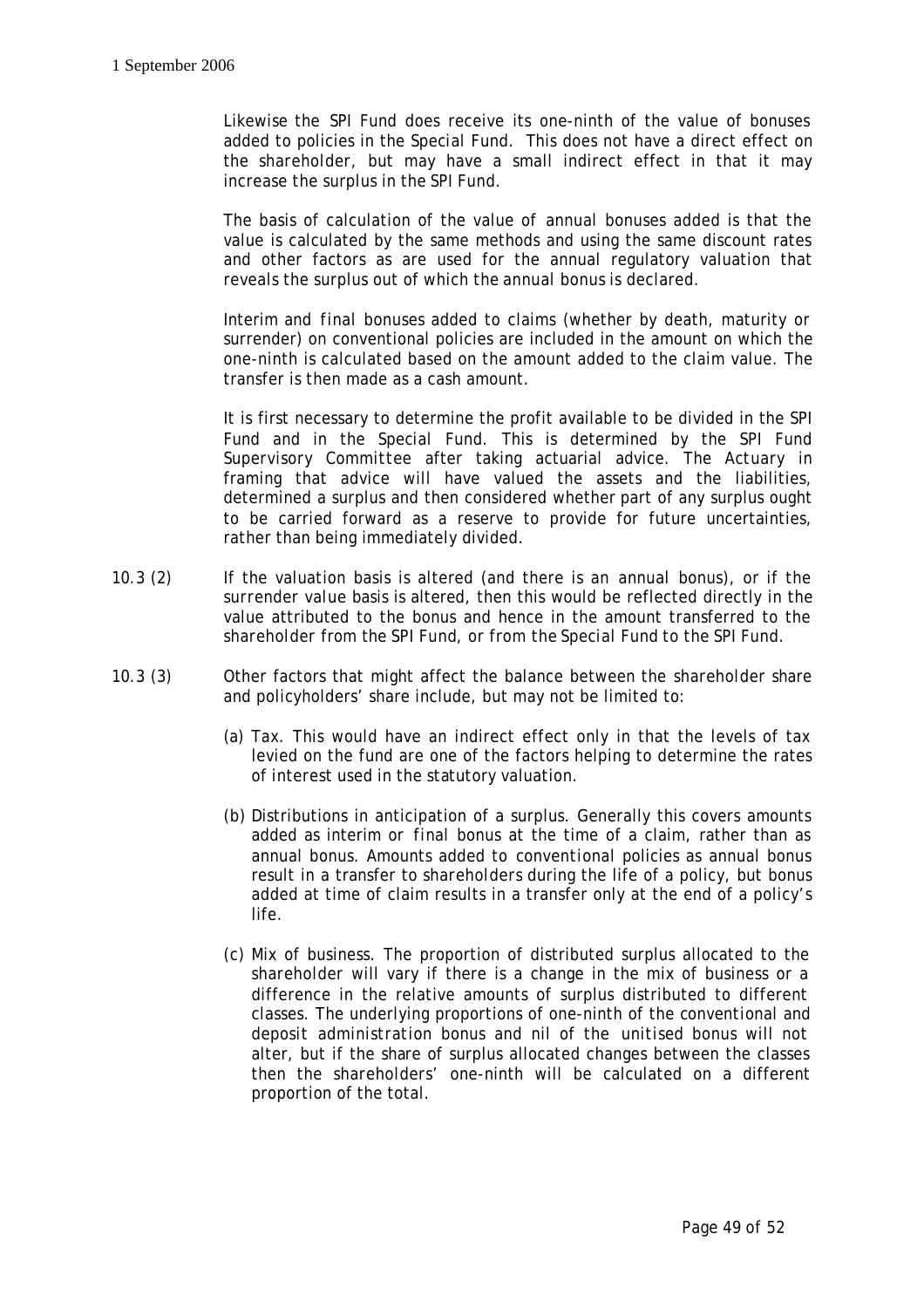- 10.3 (4) *SPL* is not currently writing new policies, other than increments to certain existing policies where there is an obligation under the policy conditions to continue to accept such additional *premiums*. There are certain minor classes where the benefits offered are priced on what now appear to be over-generous terms, causing a strain on the fund. These policies are not currently being awarded any bonus, but if they were then the *shareholder* transfer would add to the strain. Although these strains might be described as systematic, the volume of business written is not such as to make the strain significant.
- 10.4 (1) *SPL* holds capital in its Shareholders Fund and its Non Profit Sub-Fund ("the NPSF") to ensure that it can meet regulatory capital requirements and satisfy the internal capital policy set by the *SPL Board (with the agreement of the SPI Fund Supervisory Committee)*. Such capital may be used to provide financial support to the *SPI Fund* from time to time, by way of loan to the *SPI Fund* or otherwise.

This section 10.4 of the *PPFM* briefly summarises in what circumstances such financial support will be provided.

10.4 (2) FSA rules do not require that all of the capital required to cover the capital requirements of a with-profits fund has to be held within the with-profits fund itself. To the extent that capital requirements in respect of the *SPI Fund* can be met using assets held outside of the *SPI Fund*, the capital held in the Shareholders Fund and the NPSF can, to the extent not required to cover the capital requirements of the NPSF, be utilised on an unlimited basis to cover the capital requirements of the *SPI Fund*.

> Additionally, an internal capital support arrangement ("the ICSA") exists for monies to be transferred from the NPSF to the *SPI Fund* with the aim that the amount of assets in the *SPI Fund* exceeds regulatory minima by the targeted amount referred to in section 8.3 (3). The amount of monies available to be transferred in this way is currently capped at £125 million.

> *FSA* rules require with-profits funds to satisfy two separate solvency tests referred to as the 'realistic' and 'regulatory' tests. Section 10.4 (3) discusses what might happen if there is a 'realistic' deficit and section 10.4 (4) discusses a 'regulatory' deficit. Sections 10.4 (5) and (6) note some further general conditions if support is provided.

10.4 (3) The realistic balance sheet for the *SPI Fund* will be recalculated at each future period end as required by legislation, or more frequently if considered appropriate for the prudent management of the *SPI Fund*.

> In the event of a realistic deficit emerging in the *SPI Fund* over a six month reporting period (or in principle at any time), the *SPL Board* (with the agreement of the *SPI Fund Supervisory Committee* and after consultation with the *Actuary*) would determine the actions required to remove the deficit taking into account all the circumstances including, without limitation, the size and causes of the deficit, whether that deficit were considered temporary or permanent and the outlook for the *SPI Fund* going forward.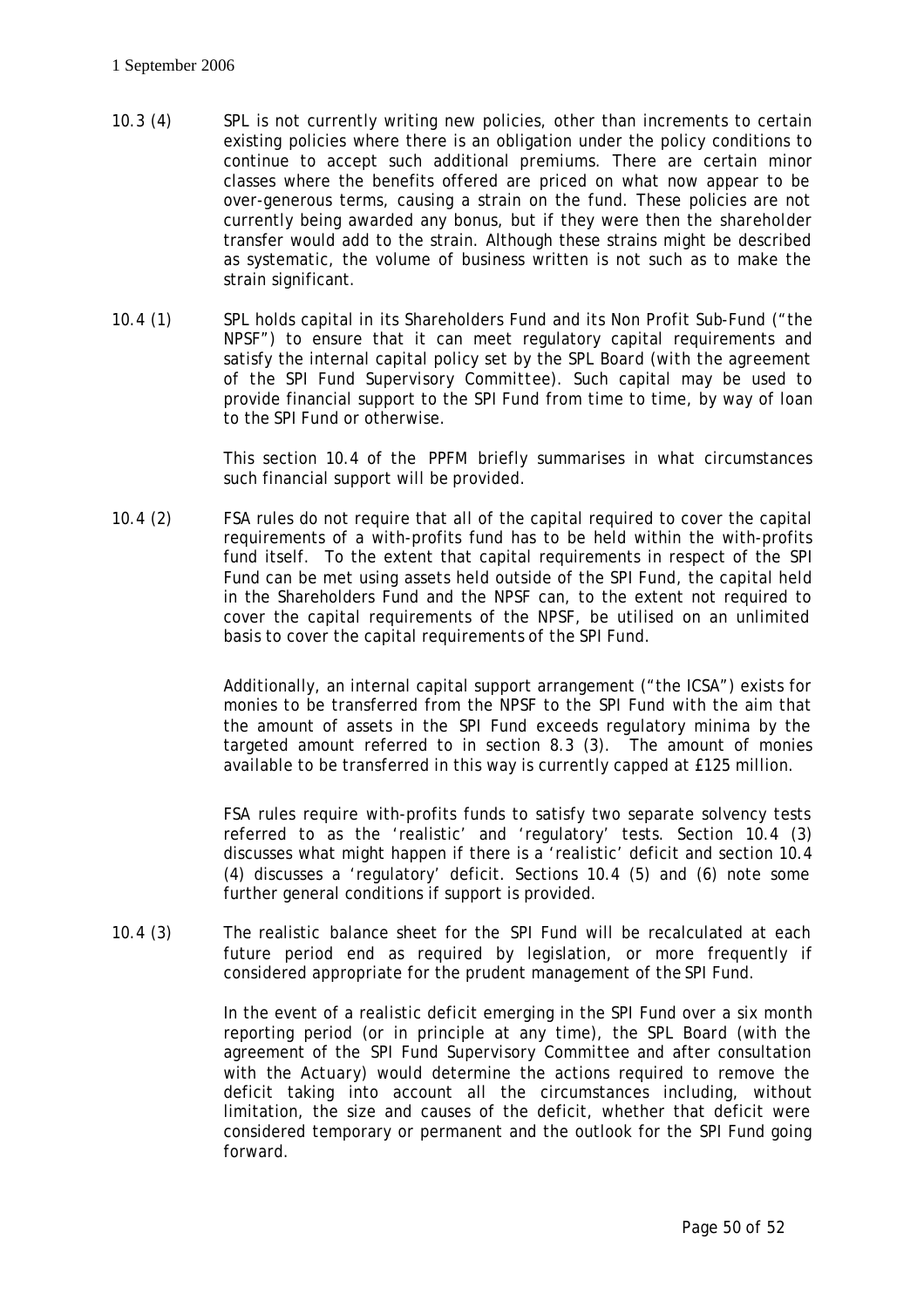For example and by way of illustration only a deficit may be addressed by a reduction in the proportion of the *SPI Fund* invested in equities below the then current level, by absorbing the deficit using the existing surplus assets of the *SPI Fund* and/or by a combination of future yearly reductions in policyholder benefits*.*

In the event of a deficit emerging for which it is decided that reductions in policyholder benefits and/or the transfer of assets to the *SPI Fund* under the ICSA are appropriate the order in which actions will be taken is:

- 1. Removal of planned future enhancements to *asset shares* arising from past surpluses;
- 2. If step (1) is insufficient to remove the deficit and restore the targeted *SPI Fund* surplus assets of 0.5% of total *asset shares*, by removal of past enhancements from *asset shares*;
- 3. If steps (1) and (2) are insufficient to remove the deficit and restore the targeted *SPI Fund* surplus assets of 0.5% of total *asset shares*, by reducing *asset shares* or commencing applying charges of a maximum of 1% of asset share in any one year, subject to an overall cap on charges of 5%.
- 4. If steps (1) to (3) have proved to be insufficient to remove the deficit and restore the targeted surplus assets of 0.5% of aggregate *asset shares*, by sharing any further deficit between policyholders and the shareholder by further reducing asset shares to recover 25% of any such remaining deficit and by drawing in monies from the NPSF under the terms of the ICSA to cover the remainder of the deficit.
- 5. If it seems likely that the maximum amount available will be transferred to the *SPI Fund* under the terms of the internal capital support arrangement and a deficit will still exist, there would be discussions between *SPL* (having taken advice from *SPI Fund Supervisory Committee*) and the *FSA* to determine the most appropriate course of action at the time taking into account the severe stress that would have occurred to reach such a position.

Realistic surpluses arising in a subsequent period will be applied in the reverse order to these general principles except that there is no cap to future asset share enhancements in the event of favourable conditions.

10.4 (4) As well as calculating the solvency of the *SPI Fund* on a 'realistic' basis, we calculate solvency on a 'regulatory' basis.

> There will be a regulatory deficit in the *SPI Fund* if the 'regulatory value' (determined in accordance with applicable regulations) of the assets allocated to the *SPI Fund* is lower than the 'mathematical reserves' in respect of all the business in the *SPI Fund*.